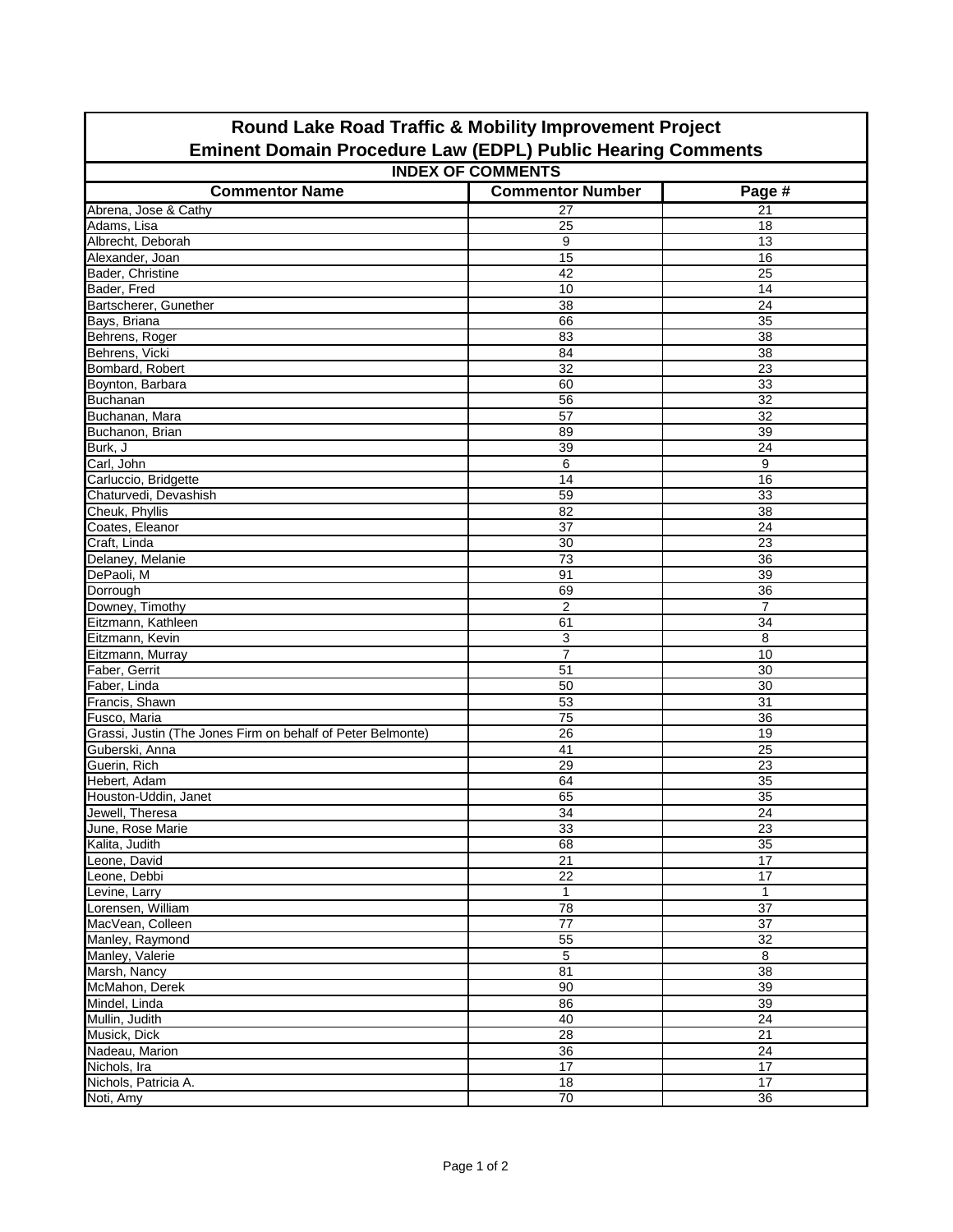| <b>Eminent Domain Procedure Law (EDPL) Public Hearing Comments</b> |                         |                 |  |  |  |  |
|--------------------------------------------------------------------|-------------------------|-----------------|--|--|--|--|
| <b>INDEX OF COMMENTS</b>                                           |                         |                 |  |  |  |  |
| <b>Commentor Name</b>                                              | <b>Commentor Number</b> | Page #          |  |  |  |  |
| Osinski, Mary Jo                                                   | 85                      | 38              |  |  |  |  |
| Palmer, Marion                                                     | $\overline{37}$         | $\overline{24}$ |  |  |  |  |
| Pettway, Holly                                                     | $\overline{44}$         | $\overline{26}$ |  |  |  |  |
| Podrazik, Ron & Sandy                                              | 52                      | $\overline{31}$ |  |  |  |  |
| Polsinelli, Karen                                                  | 80                      | $\overline{37}$ |  |  |  |  |
| Preda, Frank                                                       | 8                       | 13              |  |  |  |  |
| Renus, Richard & Vivian                                            | 79                      | 37              |  |  |  |  |
| Roberts, Sandra                                                    | 62                      | $\overline{34}$ |  |  |  |  |
| Roerig, Shelda                                                     | 11                      | 14              |  |  |  |  |
| Rogers, Tim                                                        | $\overline{74}$         | 36              |  |  |  |  |
| Rogers-Orton, Gloria                                               | $\overline{71}$         | $\overline{36}$ |  |  |  |  |
| Semo, Sue                                                          | 46                      | $\overline{26}$ |  |  |  |  |
| Skinner, Ruth                                                      | $\overline{67}$         | 35              |  |  |  |  |
| Slingerland, Donald                                                | $\overline{23}$         | $\overline{18}$ |  |  |  |  |
| Sloat, Christine                                                   | 63                      | $\overline{35}$ |  |  |  |  |
| Sloat, Ellwood                                                     | 4                       | 8               |  |  |  |  |
| Smith, Mike                                                        | 13                      | 15              |  |  |  |  |
| Snide, William                                                     | 16                      | 16              |  |  |  |  |
| Spadaro, Frank                                                     | 76                      | 37              |  |  |  |  |
| Spadaro, Susan                                                     | 19                      | 17              |  |  |  |  |
| Spataro, Mark                                                      | $\overline{12}$         | 15              |  |  |  |  |
| Szurek, Richard                                                    | $\overline{88}$         | $\overline{39}$ |  |  |  |  |
| Thomas, Bill Jr.                                                   | $\overline{92}$         | 39              |  |  |  |  |
| Todt, Jim                                                          | 49                      | 30              |  |  |  |  |
| Tolosky, C.                                                        | 58                      | $\overline{32}$ |  |  |  |  |
| Toohey, Michael (Representing The Adirondack Trust Company)        | $\overline{47}$         | $\overline{27}$ |  |  |  |  |
| Troischt, Cynthia                                                  | $\overline{48}$         | $\overline{29}$ |  |  |  |  |
| <b>Uddin</b>                                                       | 20                      | 17              |  |  |  |  |
| Vautin, Alice                                                      | 45                      | 26              |  |  |  |  |
| Vischer, Joan                                                      | $\overline{31}$         | 23              |  |  |  |  |
| Waterstram, Mary Beth                                              | 24                      | 18              |  |  |  |  |
| Welte, Richard                                                     | $\overline{54}$         | 31              |  |  |  |  |
| Woelfersheim, Margarita                                            | $\overline{72}$         | $\overline{36}$ |  |  |  |  |
| Woodman, Pamela                                                    | $\overline{87}$         | 39              |  |  |  |  |
| Zegarelli, Kathleen                                                | 43                      | $\overline{25}$ |  |  |  |  |

## **Round Lake Road Traffic & Mobility Improvement Project**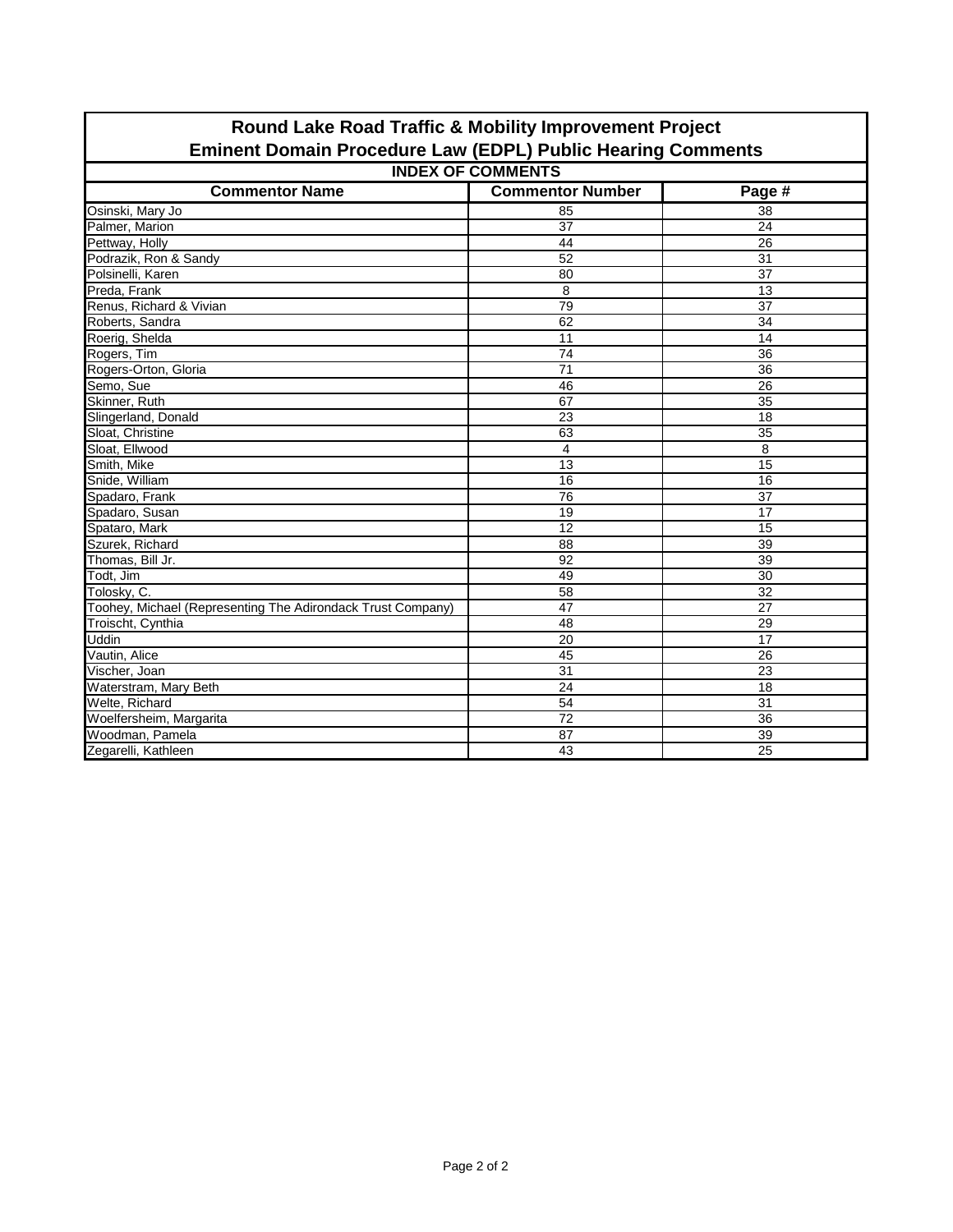

## **Round Lake Road Traffic & Mobility Improvement Project Eminent Domain Procedure Law (EDPL) Public Hearing Comments**

| Project: Round Lake Road Traffic & Mobility Improvements Project (PIN 1757.54) and the Round Lake Road Sidewalks (PIN 1759.60) |                                       |                                                                                                                                                                                                                                                                                                                                                                                                                                                       |  |                                |                             |                                                                                                                                                                                                                                                                                                                                                                                                                                                                                                                                                                                                                                                                                                                                                                                                                                                                                                                                                                                                                                                                                                                                                                                                                                                                                                                                                                                                                                                                                                                                                                                                                                                                                      |                           |
|--------------------------------------------------------------------------------------------------------------------------------|---------------------------------------|-------------------------------------------------------------------------------------------------------------------------------------------------------------------------------------------------------------------------------------------------------------------------------------------------------------------------------------------------------------------------------------------------------------------------------------------------------|--|--------------------------------|-----------------------------|--------------------------------------------------------------------------------------------------------------------------------------------------------------------------------------------------------------------------------------------------------------------------------------------------------------------------------------------------------------------------------------------------------------------------------------------------------------------------------------------------------------------------------------------------------------------------------------------------------------------------------------------------------------------------------------------------------------------------------------------------------------------------------------------------------------------------------------------------------------------------------------------------------------------------------------------------------------------------------------------------------------------------------------------------------------------------------------------------------------------------------------------------------------------------------------------------------------------------------------------------------------------------------------------------------------------------------------------------------------------------------------------------------------------------------------------------------------------------------------------------------------------------------------------------------------------------------------------------------------------------------------------------------------------------------------|---------------------------|
| <b>Date:</b> March 31, 2014                                                                                                    |                                       |                                                                                                                                                                                                                                                                                                                                                                                                                                                       |  |                                | <b>Commenter: See Below</b> |                                                                                                                                                                                                                                                                                                                                                                                                                                                                                                                                                                                                                                                                                                                                                                                                                                                                                                                                                                                                                                                                                                                                                                                                                                                                                                                                                                                                                                                                                                                                                                                                                                                                                      |                           |
| <b>Action</b>                                                                                                                  |                                       |                                                                                                                                                                                                                                                                                                                                                                                                                                                       |  |                                |                             |                                                                                                                                                                                                                                                                                                                                                                                                                                                                                                                                                                                                                                                                                                                                                                                                                                                                                                                                                                                                                                                                                                                                                                                                                                                                                                                                                                                                                                                                                                                                                                                                                                                                                      |                           |
|                                                                                                                                |                                       | A                                                                                                                                                                                                                                                                                                                                                                                                                                                     |  | B                              |                             | С                                                                                                                                                                                                                                                                                                                                                                                                                                                                                                                                                                                                                                                                                                                                                                                                                                                                                                                                                                                                                                                                                                                                                                                                                                                                                                                                                                                                                                                                                                                                                                                                                                                                                    | D                         |
| Code                                                                                                                           |                                       | <b>Designer will Comply</b>                                                                                                                                                                                                                                                                                                                                                                                                                           |  | <b>Designer to Evaluate</b>    |                             | <b>Delete Comment</b>                                                                                                                                                                                                                                                                                                                                                                                                                                                                                                                                                                                                                                                                                                                                                                                                                                                                                                                                                                                                                                                                                                                                                                                                                                                                                                                                                                                                                                                                                                                                                                                                                                                                | <b>No Action Required</b> |
| <b>Comment</b><br>#                                                                                                            | Date/Type                             | <b>Comment</b>                                                                                                                                                                                                                                                                                                                                                                                                                                        |  | <b>Review</b><br><b>Action</b> |                             | <b>Response</b>                                                                                                                                                                                                                                                                                                                                                                                                                                                                                                                                                                                                                                                                                                                                                                                                                                                                                                                                                                                                                                                                                                                                                                                                                                                                                                                                                                                                                                                                                                                                                                                                                                                                      |                           |
| 1. Larry Levine                                                                                                                |                                       |                                                                                                                                                                                                                                                                                                                                                                                                                                                       |  |                                |                             |                                                                                                                                                                                                                                                                                                                                                                                                                                                                                                                                                                                                                                                                                                                                                                                                                                                                                                                                                                                                                                                                                                                                                                                                                                                                                                                                                                                                                                                                                                                                                                                                                                                                                      |                           |
| 1A                                                                                                                             | March 3,2014<br><b>Comment Letter</b> | " I had actually counted cars at both roundabout<br>locations just prior to the meeting and found that<br>the 2013 traffic counts overestimated side road<br>traffic and left turns by over 40% and main road<br>traffic by 100% during the PM peak hour. Thus,<br>the project may not be warranted at this time and<br>a temporary signalized solution might be<br>reconsidered if the grant monies deadline for<br>implementation can be extended." |  | B                              |                             | As noted in section 2.3.1.6 of the January 2014 Draft Design Report: "Traffic volume<br>data was collected through the study area and included intersection turning<br>movement counts and continuous 24-hour automatic traffic recorder (ATR) counts<br>while school was in session. Turning movement count data was collected on May<br>29, 2013 and May 30, 2013 from 7:00 to 9:00 a.m. and 4:00 to 6:00 p.m. ATR data<br>was collected from May 21, 2013 through May 24, 2013 for Round Lake Road and<br>Chango Drive." Based on the data collected, the PM peak period of heaviest traffic<br>was from 4:45 PM to 5:45 PM, which is outside of the period when Mr. Levine<br>counted (in a March 10, 2014 email, Mr. Levine noted his counts were performed<br>from 3:00 PM to 5:00 PM).<br>Furthermore, the count data that was projected to future years was compared to<br>other counts completed within the area to ensure consistency. The count information<br>received was also reviewed for seasonal and annual trends from NYSDOT ATR's<br>located within the area. It also should be noted that these intersections<br>accommodate different traffic patterns depending on the time of day as a result of<br>commuters/residents leaving their homes heading to work during the AM peak hour<br>and then returning to home during the PM Peak hour.<br>Additionally, traffic signal warrants criteria outlined in the MUTCD is satisfied at the<br>Ruhle/Raylinsky intersection under existing conditions. As discussed in the Draft<br>Design Report, Section 3.3.1.7, analysis of the Chango Drive intersection indicates<br>that warrants are met in 2020 (ETC+5). |                           |
| 1B                                                                                                                             | March 3,2014<br><b>Comment Letter</b> | "a special "mitigation" fee or roundabout<br>assessment should be considered for this<br>development area."                                                                                                                                                                                                                                                                                                                                           |  | D                              |                             | The Town of Malta will utilize transportation mitigation fees collected from a previous<br>development to fund the Town's share of the project costs.                                                                                                                                                                                                                                                                                                                                                                                                                                                                                                                                                                                                                                                                                                                                                                                                                                                                                                                                                                                                                                                                                                                                                                                                                                                                                                                                                                                                                                                                                                                                |                           |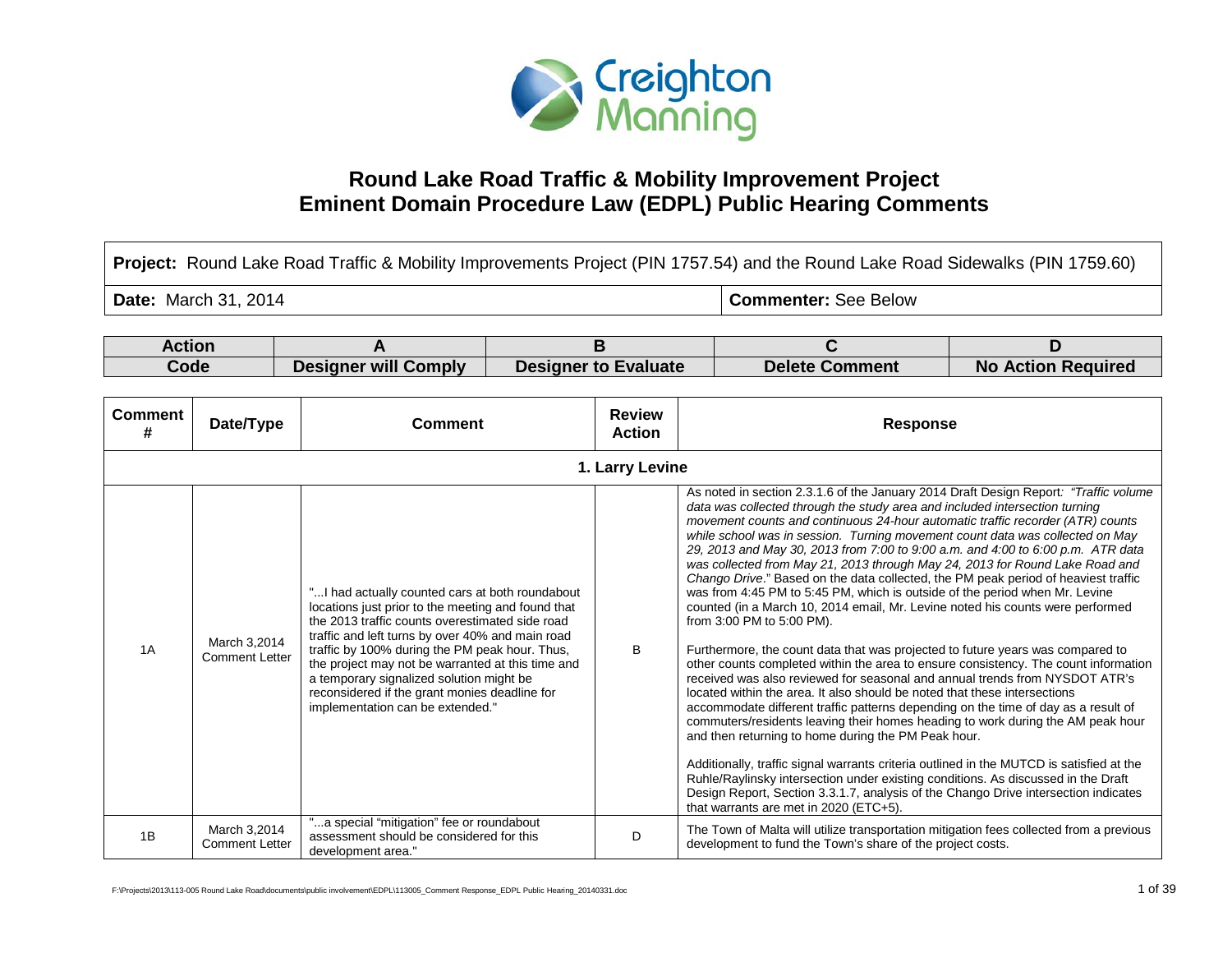| Action |                      |                      |                       |                           |
|--------|----------------------|----------------------|-----------------------|---------------------------|
| Code   | Designer will Comply | Designer to Evaluate | <b>Delete Comment</b> | <b>No Action Required</b> |

| <b>Comment</b><br># | Date/Type                             | <b>Comment</b>                                                                                                                                                                                                                                                                                                                            | <b>Review</b><br><b>Action</b> | <b>Response</b>                                                                                                                                                                                                                                                                                                                                                                                                                                                                                                                                                                                                                                                                                                                                                                                            |
|---------------------|---------------------------------------|-------------------------------------------------------------------------------------------------------------------------------------------------------------------------------------------------------------------------------------------------------------------------------------------------------------------------------------------|--------------------------------|------------------------------------------------------------------------------------------------------------------------------------------------------------------------------------------------------------------------------------------------------------------------------------------------------------------------------------------------------------------------------------------------------------------------------------------------------------------------------------------------------------------------------------------------------------------------------------------------------------------------------------------------------------------------------------------------------------------------------------------------------------------------------------------------------------|
| 1 <sup>C</sup>      | March 3,2014<br><b>Comment Letter</b> | "I suggested installing a simple signal and cross-<br>walk controls at the existing cross-walk which is<br>planned to remain AFTER the roundabouts are<br>installed at Hearthwood Drive."                                                                                                                                                 | B                              | The proposed alternative includes flashing pedestrian activated beacons at all<br>crosswalks across Round Lake Road including the subject intersection. There is an<br>existing crosswalk at this location that will be retained.<br>The MUTCD requires that an engineering study be performed to determine if a traffic<br>signal is needed at a specific intersection. Section 4C of the MUTCD outlined nine<br>warrants related to the installation of a traffic signal. A traffic signal warrant analysis<br>was performed based on the three volume based warrants outlined in the MUTCD<br>and it was determined that none of the warrants are satisfied at the Hearthwood<br>Drive intersection. Additionally, a signal at this location would need to control all<br>four intersection approaches. |
| 1D                  | March 3,2014<br><b>Comment Letter</b> | Based upon the colored plan in the rear of<br>a.<br>the meeting room, it is apparent that this is<br>the ONLY existing cross-walk on Round<br>Lake Road presently,                                                                                                                                                                        | D                              | As noted previously, this crosswalk will remain. There are two additional existing<br>crosswalks located on Round lake Road; one at Chango Drive and one at the<br>Ruhle/Raylinsky intersection.                                                                                                                                                                                                                                                                                                                                                                                                                                                                                                                                                                                                           |
| 1E                  | March 3,2014<br><b>Comment Letter</b> | The cross-walk is located at the easternmost<br>b.<br>entry to the Hannaford Mall and connects<br>with Hearthwood Drive across from the<br>driveway.                                                                                                                                                                                      | D                              | Comment noted.                                                                                                                                                                                                                                                                                                                                                                                                                                                                                                                                                                                                                                                                                                                                                                                             |
| 1F                  | March 3,2014<br><b>Comment Letter</b> | This cross-walk connects with all the<br>C.<br>sidewalks being considered,                                                                                                                                                                                                                                                                | D                              | Comment noted.                                                                                                                                                                                                                                                                                                                                                                                                                                                                                                                                                                                                                                                                                                                                                                                             |
| 1G                  | March 3,2014<br><b>Comment Letter</b> | The cross-walk is mid-block and traffic is<br>d.<br>ONLY east and west bound with no turning<br>movements;                                                                                                                                                                                                                                | D                              | The Hearthwood Drive/Round lake Road/Malta Mall driveway intersection currently<br>operates as a four-legged intersection with all turning movements permitted. The<br>proposed design provides a center left turn lane that allows left turns into and out of<br>Hearthwood Drive. The design also allows right turns into and out of Hearthwood<br>Drive. The Malta Mall entrance includes a raised island which prohibits left turns out<br>of the driveway and allows left turns into the mall. Right turns are allowed into and<br>out of the driveway.                                                                                                                                                                                                                                               |
| 1H                  | March 3,2014<br><b>Comment Letter</b> | The cross-walk is located almost perfectly<br>e.<br>mid-way between the two proposed<br>roundabouts                                                                                                                                                                                                                                       | D                              | Comment noted.                                                                                                                                                                                                                                                                                                                                                                                                                                                                                                                                                                                                                                                                                                                                                                                             |
| 11                  | March 3,2014<br><b>Comment Letter</b> | The distance from this cross-walk to Ruhle<br>f.<br>Road and to Chango Road is equal to or<br>more than the maximum queue expected,<br>per the earlier discussion by the Project<br>Team Leader from Creighton Manning,                                                                                                                   | D                              | Comment noted.                                                                                                                                                                                                                                                                                                                                                                                                                                                                                                                                                                                                                                                                                                                                                                                             |
| 1J                  | March 3,2014<br><b>Comment Letter</b> | Automatic and push button control can be<br>g.<br>installed at this location so that normally the<br>signal would have a yellow flasher, but when<br>the button was pushed and/or actuated<br>otherwise, it would go into three color mode<br>solely controlling traffic on demand for<br>pedestrian crossing when and only if<br>needed. | D                              | See comment #1C for response.                                                                                                                                                                                                                                                                                                                                                                                                                                                                                                                                                                                                                                                                                                                                                                              |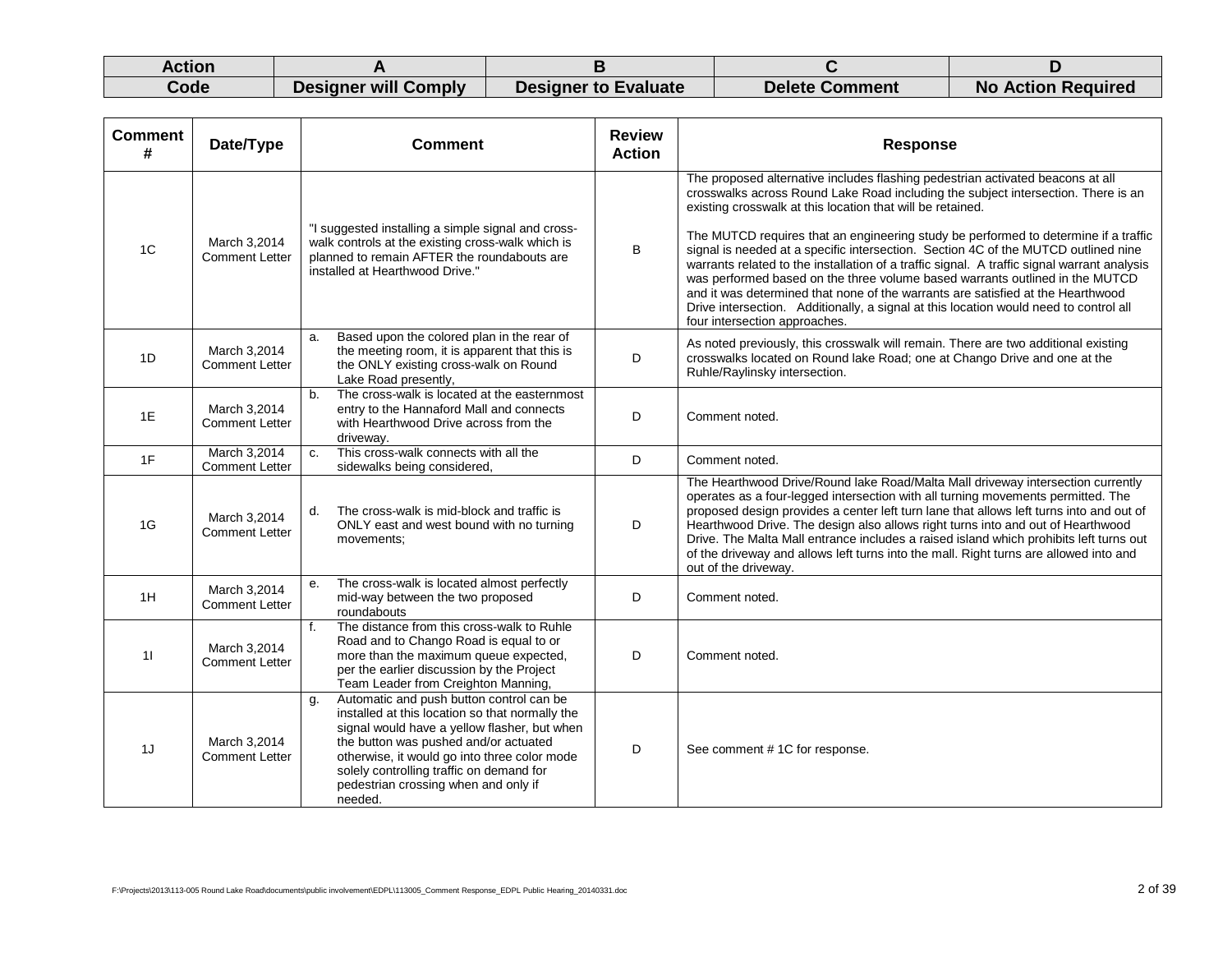| Action |                             |                             |                       |                           |
|--------|-----------------------------|-----------------------------|-----------------------|---------------------------|
| Code   | <b>Designer will Comply</b> | <b>Designer to Evaluate</b> | <b>Delete Comment</b> | <b>No Action Required</b> |

| <b>Comment</b><br># | Date/Type                             | <b>Comment</b>                                                                                                                                                                                                                                                                                                                                                                                                                                                                                                                                                                                                                                                                                                                                                                                                                                                                                                                                          | <b>Review</b><br><b>Action</b> | <b>Response</b>                                                                                                                                                                                                                                                                                                                                                                                                                                                                                                                                                                                                                                                                                                                                                                                                                                                                                                                                                                                                                                                                                                                                                                                                                                                                                                                                                                                                                                                                                                                                                                                                                                                  |
|---------------------|---------------------------------------|---------------------------------------------------------------------------------------------------------------------------------------------------------------------------------------------------------------------------------------------------------------------------------------------------------------------------------------------------------------------------------------------------------------------------------------------------------------------------------------------------------------------------------------------------------------------------------------------------------------------------------------------------------------------------------------------------------------------------------------------------------------------------------------------------------------------------------------------------------------------------------------------------------------------------------------------------------|--------------------------------|------------------------------------------------------------------------------------------------------------------------------------------------------------------------------------------------------------------------------------------------------------------------------------------------------------------------------------------------------------------------------------------------------------------------------------------------------------------------------------------------------------------------------------------------------------------------------------------------------------------------------------------------------------------------------------------------------------------------------------------------------------------------------------------------------------------------------------------------------------------------------------------------------------------------------------------------------------------------------------------------------------------------------------------------------------------------------------------------------------------------------------------------------------------------------------------------------------------------------------------------------------------------------------------------------------------------------------------------------------------------------------------------------------------------------------------------------------------------------------------------------------------------------------------------------------------------------------------------------------------------------------------------------------------|
| 1K                  | March 3.2014<br><b>Comment Letter</b> | Rather than forcing cars to use the<br>h.<br>roundabouts to make a u-turn and eliminate<br>left turning traffic as one would expect of a<br>purely safety improvement, there is center<br>lane marked for turning traffic (a TWLTL or<br>two way left turn lane). This is a design<br>choice which has been made. I can<br>understand why it was made. But as a result<br>therefore, there is NO curbed center island<br>for pedestrians to stand on if they get caught<br>in the middle of Round Lake Road while<br>crossing at the Hearthwood cross-walk.                                                                                                                                                                                                                                                                                                                                                                                             | D                              | A raised median at this location was proposed as part of the preliminary concepts for<br>the corridor. Several local businesses and residents voiced concerns over the<br>installation of a median and its impact on traffic and access to the various driveways.<br>Additional concerns were raised by the Town and County regarding maintenance of<br>a median and emergency responders from the Round Lake Hose Company who<br>were concerned about ease of access through the corridor. Saratoga County would<br>not accept maintenance responsibility for the roadway if a raised median was<br>included in the plans and the Town of Malta would be required to take over<br>ownership and maintenance of the roadway. The importance of retaining this<br>crosswalk was noted during the steering committee meetings and voiced by the<br>public during the public meeting. This is a common feature as part of the roundabout<br>alternative and the signal alternative which both propose a two-way left turn lane in<br>this location.                                                                                                                                                                                                                                                                                                                                                                                                                                                                                                                                                                                                                 |
| 1L                  | March 3,2014<br><b>Comment Letter</b> | I suggested that a raised island be installed<br>i.<br>at the cross-walk to provide a place of refuge<br>for pedestrians at Hearthwood Drive. The<br>island could be placed on the west side of<br>the intersection along with the cross-walk. In<br>this way westbound left turning traffic into the<br>Mall could still be accommodated while not<br>conflicting with the pedestrians crossing.                                                                                                                                                                                                                                                                                                                                                                                                                                                                                                                                                       | D                              | See comment #1K for response.                                                                                                                                                                                                                                                                                                                                                                                                                                                                                                                                                                                                                                                                                                                                                                                                                                                                                                                                                                                                                                                                                                                                                                                                                                                                                                                                                                                                                                                                                                                                                                                                                                    |
| 1M                  | March 3,2014<br><b>Comment Letter</b> | Because the signal at East Line Road is<br>more than a half mile from the first<br>roundabout, traffic platooning will not exist<br>and vehicles will be spread out when they<br>arrive at the cross-walk. Because the<br>southbound I-87 off ramp to the east of the<br>cross-walk is NOT signalized and is to be<br>done by others at a Future time, traffic<br>westbound on Round Lake Road will also not<br>be platooned or timed by signals to<br>purposely create gaps for pedestrian traffic<br>to cross Round Lake Road. It will therefore<br>be rare that a moment will occur when traffic<br>will not be clear simultaneously for east and<br>westbound traffic on Round Lake Road.<br>Crossing children will potentially get trapped<br>between east and westbound Round Lake<br>Road traffic in a two way left turn lane. This<br>is ill advised and obviously dangerous. The<br>signalized cross-walk (with sunblock panels)<br>will help. | D                              | Pedestrians crossing Round Lake Road at either intersection will be provided the<br>opportunity to do so as a result of gaps created from side street traffic entering each<br>roundabout. Furthermore, the installation of the Rectangular Rapid Flashing<br>Beacons (RRFB) (http://www.youtube.com/watch?v=KBltx0Argag) at each Round<br>Lake Road crossing and at the Hearthwood Drive intersection will alert approaching<br>drivers that a pedestrian is crossing or wishes to cross the intersection. This<br>advanced notice will enhance pedestrian safety at these locations. More information<br>is available from FHWA regarding these devices:<br>http://safety.fhwa.dot.gov/intersection/resources/techsum/fhwasa09009/<br>As noted in response #1K, the public requested that the crossing at Hearthwood<br>Drive be retained as part of both the traffic signal alternative and the roundabout<br>alternative.<br>It should be noted that pedestrian traffic will have the opportunity to cross one lane<br>of traffic for each leg of the roundabout at a time. One lane of traffic is approximately<br>16' in width. Conflicting traffic for this crossing will only come from one direction. The<br>splitter islands located on each leg of the roundabouts will provide pedestrian refuge<br>for individuals crossing. This pedestrian refuge will afford each individual the<br>opportunity to cross each lane of traffic independently when a gap in traffic is<br>available. Additionally, the roundabout geometry proposed will reduce vehicle<br>speeds at the entrance and exit to the roundabouts where the crosswalks are<br>located. |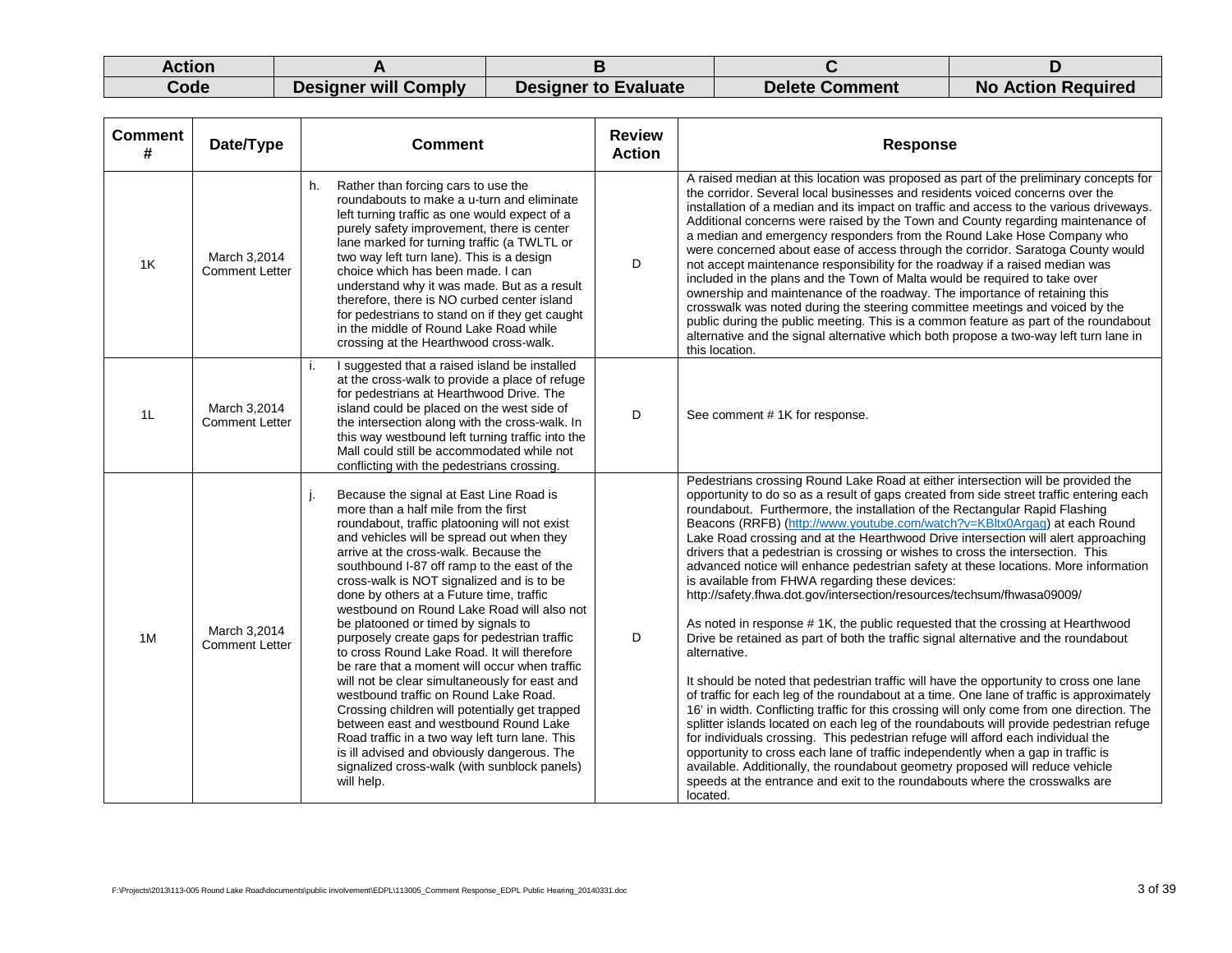| Action |                             |                             |                       |                           |
|--------|-----------------------------|-----------------------------|-----------------------|---------------------------|
| Code   | <b>Designer will Comply</b> | <b>Designer to Evaluate</b> | <b>Delete Comment</b> | <b>No Action Required</b> |

| <b>Comment</b><br># | Date/Type                             | <b>Comment</b>                                                                                                                                                                                                                                                                                                                                                                                                                                                                                                                                                                                                                                                                                                                                                                                                                                                                                                                                   | <b>Review</b><br><b>Action</b> | <b>Response</b>                                                                                                                                                                                                                                                                                                                                                                                                                                                                                                                                                                                                                                                                                                                                                                                                                                                                                                                                                                                                                                                                                                                                                                                                                                        |
|---------------------|---------------------------------------|--------------------------------------------------------------------------------------------------------------------------------------------------------------------------------------------------------------------------------------------------------------------------------------------------------------------------------------------------------------------------------------------------------------------------------------------------------------------------------------------------------------------------------------------------------------------------------------------------------------------------------------------------------------------------------------------------------------------------------------------------------------------------------------------------------------------------------------------------------------------------------------------------------------------------------------------------|--------------------------------|--------------------------------------------------------------------------------------------------------------------------------------------------------------------------------------------------------------------------------------------------------------------------------------------------------------------------------------------------------------------------------------------------------------------------------------------------------------------------------------------------------------------------------------------------------------------------------------------------------------------------------------------------------------------------------------------------------------------------------------------------------------------------------------------------------------------------------------------------------------------------------------------------------------------------------------------------------------------------------------------------------------------------------------------------------------------------------------------------------------------------------------------------------------------------------------------------------------------------------------------------------|
| 1 <sup>N</sup>      | March 3.2014<br><b>Comment Letter</b> | The cross-walk is located within a very short<br>k.<br>distance of the elderly housing project and<br>would satisfy ADA requirements and<br>eliminate liability issues and concerns I had<br>requiring children and handicapped crossing<br>Round Lake Road. The signal would be<br>equipped with audible signals for sight<br>impaired individuals and would provide a<br>secure, safe, mid-block crossing location.<br>Roundabouts are dangerous for small<br>children to cross because although vehicles<br>are forced to slow down at the entry points,<br>the same vehicles are speeding up at the<br>exits. Anyone crossing a roundabout must<br>cross the entrance AND the exit. A mid-block<br>signalized crossing point would resolve this<br>problem and provide a safer crossing point<br>than currently exists. Cross-walks would still<br>be installed on the roundabouts as planned<br>to define right of way should they be used. | D                              | All sidewalks, crosswalks, and curb ramps are designed to meet current ADA<br>standards. Crosswalks with curb ramps and detectable warning areas will be<br>provided at each leg of the roundabout and at the intersection of Round Lake Road<br>and Hearthwood Drive. At the roundabouts, pedestrian traffic will have the<br>opportunity to cross one lane of traffic for each leg of the roundabout at a time. The<br>central splitter islands will provide pedestrian refuge for individuals crossing each leg<br>of the roundabout which will afford each individual the opportunity to cross each lane<br>of traffic independently when a gap in traffic is available.<br>The roundabout geometry proposed will reduce vehicle speeds at the entrance and<br>exit to the roundabouts where the crosswalks are located.<br>In the particular case of midblock crossing at Hearthwood Drive, a pedestrian<br>activated Pedestrian Hybrid Beacon (PHB) was evaluated. As noted in section 3.1 of<br>the January 2014 Draft Design Report: This option does not meet the warrants<br>required for installation and will not satisfy the project objectives or the programming<br>goal and therefore it is not recommended for further consideration. |
| 10                  | March 3,2014<br><b>Comment Letter</b> | "the County owns Round Lake Road, but they<br>want to turn over ownership to the Town of Malta.<br>This is a MAJOR issue. The Town thereby takes<br>over perpetual maintenance of the roadway in this<br>area including snow removal and plantings for the<br>roundabouts, painting the cross-walks, signing<br>and other marking as well as pavement repairs.<br>This will be a substantial cost over time and<br>should not be ignored."                                                                                                                                                                                                                                                                                                                                                                                                                                                                                                       | D                              | The Town of Malta and Saratoga County have developed a draft maintenance<br>agreement for the roundabouts based on the pre-existing agreement for the Dunning<br>Street roundabouts located at Fox Wander East/West and Hermes Road. Saratoga<br>County will retain ownership and maintenance of Round Lake Road between East<br>line Road and the Exit 11 Southbound ramp intersection.                                                                                                                                                                                                                                                                                                                                                                                                                                                                                                                                                                                                                                                                                                                                                                                                                                                               |
| 1P                  | March 10, 2014<br>Email to Town       | 1. I did my own limited manual turning movement<br>traffic count at each proposed roundabout location<br>during 3-5pm on a weekday in 2014.<br>Based on comparison w the cme traffic study<br>2013 existing counts it is my recommendation that<br>cme should redo their counts and observe the<br>patterns. The designer should do this. It is highly<br>possible that cme earlier counts were skewed by<br>detours or another factor.                                                                                                                                                                                                                                                                                                                                                                                                                                                                                                          | D                              | See comment #1A for response.                                                                                                                                                                                                                                                                                                                                                                                                                                                                                                                                                                                                                                                                                                                                                                                                                                                                                                                                                                                                                                                                                                                                                                                                                          |
| 1Q                  | March 10, 2014<br>Email to Town       | 2. Note that I saw no more than 48 cars per hour<br>turn out of ruhle road and much less out of all<br>other approaches to all other side roads. The cme<br>traffic study shows 100+ left turns from the side<br>road. It is way too high and the turn warrants per<br>Nysdot and the mutcd are not met. Accident<br>history also does NOT warrant the work<br>proposed. Pedestrian activity does not warrant the<br>work proposed.                                                                                                                                                                                                                                                                                                                                                                                                                                                                                                              | D                              | See comment #1A for discussion of turning volumes and signal warrants at the<br>Ruhle Road intersection. The MUTCD does not contain left-turn lane warrants.<br>See Section 2.3.1.8 of the January 2014 Draft Design Report for a discussion of the<br>accident history and the subsequent analysis.<br>Pedestrian activity within the project corridor is expected to increase due to the<br>installation of the proposed improvements. Furthermore, pedestrian connectivity and<br>safety have been identified by the public as important features throughout the entire<br>planning history in the corridor and are therefore stated project objectives.                                                                                                                                                                                                                                                                                                                                                                                                                                                                                                                                                                                            |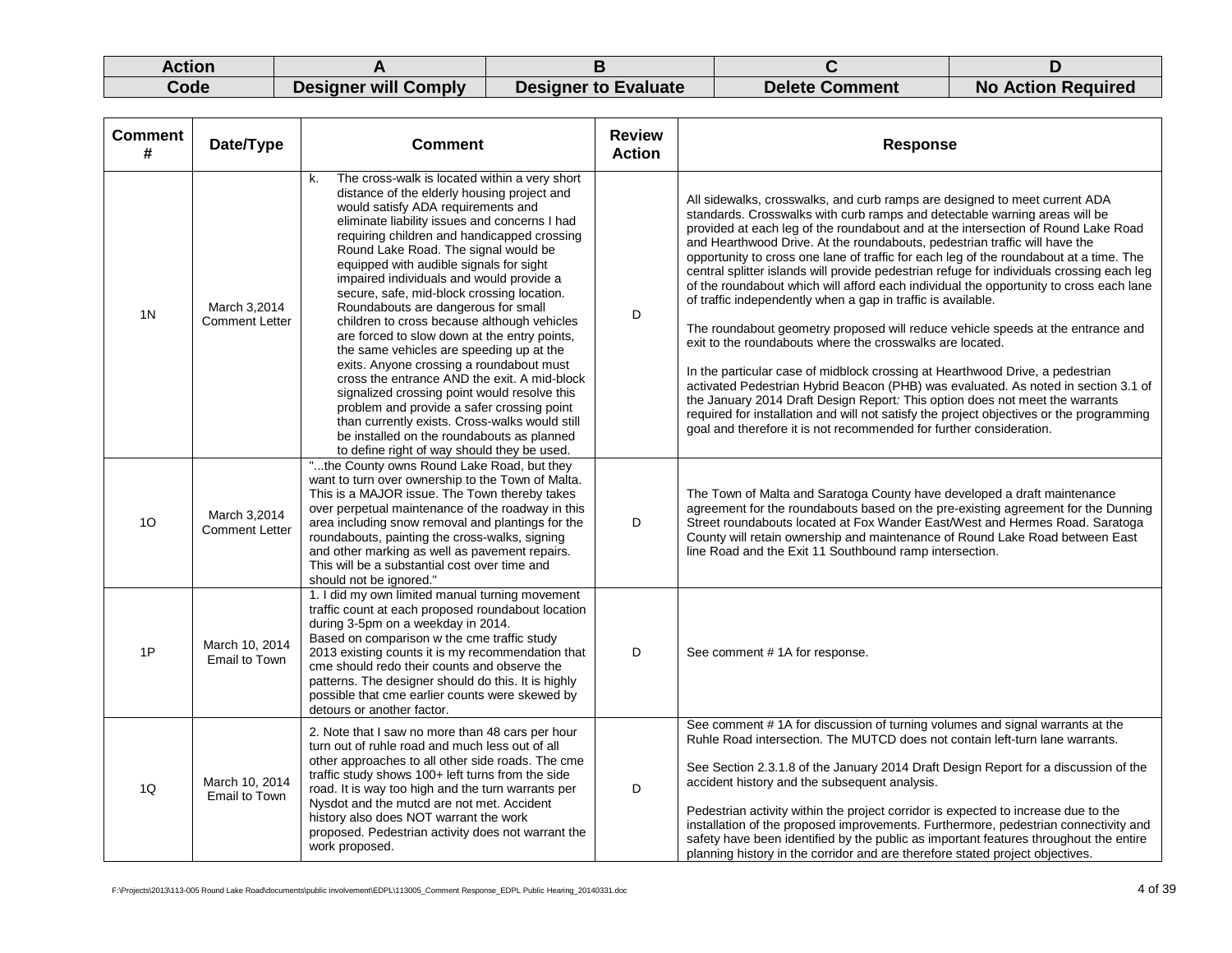| Action |                      |                             |                       |                           |
|--------|----------------------|-----------------------------|-----------------------|---------------------------|
| Code   | Designer will Comply | <b>Designer to Evaluate</b> | <b>Delete Comment</b> | <b>No Action Required</b> |

| <b>Comment</b><br># | Date/Type                       | <b>Comment</b>                                                                                                                                                                                                                                                                                                                                                                                                                                                                                                                                        | <b>Review</b><br><b>Action</b> | <b>Response</b>                                                                                                                                                                                                                                                                                                                                                                                                                                                                                                                                                                                                                                                                                                                                                                                                                                                                                                                     |
|---------------------|---------------------------------|-------------------------------------------------------------------------------------------------------------------------------------------------------------------------------------------------------------------------------------------------------------------------------------------------------------------------------------------------------------------------------------------------------------------------------------------------------------------------------------------------------------------------------------------------------|--------------------------------|-------------------------------------------------------------------------------------------------------------------------------------------------------------------------------------------------------------------------------------------------------------------------------------------------------------------------------------------------------------------------------------------------------------------------------------------------------------------------------------------------------------------------------------------------------------------------------------------------------------------------------------------------------------------------------------------------------------------------------------------------------------------------------------------------------------------------------------------------------------------------------------------------------------------------------------|
| 1R                  | March 10, 2014<br>Email to Town | 3. A left turn lane westbound on round lake road<br>is a good idea although not warranted by<br>volumes. It is only desirable to avoid Backup to i-<br>87 ramps to the east. This is a problem for very<br>short periods - and only during peak 15 minute<br>periods.                                                                                                                                                                                                                                                                                 | D                              | See section 3.3.1.7 of the January 2014 Draft Design Report for a discussion on the<br>proposed level of service and queuing for the analyzed intersections.<br>Review of the left-turn lane guidance published by the American Association of State<br>Highway and Transportation Officials (AASHTO) shows that the 2013 Existing traffic<br>volumes at the intersection meet the guidance for construction of a left-turn lane.                                                                                                                                                                                                                                                                                                                                                                                                                                                                                                   |
| 1S                  | March 10, 2014<br>Email to Town | 4. Rarely, one vehicle, and perhaps once per<br>hour, two left turning vehicles may cause<br>westbound traffic to back up to the east on round<br>lake road at the ruhle road intersection. The<br>turning vehicle (s) always clear during the yellow<br>interval. Otherwise, as soon as the turning vehicle<br>pulls far enough forward, the vehicles waiting can<br>go around it.                                                                                                                                                                   | D                              | Comment noted                                                                                                                                                                                                                                                                                                                                                                                                                                                                                                                                                                                                                                                                                                                                                                                                                                                                                                                       |
| 1T                  | March 10, 2014<br>Email to Town | 5. The existing signal poles at ruhle road are set<br>back far enough from the road to allow for<br>installation of a westbound left turn lane 50 feet<br>long. This single left turn lane will address all<br>backup concerns on round lake road.                                                                                                                                                                                                                                                                                                    | D                              | The installation of turn lanes do not meet the established project objectives.<br>Furthermore, the addition of the left-turn lane on Round Lake Road does not<br>address all concerns on Round Lake Road as queuing associated with the left-turn<br>lanes is longer than the queuing associated with the single lane roundabout at this<br>location.                                                                                                                                                                                                                                                                                                                                                                                                                                                                                                                                                                               |
| 1U                  | March 10, 2014<br>Email to Town | 6. The twitl proposed will also solve any backup<br>issues and turning issues. Albeit is a very costly<br>way to do it and will encourage higher speeds and<br>necessarily narrows the available shoulder for<br>pedestrians and bikes and breakdown vehicles.                                                                                                                                                                                                                                                                                        | D                              | The installation of the two-way left-turn lane will be accomplished by symmetrically<br>widening the roadway approximately 5.5'. The existing shoulders vary in width from<br>3'-4'and will be improved to a consistent 4' width which is consistent with the<br>Saratoga County standard while still provides an accessible route for bicycles.<br>Pedestrians are encouraged to use the existing sidewalks present within the<br>corridor.                                                                                                                                                                                                                                                                                                                                                                                                                                                                                        |
| 1 <sub>V</sub>      | March 10, 2014<br>Email to Town | 7. No roundabouts are necessary otherwise<br>unless you specifically wish to slow vehicles down<br>to 15mph so people can cross the road. There are<br>sufficient gaps caused by the signal at ruhle road<br>to accommodate pedestrians existing pedestrians<br>and exiting side road traffic now without the twltl<br>and the roundabouts. Gaps were available every<br>signal cycle to cross.                                                                                                                                                       | D                              | One of the project objectives is to provide traffic calming with the intent to reduce<br>vehicular speeds. The installation of the roundabouts at both intersections will meet<br>this objective. It should be noted that the roundabouts have advisory speeds posted<br>at 15 mph and that the geometry of the roundabout slows vehicular traffic.                                                                                                                                                                                                                                                                                                                                                                                                                                                                                                                                                                                 |
| 1 <sub>W</sub>      | March 10, 2014<br>Email to Town | 8. No other left turn lane at either intersection is<br>needed or warranted. Another coordinated signal<br>at the west mall driveway would create gaps to<br>cross the road and platoon vehicles without need<br>of roundabouts or a twitl. Without a twitl, full 8 foot<br>wide shoulders on both sides of the road would be<br>possible accommodating break down and<br>pedestrians safely. A 4' wide shoulder is just too<br>narrow for a vehicle to pull over onto. No<br>sidewalks would be required if this were done<br>saving untold dollars. | D                              | As noted in the response to comment #1C, a traffic signal is not warranted at the<br>Hearthwood Drive intersection. Also, see comment # 1A for discussion of traffic<br>signal warrants at the subject intersections and comment # A18 regarding left-turn<br>lane guidance.<br>In the event of a breakdown, vehicles may use the two-way left-turn lane to<br>maneuver around the broken down vehicle. Any breakdown would be short-term in<br>nature and does not impact the design for this type of roadway facility.<br>Sidewalks are present between the subject intersections and are therefore not part<br>of the project costs. Sidewalk construction is only proposed from Carlyle Court to<br>Chango Drive and from Raylinsky Road to the Round Lake Bypass to extend the<br>existing pedestrian network, a goal consistently identified by the public through the<br>corridor planning and public participation process. |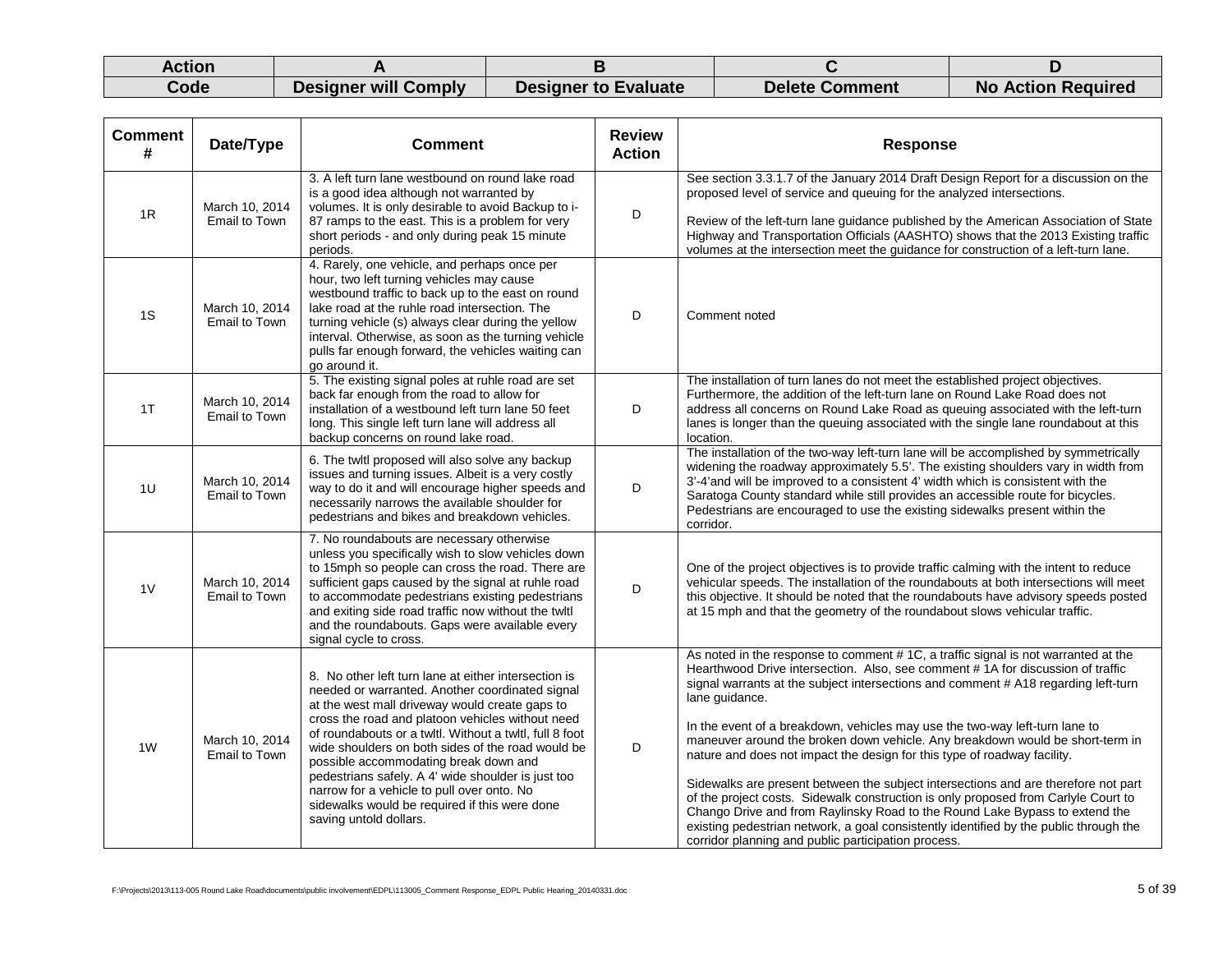| Action |                      |                             |                       |                           |
|--------|----------------------|-----------------------------|-----------------------|---------------------------|
| Code   | Designer will Comply | <b>Designer to Evaluate</b> | <b>Delete Comment</b> | <b>No Action Required</b> |

| <b>Comment</b><br># | Date/Type                              | <b>Comment</b>                                                                                                                                                                                                                                                                                                                                                                                                                                                                                                                                                                                                                                                                                                                | <b>Review</b><br><b>Action</b> | <b>Response</b>                                                                                                                                                                                                                                                                                                                                                                                                                                                                                                                                                                                                                                                                                                                                                                                                           |
|---------------------|----------------------------------------|-------------------------------------------------------------------------------------------------------------------------------------------------------------------------------------------------------------------------------------------------------------------------------------------------------------------------------------------------------------------------------------------------------------------------------------------------------------------------------------------------------------------------------------------------------------------------------------------------------------------------------------------------------------------------------------------------------------------------------|--------------------------------|---------------------------------------------------------------------------------------------------------------------------------------------------------------------------------------------------------------------------------------------------------------------------------------------------------------------------------------------------------------------------------------------------------------------------------------------------------------------------------------------------------------------------------------------------------------------------------------------------------------------------------------------------------------------------------------------------------------------------------------------------------------------------------------------------------------------------|
| 1X                  | March 10, 2014<br>Email to Town        | 9. Note that almost all (95+%) of left turns out of<br>ruhle rd are vehicles leaving stewarts turning left<br>onto ruhle rd and using the light to get out onto<br>round lake road. The present signal allows them<br>to get out.                                                                                                                                                                                                                                                                                                                                                                                                                                                                                             | D                              | While it is noted that the Stewart's driveway intersecting Ruhle Road South does<br>generate traffic at this location, the residential areas to the north of Round Lake<br>Road and local businesses such as Adirondack Trust and Hudson Mohawk<br>Pediatrics also contribute to southbound left-turning traffic at the intersection.<br>Residential traffic to the north heading southbound is mostly generated during the<br>AM Peak hour when residents are departing their homes and heading to work.                                                                                                                                                                                                                                                                                                                 |
| 1Y                  | March 10, 2014<br><b>Email to Town</b> | 10. The sun is a major issue at this location as<br>round lake road is east west and should be<br>carefully considered for crossing issues. Signal<br>backup boards should be considered.                                                                                                                                                                                                                                                                                                                                                                                                                                                                                                                                     | A                              | A traffic signal is not included as part of the selected alternative at this time. Should<br>a signal be progressed, the use of back plates will be considered.                                                                                                                                                                                                                                                                                                                                                                                                                                                                                                                                                                                                                                                           |
| 1Z                  | March 10, 2014<br>Email to Town        | 11. The residents are quite concerned and<br>worked up (I am sure you noticed) with concerns<br>re crossing round lake road - especially as<br>regards elderly and young kids. I do not think you<br>are listening to their concerns and addressing<br>them. Instead you are treating this project as "a<br>done deal." It is not. I am sure this is not how you<br>truly feel and that you would rather have the<br>public back the project, but in the course of<br>projects such as this, the clear objectives initially<br>desired can get lost in the sauce so to speak. It is<br>unfair and demonstrates a lack of respect to the<br>residents to act otherwise and I hope you will<br>pause, take a breathe and listen | D                              | Creighton Manning worked with a steering committee that was comprised of several<br>representatives from the community. Committee meetings began in June 2013 and<br>continued through November 2013. Additional committee meetings are scheduled<br>for the project prior to construction. The intent of this committee was to first confirm<br>the objectives established by the Round Lake Road Corridor Study completed in<br>2012 followed by development of the alternatives presented to the public and<br>ultimately selected by the Town of Malta Town Board. The selected alternative by<br>the Town Board is a direct result of the communication with the steering committee<br>members.                                                                                                                      |
| 1AA                 | March 10, 2014<br>Email to Town        | 12. The twitl addresses any backup and turning<br>concerns so why have roundabouts?                                                                                                                                                                                                                                                                                                                                                                                                                                                                                                                                                                                                                                           | D                              | The roundabouts have been selected for a variety of reasons, but primarily for<br>intersection safety for pedestrians and bikes, traffic calming/speed reduction, and in<br>the case at the intersection with Ruhle Road South/Raylinsky Road, for the reduction<br>in vehicle queuing.                                                                                                                                                                                                                                                                                                                                                                                                                                                                                                                                   |
| 1AB                 | March 10, 2014<br>Email to Town        | 13. The ONLY reason for roundabouts is then to<br>slow vehicles down and is to help pedestrians<br>cross. But NOT if traffic speeds exceed 15mph<br>and there are No Gaps in the traffic to<br>accommodate them. 40mph is unacceptable. No<br>traffic light means no or few gaps to cross without<br>being trapped in the twltl. The need for ADA<br>compliance for school children, elderly and<br>handicapped requires a means to either stop<br>traffic or provide gaps. With no signal, that is<br>impossible here.                                                                                                                                                                                                       | D                              | As noted, the roundabouts will slow vehicular traffic at the intersections. Traffic<br>calming/speed reduction is a primary objective of the project. In addition to the<br>installation of roundabouts, the project proposes that the speed limit be reduced<br>post-construction at the Town of Malta and Saratoga County's request. The request<br>to review the speed limit through the area must be processed through the New York<br>State Department of Transportation (NYSDOT). Upon receiving the request from the<br>Town/County, the NYSDOT will review the area in question and render a<br>determination regarding the speed limit. Note that without the inclusion of roadway<br>features to encourage slower speeds, it is unlikely that there will be a change in the<br>average speed along the roadway. |
| 1AC                 | March 10, 2014<br>Email to Town        | 14. Speed is an issue and safe refuge at<br>Hearthwood is an issue. Neither is resolved so<br>therefore this project is not completely considered<br>and studied.                                                                                                                                                                                                                                                                                                                                                                                                                                                                                                                                                             | D                              | Comment noted.                                                                                                                                                                                                                                                                                                                                                                                                                                                                                                                                                                                                                                                                                                                                                                                                            |
| 1AD                 | March 10, 2014<br><b>Email to Town</b> | 15. The sun glare and twitl issues and 40mph<br>speeds and large tractor-trailers and narrow 4'<br>wide shoulders are problems that MUST be<br>addressed"                                                                                                                                                                                                                                                                                                                                                                                                                                                                                                                                                                     | D                              | Round Lake Road is an east-west roadway; therefore, the sun is an issue regardless<br>of which alternative is progressed.<br>Tractor trailers are permitted under existing conditions and will continue to be<br>permitted through this corridor in the future.<br>The implementation of the Saratoga County standard of 4' shoulders minimizes the<br>widening of the roadway while still providing an accessible route for bicycles.                                                                                                                                                                                                                                                                                                                                                                                    |

F:\Projects\2013\113-005 Round Lake Road\documents\public involvement\EDPL\113005\_Comment Response\_EDPL Public Hearing\_20140331.doc 6 of 39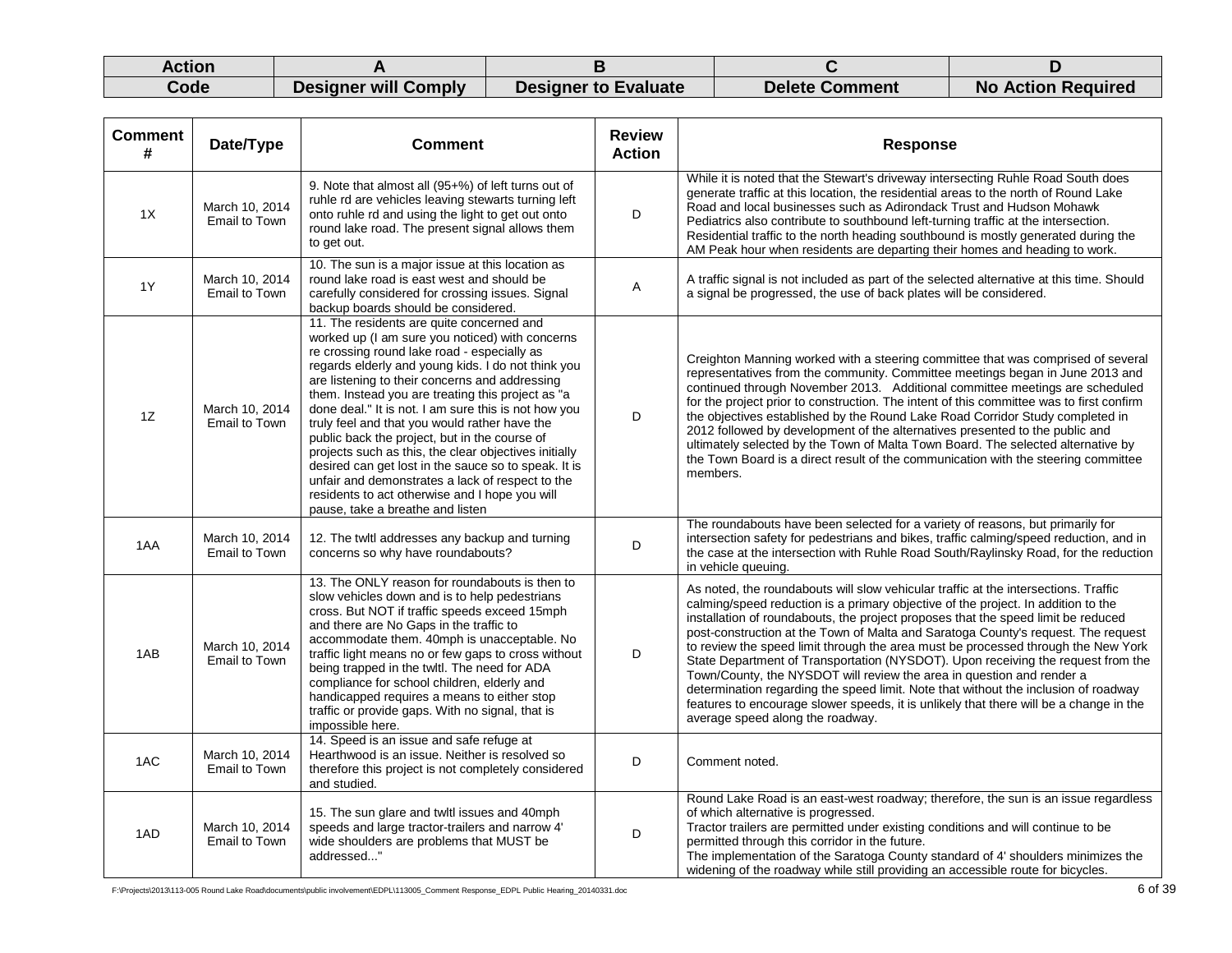| Action |                      |                             |                       |                           |
|--------|----------------------|-----------------------------|-----------------------|---------------------------|
| Code   | Designer will Comply | <b>Designer to Evaluate</b> | <b>Delete Comment</b> | <b>No Action Required</b> |

| <b>Comment</b><br># | Date/Type                              | <b>Comment</b>                                                                                                                                                                                                                                                         | <b>Review</b><br><b>Action</b> | <b>Response</b>                                                                                                                                                                                                                                                                                                                                                                                                                                                                                                                                                                                                                                                                                                                                                                                                                                                                                                                                                                                                                                                                                                                                                                                                                                                                 |
|---------------------|----------------------------------------|------------------------------------------------------------------------------------------------------------------------------------------------------------------------------------------------------------------------------------------------------------------------|--------------------------------|---------------------------------------------------------------------------------------------------------------------------------------------------------------------------------------------------------------------------------------------------------------------------------------------------------------------------------------------------------------------------------------------------------------------------------------------------------------------------------------------------------------------------------------------------------------------------------------------------------------------------------------------------------------------------------------------------------------------------------------------------------------------------------------------------------------------------------------------------------------------------------------------------------------------------------------------------------------------------------------------------------------------------------------------------------------------------------------------------------------------------------------------------------------------------------------------------------------------------------------------------------------------------------|
| 1AE                 | March 10, 2014<br><b>Email to Town</b> | 16. The design of the roundabouts using wide<br>lanes and flattened exit angles encourages high<br>exit speeds. Both make pedestrian crossing<br>difficult, especially at the exit                                                                                     | D                              | The proposed lane widths and exit speeds meet the current design guidelines set<br>forth for roundabouts by NYSDOT and the Federal Highway Administration (FHWA).<br>Lane widths accommodate all vehicle types including passenger cars, buses and<br>tractor trailers.<br>The geometry of the roundabouts forces vehicular traffic to slow resulting in reduced<br>vehicle speeds at the intersection.                                                                                                                                                                                                                                                                                                                                                                                                                                                                                                                                                                                                                                                                                                                                                                                                                                                                         |
| 1AF                 | March 10, 2014<br>Email to Town        | 17. Regardless of what the evolution of the project<br>has been, nothing has been done yet which<br>cannot be easily adjusted to make this a walkable<br>bikeable and traffic calming project.                                                                         | D                              | Comment noted.                                                                                                                                                                                                                                                                                                                                                                                                                                                                                                                                                                                                                                                                                                                                                                                                                                                                                                                                                                                                                                                                                                                                                                                                                                                                  |
| 1AG                 | March 10, 2014<br><b>Email to Town</b> | 18. Lower the design speeds, provide positive<br>crossing protection w ADA compliance and don't<br>get so hung up on roundabouts unless they are<br>really needed and will make life better for the<br>residents                                                       | D                              | The proposed design speed is based on the existing 85 <sup>th</sup> percentile speed per the<br>requirements set forth by Chapter 5 of the NYSDOT Highway Design Manual. Using<br>the design criteria guidance from Chapter 2 of that manual, a lowered design speed<br>would not change the proposed design. The critical design elements are controlled<br>by the roadways functional classification. The functional classification cannot be<br>changed.                                                                                                                                                                                                                                                                                                                                                                                                                                                                                                                                                                                                                                                                                                                                                                                                                     |
| 1AH                 | March 10, 2014<br>Email to Town        | 19. \$5million dollars seems an outrageous price<br>to pay for a single left turn lane westbound at<br>ruhle road to avoid backups. I think with a lot of<br>listening and a little tweeking this can be a project<br>we all can welcome.                              | D                              | The proposed construction cost estimate is approximately \$4.86M. These costs are<br>based on current industry costs for material and labor and also include a projected<br>costs to acquire the necessary right-of-way. The project cost estimate is a reflection<br>of the alternative selected as a whole and reflects more than the installation of turn-<br>lanes.                                                                                                                                                                                                                                                                                                                                                                                                                                                                                                                                                                                                                                                                                                                                                                                                                                                                                                         |
|                     |                                        |                                                                                                                                                                                                                                                                        | 2. Timothy Downey              |                                                                                                                                                                                                                                                                                                                                                                                                                                                                                                                                                                                                                                                                                                                                                                                                                                                                                                                                                                                                                                                                                                                                                                                                                                                                                 |
| 2A                  | March 3, 2014<br><b>Public Hearing</b> | "I've listened to the so-called experts with regards<br>to what's going on here. And they have not<br>convinced me with regards to people getting<br>across that road without having a stop light and<br>the traffic coming to a complete stop so people<br>can cross" | D                              | There are several studies available which have reviewed the effects of roundabouts<br>on pedestrians and bicyclists.<br>The Insurance Institute for Highway Safety<br>(http://www.iihs.org/iihs/topics/t/roundabouts/qanda) notes that "converting<br>conventional intersections to roundabouts can reduce pedestrian crashes by about<br>75 percent. Single-lane roundabouts, in particular, have been reported to involve<br>substantially lower pedestrian crash rates than comparable intersections with traffic<br>signals."<br>Additionally, the Federal Highway Administration (FHWA) lists roundabouts as one<br>of the proven safety countermeasures to implement on highways by practitioners.<br>(http://safety.fhwa.dot.gov/provencountermeasures/)<br>A Dutch study of 181 intersections that were converted to roundabouts results in a<br>73% reduction in all collisions and an 89% reduction in injury accidents.<br>Roundabouts provide the following benefits to pedestrians in comparison to traffic<br>signals:<br>Shortened crossings of traffic<br>1.<br>Slower vehicular traffic<br>2.<br>3.<br>Reduced vehicle/pedestrian conflict points within the intersection<br>Require only pedestrian to check one direction of traffic prior to crossing<br>4. |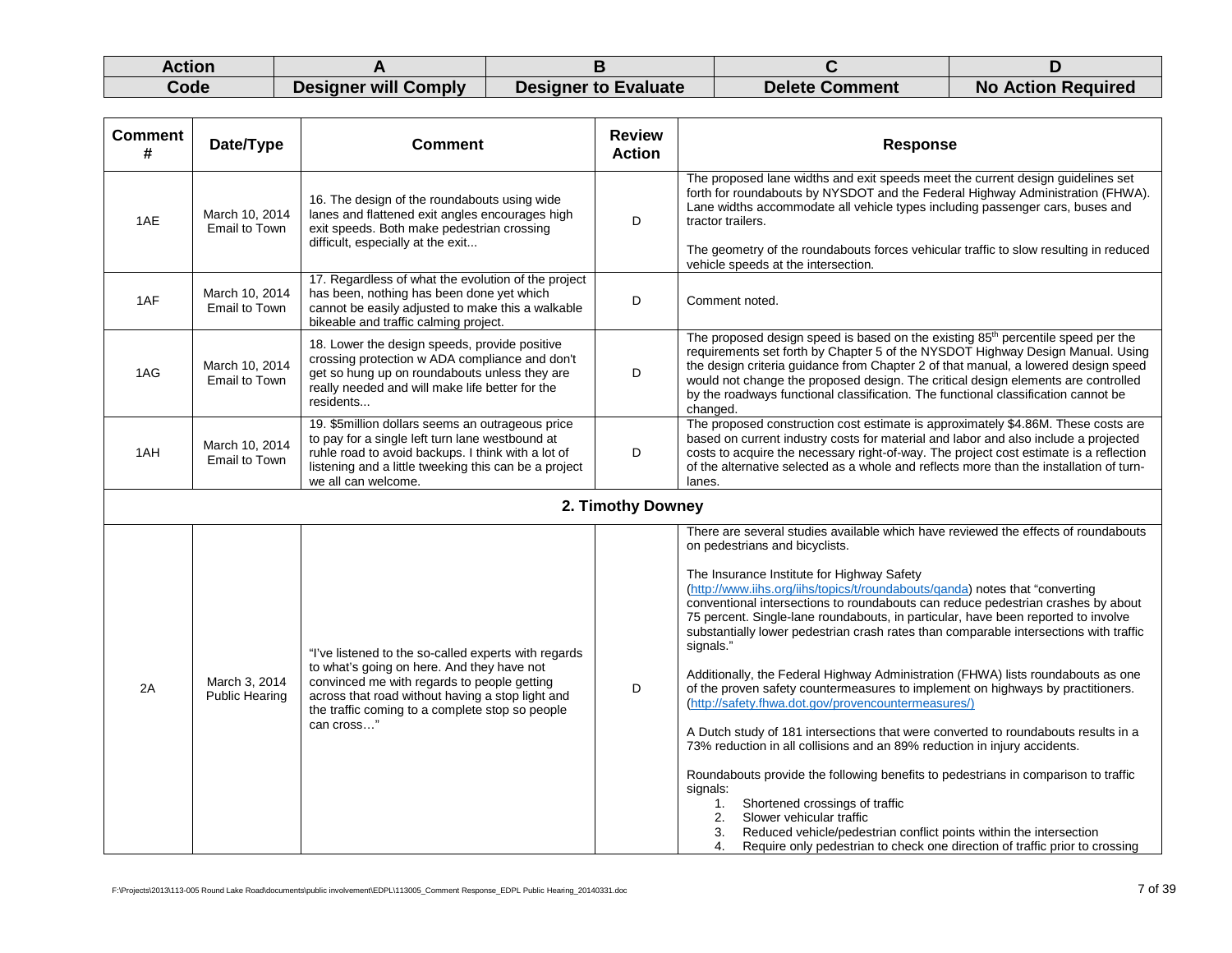| Action |                      |                             |                       |                           |
|--------|----------------------|-----------------------------|-----------------------|---------------------------|
| Code   | Designer will Comply | <b>Designer to Evaluate</b> | <b>Delete Comment</b> | <b>No Action Required</b> |

| <b>Comment</b><br># | Date/Type                              | <b>Comment</b>                                                                                                                                                                                                                                                                                                                                                                                                              | <b>Review</b><br><b>Action</b> | <b>Response</b>                                                                                                                                                                                                                                                                                                                                                                                                                                                                                                                                                                                                                                                                                                                                                                                                          |
|---------------------|----------------------------------------|-----------------------------------------------------------------------------------------------------------------------------------------------------------------------------------------------------------------------------------------------------------------------------------------------------------------------------------------------------------------------------------------------------------------------------|--------------------------------|--------------------------------------------------------------------------------------------------------------------------------------------------------------------------------------------------------------------------------------------------------------------------------------------------------------------------------------------------------------------------------------------------------------------------------------------------------------------------------------------------------------------------------------------------------------------------------------------------------------------------------------------------------------------------------------------------------------------------------------------------------------------------------------------------------------------------|
|                     |                                        |                                                                                                                                                                                                                                                                                                                                                                                                                             | 3. Kevin Eitzmann              |                                                                                                                                                                                                                                                                                                                                                                                                                                                                                                                                                                                                                                                                                                                                                                                                                          |
| 3A                  | March 3, 2014<br><b>Public Hearing</b> | "We ask now as a united community that the town<br>board side with the residents affected and<br>propose a resolution tonight to support our<br>preferred option that doesn't require eminent<br>domain of residential land and would be in the<br>best interest of the public good."                                                                                                                                       | D                              | The Eminent Domain Procedure Law (EDPL) is a procedural requirement to be<br>utilized when the potential for land acquisition is present for the construction of a<br>project that provides a public benefit. Both alternatives proposed for the project<br>require the use of the EDPL to be constructed.<br>Furthermore, the EDPL process affords each affected property owner the right to<br>attend and review the appraisal and upon receiving the just compensation offer, the<br>right to challenge the proposed acquisition of their parcel through judicial review.                                                                                                                                                                                                                                             |
| 4. Ellwood Sloat    |                                        |                                                                                                                                                                                                                                                                                                                                                                                                                             |                                |                                                                                                                                                                                                                                                                                                                                                                                                                                                                                                                                                                                                                                                                                                                                                                                                                          |
| 4A                  | March 3, 2014<br><b>Public Hearing</b> | "In reviewing the Draft Design Report, dated<br>January 2014 and authored by the Creighton<br>Manning Company, specifically the content<br>included under 4.2.2, Neighborhoods and<br>Community Cohesion the information is incorrect.<br>The Communities Vision is not to have the<br>neighborhoods divided or isolated. The two<br>Roundabouts would have a negative effect on the<br>community and the nearby residents" | D                              | See comment #3A for response regarding public involvement.<br>The public involvement documented over the life of the project has identified the<br>needs of the corridor. The various studies adopted and completed to date<br>documented the roundabouts as the best solution to meet these needs. As noted in<br>Section 4.2.2.1 of the January 2014 Draft Design Report, "overall, the project is<br>expected to have a positive effect on community cohesion" due to meeting the<br>project objectives outlined in Section 1.2.3 of the January 2014 Draft Design Report.                                                                                                                                                                                                                                            |
| 4B                  | March 3, 2014<br><b>Public Hearing</b> | "The other thing I want to say is, I sat on the<br>steering committee, and on November 23rd, right<br>before this board, I submit a response to the<br>justification of nonconforming features. I've not<br>seen that in the plan. I'm going to submit that<br>today. I'm not going to read it because it was read<br>previously, November 25th, and never made it to<br>the plan.                                          | B                              | The subject comment letter was included within the Public Involvement appendix of<br>the Draft Design Report along with other public comments. A copy of this report is<br>available online: http://roundlakeroadproject.files.wordpress.com/2014/02/appendix-<br>f.pdf. Several of the features noted in that letter have since been revised as noted in<br>the hearing presentation.                                                                                                                                                                                                                                                                                                                                                                                                                                   |
| 4C                  | Petition<br>Comment                    | "The United States Transportation Research<br>Board studies have shown that motorists yield<br>85% of the time for pedestrians at signalized<br>intersections and yield only 68% of the time at<br>roundabouts. It is clear what is the true experts<br>consider the safer design of intersection"                                                                                                                          | D                              | In reviewing the study referenced, motorist behavior by traffic control type was<br>further described to state that "Yield behavior also varied with the number of lanes at<br>the crosswalk. The lack of yielding on two-lane sites (43%) was substantially worse<br>than on one-lane sites (17%)."<br>The proposed roundabouts on Round Lake Road are single-lane roundabouts which<br>in accordance with the above referenced study, indicate a lack of yielding rate of<br>17% which is comparable to the lack of yielding rate presented within the study for a<br>traffic signal controlled intersection (15%).<br>Furthermore, only seven roundabouts of the constructed and available 300<br>roundabouts within the country at the time of the study were referenced for the<br>pedestrian portion of the study. |
|                     |                                        |                                                                                                                                                                                                                                                                                                                                                                                                                             | 5. Valerie Manley              |                                                                                                                                                                                                                                                                                                                                                                                                                                                                                                                                                                                                                                                                                                                                                                                                                          |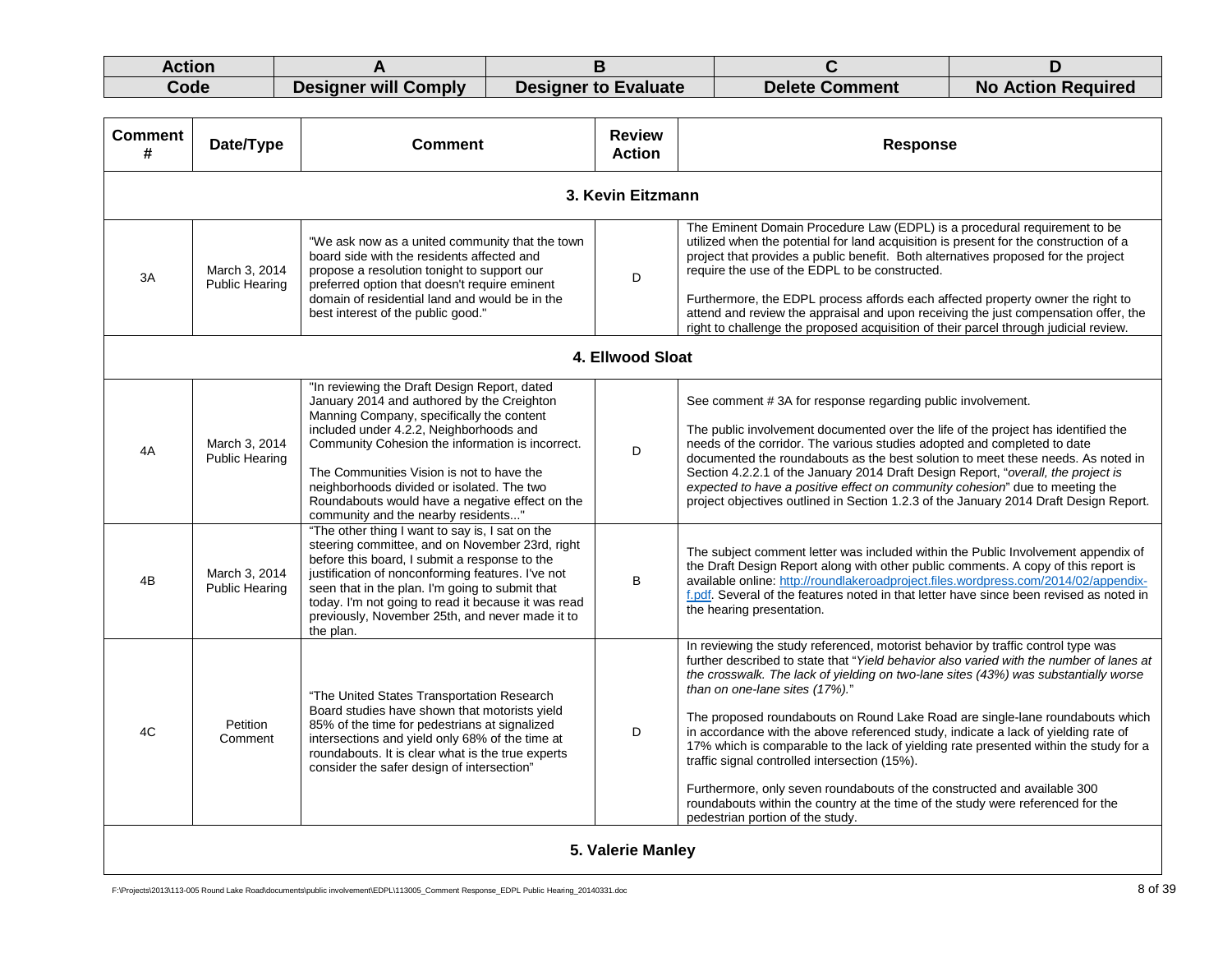| Action |                      |                             |                       |                           |
|--------|----------------------|-----------------------------|-----------------------|---------------------------|
| Code   | Designer will Comply | <b>Designer to Evaluate</b> | <b>Delete Comment</b> | <b>No Action Required</b> |

| <b>Comment</b><br># | Date/Type                              | <b>Comment</b>                                                                                                                                                                                                                                                                                                                                                                                                                                                                                                                                                                                                                                                                                                                                                                                               | <b>Review</b><br><b>Action</b> | <b>Response</b>                                                                                                                                                                                                                                                                                                                                                                                            |
|---------------------|----------------------------------------|--------------------------------------------------------------------------------------------------------------------------------------------------------------------------------------------------------------------------------------------------------------------------------------------------------------------------------------------------------------------------------------------------------------------------------------------------------------------------------------------------------------------------------------------------------------------------------------------------------------------------------------------------------------------------------------------------------------------------------------------------------------------------------------------------------------|--------------------------------|------------------------------------------------------------------------------------------------------------------------------------------------------------------------------------------------------------------------------------------------------------------------------------------------------------------------------------------------------------------------------------------------------------|
| 5A                  | March 3, 2014<br><b>Public Hearing</b> | "But I'm asking you to do the right thing tonight.<br>Not to take the Eitzmann's property, not to put a<br>roundabout in their front yard. It's not right. They<br>are your neighbor, your constituents and they<br>have been your friend, when the alternative is the<br>equal and as effective."                                                                                                                                                                                                                                                                                                                                                                                                                                                                                                           | D                              | See comment #3A for response.                                                                                                                                                                                                                                                                                                                                                                              |
|                     |                                        |                                                                                                                                                                                                                                                                                                                                                                                                                                                                                                                                                                                                                                                                                                                                                                                                              | 6. John Carl                   |                                                                                                                                                                                                                                                                                                                                                                                                            |
| 6A                  | March 3, 2014<br>Public Hearing        | " I would like to echo Mr. Sloat's comments, that<br>see no justification here for eminent domain,<br>because I don't see how this benefits the public<br>good. Those who don't learn from history are<br>doomed to repeat. In the city of London in the<br>1960s was the first roundabout built. They went<br>crazy with them. They put gyratories and<br>roundabouts all through the city. In the London<br>newspapers last week it was announced that they<br>budgeted \$500 million to extract these<br>intersections, to take them away, to turn them into<br>signalized controlled intersections. Why? Casualty<br>and fatality rates for pedestrians and cyclists at<br>these intersections. I don't see why we have to<br>make our own mistake. I think we can learn from<br>the mistakes of others. | D                              | See comment #7A for response regarding public benefits.<br>The referenced circular intersections in London are not the single-lane roundabouts<br>proposed for Round Lake Road. The London intersections are large diameter, multi-<br>lane, traffic circles and "gyratories". Single lane, modern roundabouts are small<br>diameter circular intersections which are much different than traffic circles. |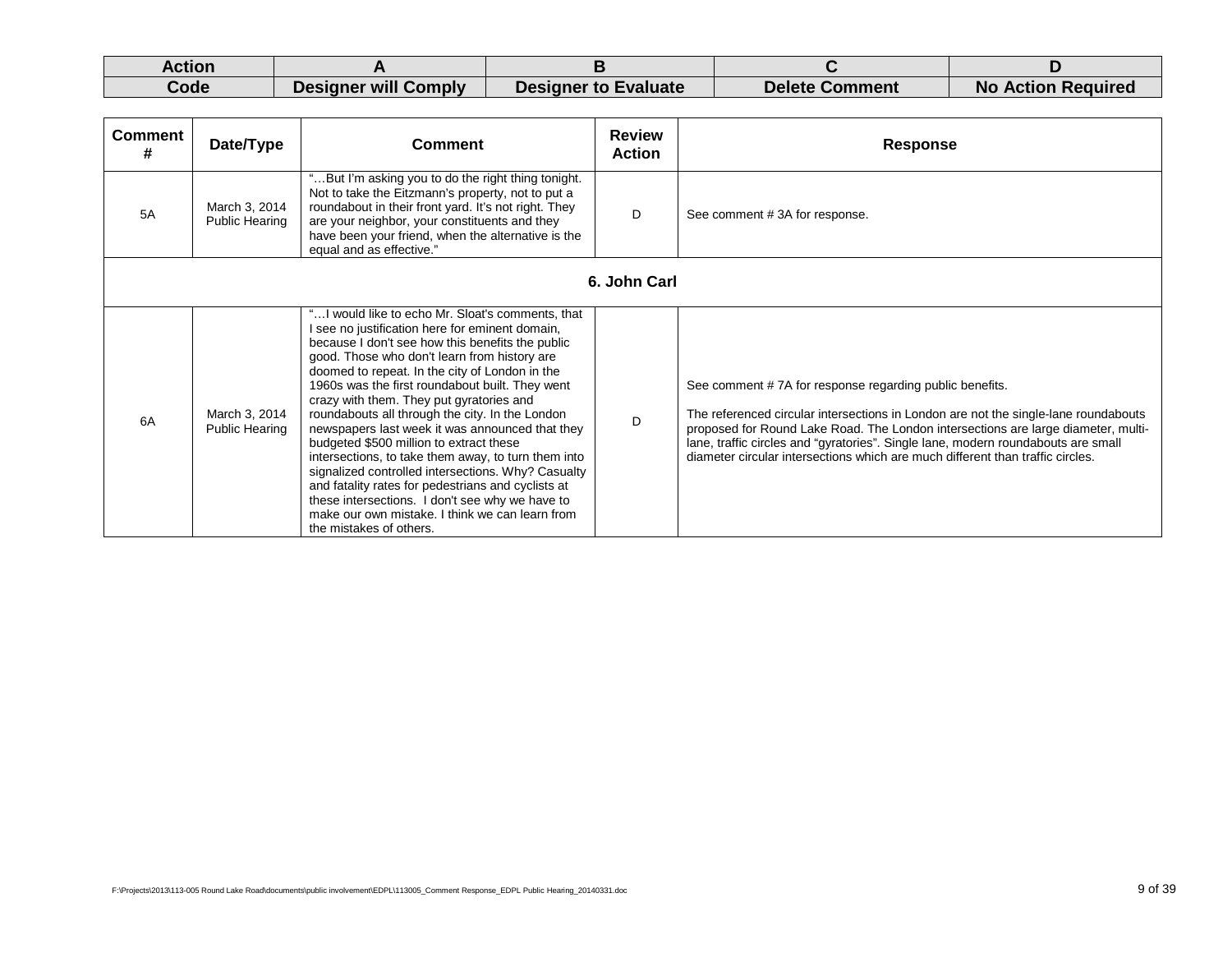| Action |                             |                             |                       |                           |
|--------|-----------------------------|-----------------------------|-----------------------|---------------------------|
| Code   | <b>Designer will Comply</b> | <b>Designer to Evaluate</b> | <b>Delete Comment</b> | <b>No Action Required</b> |

| <b>Comment</b><br># | Date/Type                              | <b>Comment</b>                                                                                                                                                                                                                                                                                                                                                                                                                                                                                                                                                                                                                                                             | <b>Review</b><br><b>Action</b> | <b>Response</b>                                                                                                                                                                                                                                                                                                                                                                                                                                                                                                                                                                                                                                                                                                                                                                                                                                                                                                                                                                                                                                                                                                                                                                                                                                                                                                                                                                                                                                                                                                                                                                          |
|---------------------|----------------------------------------|----------------------------------------------------------------------------------------------------------------------------------------------------------------------------------------------------------------------------------------------------------------------------------------------------------------------------------------------------------------------------------------------------------------------------------------------------------------------------------------------------------------------------------------------------------------------------------------------------------------------------------------------------------------------------|--------------------------------|------------------------------------------------------------------------------------------------------------------------------------------------------------------------------------------------------------------------------------------------------------------------------------------------------------------------------------------------------------------------------------------------------------------------------------------------------------------------------------------------------------------------------------------------------------------------------------------------------------------------------------------------------------------------------------------------------------------------------------------------------------------------------------------------------------------------------------------------------------------------------------------------------------------------------------------------------------------------------------------------------------------------------------------------------------------------------------------------------------------------------------------------------------------------------------------------------------------------------------------------------------------------------------------------------------------------------------------------------------------------------------------------------------------------------------------------------------------------------------------------------------------------------------------------------------------------------------------|
|                     |                                        |                                                                                                                                                                                                                                                                                                                                                                                                                                                                                                                                                                                                                                                                            | 7. Murray Eitzmann             |                                                                                                                                                                                                                                                                                                                                                                                                                                                                                                                                                                                                                                                                                                                                                                                                                                                                                                                                                                                                                                                                                                                                                                                                                                                                                                                                                                                                                                                                                                                                                                                          |
| 7A                  | March 3, 2014<br><b>Public Hearing</b> | I understand that there are two fully engineered<br>alternatives in the preliminary design report, of<br>which the roundabout is the second alternative<br>also understand that public use is the<br>appropriation of private property taken by the<br>government under its right of eminent domain, in<br>a matter advantageous to the public. Public use<br>means public advantage. I assert that the town<br>has not sufficiently established the public<br>advantage to the Round Lake Road community of<br>Alternative 2, roundabouts, over Alternative 1,<br>and, hence, does not entitle the Town to take my<br>private property.                                   | D                              | As noted in Section 1.2.3 of the January 2014 Draft Design Report, the following<br>project objectives were identified:<br>Improve safety for all modes of transportation through:<br>1.<br>a. Access management of existing and future known driveways<br>b. Traffic calming techniques based on engineering practices to reduce<br>vehicle speeds<br>Provide multi-modal connections between the various generators and the<br>2.<br>destinations located within the corridor consistent with the latest standards for<br>such facilities.<br>3.<br>Improve overall traffic operations using effective methods to minimize delay and<br>to provide an acceptable level of service, for a design period of at least 20<br>years.<br>Provide operational improvements consistent with Town and Community<br>4.<br>visions as documented in adopted studies for the Round Lake Road Corridor.<br>Project objectives identify areas in which the alternatives are to be compared to help<br>determine the most applicable solution to the previously documented concerns with<br>the roadway corridor. While alternative 1 (traffic signals) do meet most of the<br>identified project objectives, alternative 2 (roundabouts) meets all of the project<br>objectives. Achieving the project objectives is the benefit to the public.<br>The EDPL process affords each affected property owner the right to attend and<br>review the appraisal and upon receiving the just compensation offer, the right to<br>challenge the proposed acquisition of their parcel through judicial review. |
| 7B                  | March 3, 2014<br><b>Public Hearing</b> | Furthermore, there are serious safety concerns<br>remaining for the as-proposed roundabouts. For<br>the record, I list the following items to support my<br>position. Councilman Hartzell's statements based<br>on his research and thoughtful consideration in<br>voting against the resolution of the Town Board to<br>prefer the roundabout alternative.<br>Two main statements I recall: A. The town's<br>engineering firms have not sufficiently proven the<br>safety of the as-proposed roundabouts for<br>pedestrian crossing; and B. That anyone who has<br>engaged the community down there knows the<br>residents are overwhelmingly against the<br>roundabouts. | D                              | See comment #2A for discussion of pedestrian crossings and safety at<br>roundabouts.<br>See comment #1AA regarding the selection of alternative 2 (roundabouts).                                                                                                                                                                                                                                                                                                                                                                                                                                                                                                                                                                                                                                                                                                                                                                                                                                                                                                                                                                                                                                                                                                                                                                                                                                                                                                                                                                                                                         |
| 7C                  | March 3, 2014<br><b>Public Hearing</b> | Should the Town proceed with roundabouts, I<br>expect a negative impact for my entire residential<br>property value that should be factored into just<br>compensation.                                                                                                                                                                                                                                                                                                                                                                                                                                                                                                     | D                              | Compensation amounts will be based on the appraised value of the land performed<br>by a licensed appraiser. The property owners will be provided an opportunity to<br>review the appraisal                                                                                                                                                                                                                                                                                                                                                                                                                                                                                                                                                                                                                                                                                                                                                                                                                                                                                                                                                                                                                                                                                                                                                                                                                                                                                                                                                                                               |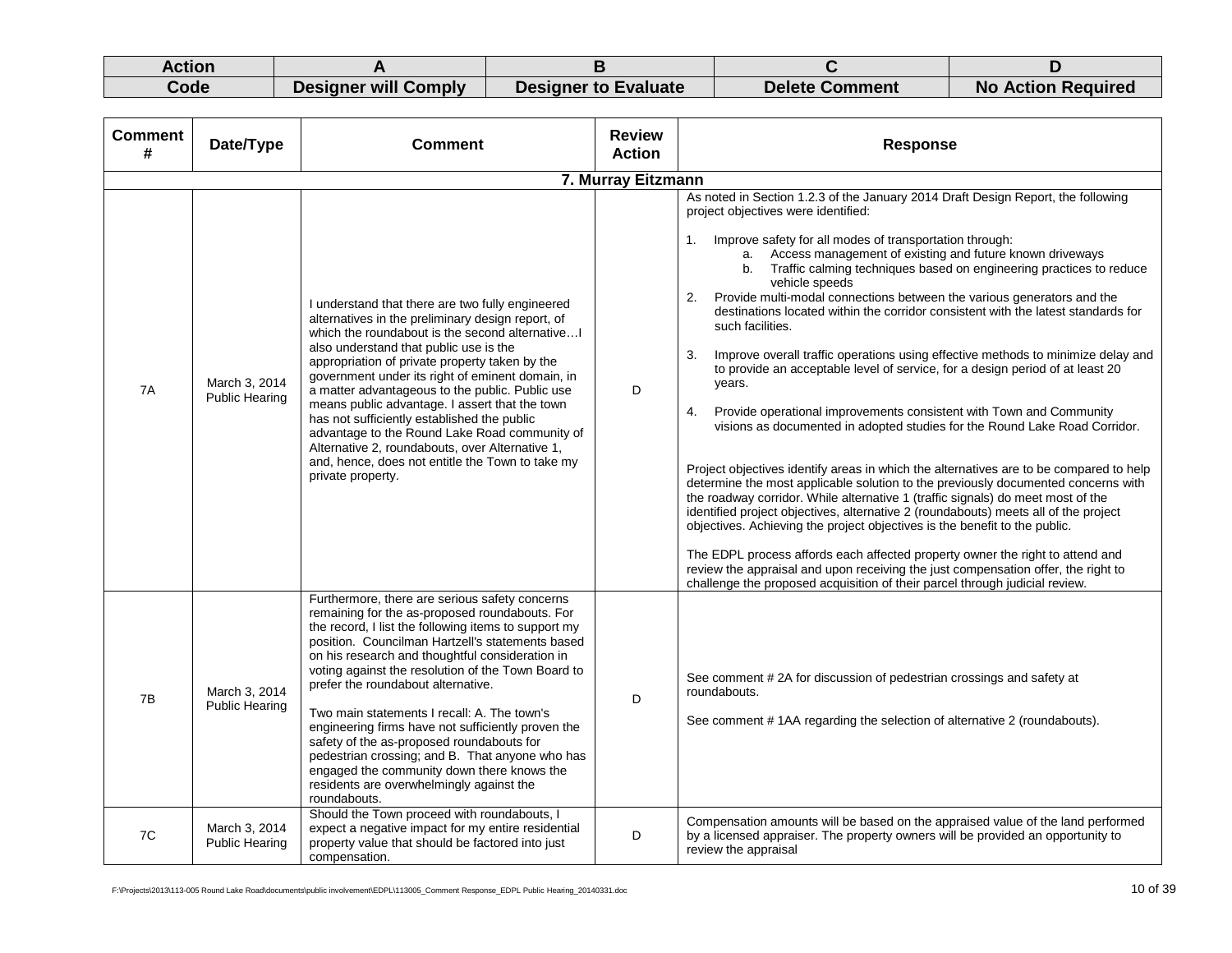| Action |                      |                             |                       |                           |
|--------|----------------------|-----------------------------|-----------------------|---------------------------|
| Code   | Designer will Comply | <b>Designer to Evaluate</b> | <b>Delete Comment</b> | <b>No Action Required</b> |

| Comment | Date/Type               | Comment                                                                                                                                                                                                                                                                                                                                                                                                                                                                                                                                                                       | <b>Review</b><br><b>Action</b> | <b>Response</b>                                                                                                                                        |
|---------|-------------------------|-------------------------------------------------------------------------------------------------------------------------------------------------------------------------------------------------------------------------------------------------------------------------------------------------------------------------------------------------------------------------------------------------------------------------------------------------------------------------------------------------------------------------------------------------------------------------------|--------------------------------|--------------------------------------------------------------------------------------------------------------------------------------------------------|
| 7D      | March 13, 2014<br>Email | "I have another specific concern to the CM<br>preliminary The plans call for extending the quard<br>rails much further along my lot to the east along<br>Round Lake Rd to a point impinging on driveway<br>access off of Round Lake. There is an approved<br>county driveway permit and there may be<br>setbacks from the east lot line to observe. I ask<br>that the final design NOT extend the quard rails<br>further east then is absolutely needed and must<br>as minimum maintain all recommended setbacks<br>for an approved driveway access off of Round<br>Lake Rd." | B                              | A detailed review of the proposed guide rail design in accordance with current<br>design standards and criteria will be completed during final design. |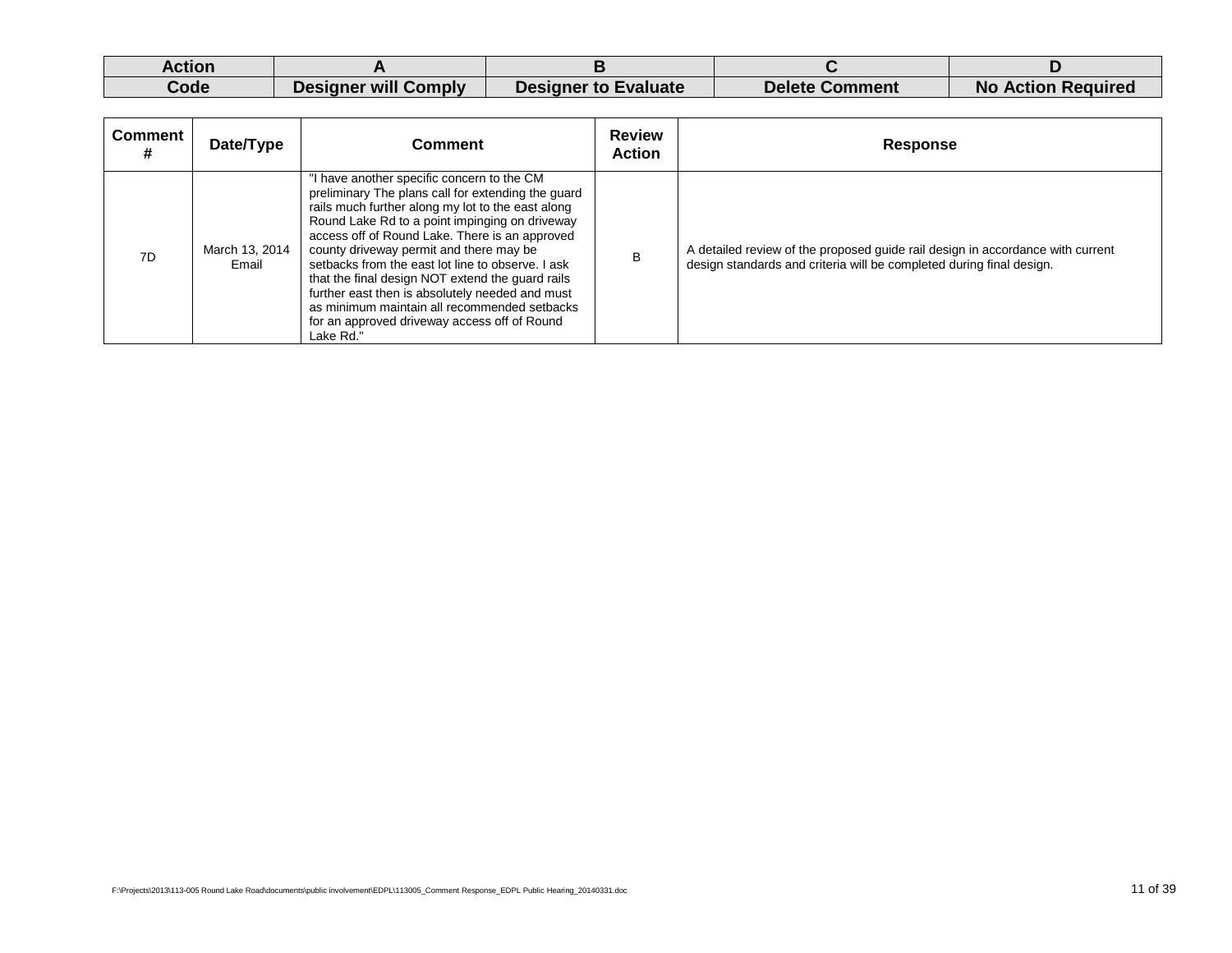| Action |                             |                      |                       |                           |
|--------|-----------------------------|----------------------|-----------------------|---------------------------|
| Code   | <b>Designer will Comply</b> | Designer to Evaluate | <b>Delete Comment</b> | <b>No Action Required</b> |

| <b>Comment</b><br># | Date/Type                                               | <b>Comment</b>                                                                                                                                                                                                                                                                                                                                                                                                                                                                                                                                                                                                                                                                                                                                                                                                                                                                                                                                                                                                                                                                                                                                                                                                                                                                                                                                                                                                                                                                                                                                                                                                                                                                                                                                                                                                                                                                            | <b>Review</b><br><b>Action</b> | <b>Response</b>                                                                                                                                                                                                                                                                                                                                                                                                                                                                                                                                                                                                                                                                                                                                                                                                                                                                                                                                                                                                                                                                                                                                                                                                                                                                                                                                                                                                                                                                                                                                                                                                                                                                                                                                                                                                                                                                                                                                                                                                                                                                                                                                                                                                                                                                                                                                                                                     |
|---------------------|---------------------------------------------------------|-------------------------------------------------------------------------------------------------------------------------------------------------------------------------------------------------------------------------------------------------------------------------------------------------------------------------------------------------------------------------------------------------------------------------------------------------------------------------------------------------------------------------------------------------------------------------------------------------------------------------------------------------------------------------------------------------------------------------------------------------------------------------------------------------------------------------------------------------------------------------------------------------------------------------------------------------------------------------------------------------------------------------------------------------------------------------------------------------------------------------------------------------------------------------------------------------------------------------------------------------------------------------------------------------------------------------------------------------------------------------------------------------------------------------------------------------------------------------------------------------------------------------------------------------------------------------------------------------------------------------------------------------------------------------------------------------------------------------------------------------------------------------------------------------------------------------------------------------------------------------------------------|--------------------------------|-----------------------------------------------------------------------------------------------------------------------------------------------------------------------------------------------------------------------------------------------------------------------------------------------------------------------------------------------------------------------------------------------------------------------------------------------------------------------------------------------------------------------------------------------------------------------------------------------------------------------------------------------------------------------------------------------------------------------------------------------------------------------------------------------------------------------------------------------------------------------------------------------------------------------------------------------------------------------------------------------------------------------------------------------------------------------------------------------------------------------------------------------------------------------------------------------------------------------------------------------------------------------------------------------------------------------------------------------------------------------------------------------------------------------------------------------------------------------------------------------------------------------------------------------------------------------------------------------------------------------------------------------------------------------------------------------------------------------------------------------------------------------------------------------------------------------------------------------------------------------------------------------------------------------------------------------------------------------------------------------------------------------------------------------------------------------------------------------------------------------------------------------------------------------------------------------------------------------------------------------------------------------------------------------------------------------------------------------------------------------------------------------------|
| <b>7E</b>           | March 13, 2014<br>Letter to Mary<br>Harding<br>(NYSDOT) | The SSRS funds are specific and earmarked re<br>walk to school. If they are to be used in error or<br>falsely then it is a legal question. Speed should be<br>reduced regardless. It is "inherently<br>unreasonable" to have a child stand in a road with<br>trucks and cars going 40mph either side of them.<br>That would likely be the legal test.<br>When installed and after sidewalks are installed<br>and after the town spends \$250000 in walk to<br>school grant funds, I would hope that there would<br>be enough kids crossing to warrant it. Note that if<br>walk to school funds are being sought under false<br>pretenses, then that money should be returned to<br>the feds. The Town's contracted engineer CM<br>letter does not say that the signal is not in<br>accordance with the MUTCD. He says it does not<br>meet warrants in the MUTCD which has to do with<br>pedestrian use per hour. This is a political issue.<br>The political will must be present and the designer<br>must truly want to encourage children to cross<br>round lake road. I personally believe that the town<br>and CM never had and still do not have any<br>intention to make round lake road walkable and<br>bikeable. Otherwise they never would have<br>designed the roundabouts for 40mph and tractor-<br>trailers and put a crosswalk which strands kids in<br>a two way left turn lane. This location is being<br>treated as a corridor for vehicular traffic and NOT<br>as a newly developing downtown area for round<br>lake. All the businesses have been created using<br>signal control as the basis for their driveway<br>locations long ago. It is unfortunate that the town<br>and CM are trying to use buzz words to sell the<br>project like "traffic calming" and<br>"walkable/bikeable" when in reality they are<br>creating something that is neither - and they know | D                              | Safe Routes to School funding was awarded to the Town of Malta to connect the<br>subdivisions to the west with the existing sidewalk network at Chango Drive.<br>Reducing vehicle speeds and traffic calming is a project objective and the<br>roundabouts will provide that calming. The NYSDOT maintains a webpage<br>dedicated to SRTS funding which provides examples for the implementation of traffic<br>calming, including roundabouts.<br>(https://www.dot.ny.gov/divisions/operating/opdm/local-programs-bureau/srts/faq)<br>As noted in the January 2014 Draft Design Report, the Chango Drive/Round Lake<br>Road intersection does meet traffic signal warrants. As noted in response to<br>comment #1C, the Hearthwood Drive/Round Lake Road intersection does not meet<br>any of the traffic signal warrants under existing or forecasted conditions. Through<br>the public involvement process it was clear that the public wished to retain the mid-<br>block crossing at Hearthwood Drive. It is further noted that pedestrian traffic is one<br>of several traffic signal warrants that are to be considered prior to the installation of a<br>new traffic signal. The pedestrian volume warrant (warrant #4) is composed of two<br>criteria; the first is a review of the pedestrian crossing volume for a period of four<br>hours. This criteria requires at least 75 pedestrians per hour for all four hours. The<br>second criterion is a review of the pedestrian crossing volume during the peak hour.<br>This criteria requires 93 pedestrians for a one hour period. The school crossing<br>warrant (Warrant #5) notes that prior to the installation of a signal, other measures<br>such as flashing beacons and warning signs shall be considered first. This project<br>includes Rectangular Rapid Flashing Beacons (RRFB) at all Round Lake Road<br>crossings, including Hearthwood Drive.<br>The roundabouts are not designed for 40 mph, they are designed to control vehicle<br>speeds within the 15~20 mph range. This roadway does carry truck traffic and will<br>continue to do so, as such, any intersection design needs to accommodate trucks.<br>With roundabouts, truck accommodations are accomplishing by using the center<br>truck apron to provide extra space for the truck while still controlling vehicle speeds<br>within the circulatory roadway. |
| 7F                  | March 13, 2014<br>Letter to Mary<br>Harding<br>(NYSDOT) | Perhaps the proposal should be brought to the<br>state dot and see what the state dot thinks of the<br>current design now that walk to school funds are<br>involved.                                                                                                                                                                                                                                                                                                                                                                                                                                                                                                                                                                                                                                                                                                                                                                                                                                                                                                                                                                                                                                                                                                                                                                                                                                                                                                                                                                                                                                                                                                                                                                                                                                                                                                                      | D                              | NYSDOT was provided the January 2014 Draft Design Report for review. There<br>were no comments received from the Department regarding conflict in design for the<br>Safe Routes to School portion of the project (Carlyle Court to Chango Drive).                                                                                                                                                                                                                                                                                                                                                                                                                                                                                                                                                                                                                                                                                                                                                                                                                                                                                                                                                                                                                                                                                                                                                                                                                                                                                                                                                                                                                                                                                                                                                                                                                                                                                                                                                                                                                                                                                                                                                                                                                                                                                                                                                   |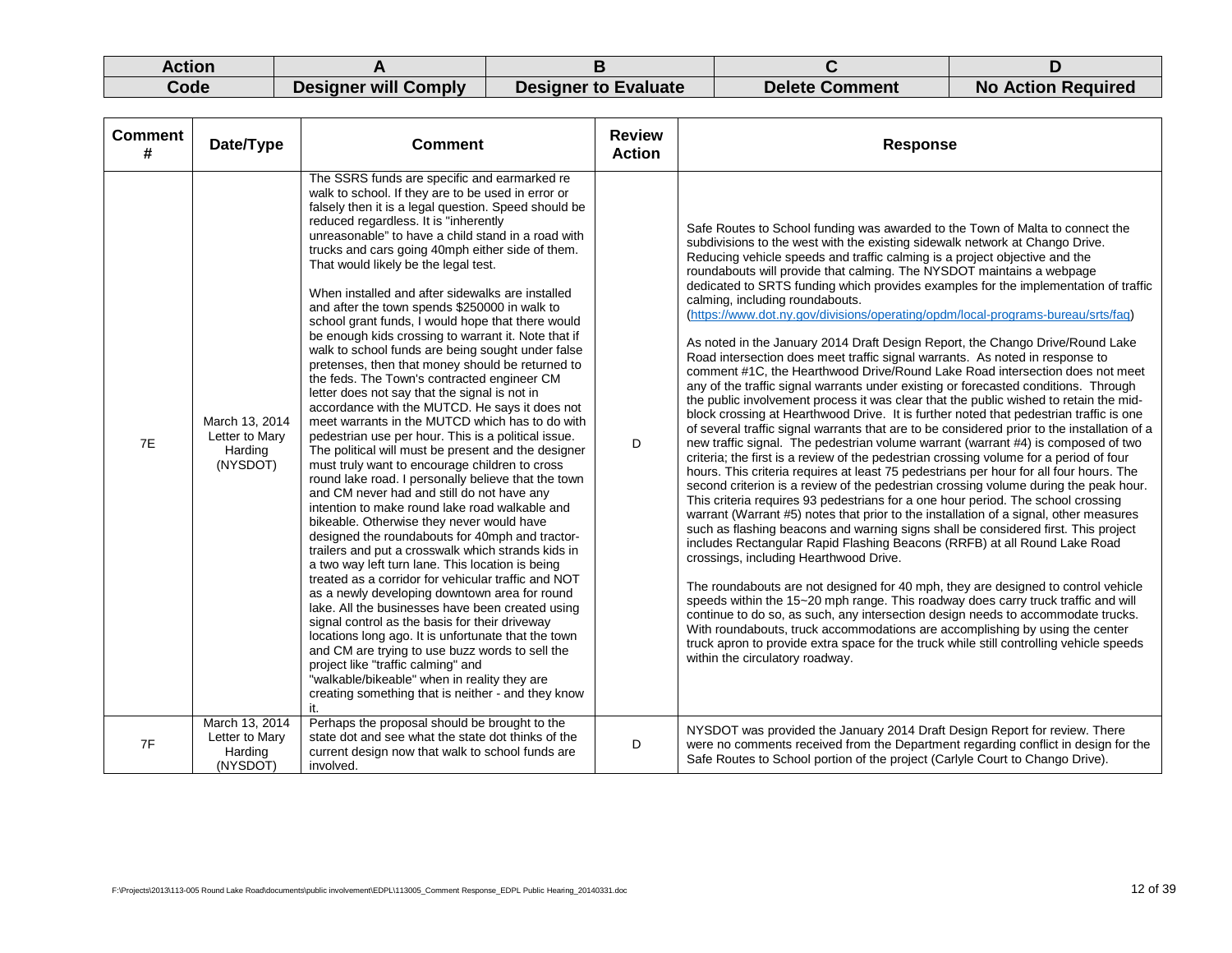| Action |                      |                             |                       |                           |
|--------|----------------------|-----------------------------|-----------------------|---------------------------|
| Code   | Designer will Comply | <b>Designer to Evaluate</b> | <b>Delete Comment</b> | <b>No Action Required</b> |

| <b>Comment</b><br># | Date/Type                                               | <b>Comment</b>                                                                                                                                                                                                                                                                                                                                                                                                                                                                                                                                                                                                                                                                                             | <b>Review</b><br><b>Action</b> | <b>Response</b>                                                                                                                                                                                                                                                                                                                                                                                                                                |
|---------------------|---------------------------------------------------------|------------------------------------------------------------------------------------------------------------------------------------------------------------------------------------------------------------------------------------------------------------------------------------------------------------------------------------------------------------------------------------------------------------------------------------------------------------------------------------------------------------------------------------------------------------------------------------------------------------------------------------------------------------------------------------------------------------|--------------------------------|------------------------------------------------------------------------------------------------------------------------------------------------------------------------------------------------------------------------------------------------------------------------------------------------------------------------------------------------------------------------------------------------------------------------------------------------|
| 7G                  | March 13, 2014<br>Letter to Mary<br>Harding<br>(NYSDOT) | "[CM is] creating an unsafe ADA and unsafe<br>child crossing while at the same time spending<br>federal and state funds to encourage kids to<br>cross. That is a liability nightmare which, God<br>forbid, a child is hurt, will become a disaster for<br>the town because without the county state or feds<br>involved, makes Malta totally responsible. CM<br>should not put the town in this position. A<br>\$20million lawsuit will wipe out any smiles on<br>town official's faces. I hope the town and town<br>officials have enough insurance. Otherwise the<br>taxpayers will be left with the tab.<br>CM should stop selling this as a safety project for<br>elementary school kids if it isn't." | D                              | See comments # 1N regarding ADA accessibility and # 2A for discussion of<br>pedestrian crossings and safety at roundabouts.                                                                                                                                                                                                                                                                                                                    |
| 7H                  | March 13, 2014<br>Letter to Mary<br>Harding<br>(NYSDOT) | I like roundabout crossings like in Luthers Forest<br>where speeds are lowered from 30 down to<br>15mph in a residential area. But even there, when<br>there are no breaks in traffic during peak hour<br>traffic, people have to dodge cars to make it.                                                                                                                                                                                                                                                                                                                                                                                                                                                   | D                              | See comment #1V for response.                                                                                                                                                                                                                                                                                                                                                                                                                  |
| 71                  | March 13, 2014<br>Letter to Mary<br>Harding<br>(NYSDOT) | Roundabouts prevent t-bone accidents. They are<br>not very effective as uncontrolled elementary<br>school crossing points.                                                                                                                                                                                                                                                                                                                                                                                                                                                                                                                                                                                 | D                              | Roundabouts help to prevent t-bone collisions and other high-speed collisions.<br>There are several roundabouts located near schools where children cross the<br>roundabouts frequently. A listing of these locations can be found on the project<br>website at http://roundlakeroadproject.files.wordpress.com/2013/12/113005_school-<br>roundabouts_201309271.pdf<br>Additionally, see comment #2A for response regarding pedestrian safety. |
|                     |                                                         |                                                                                                                                                                                                                                                                                                                                                                                                                                                                                                                                                                                                                                                                                                            | 8. Dr. Frank Preda             |                                                                                                                                                                                                                                                                                                                                                                                                                                                |
| 8A                  | March 3, 2014<br><b>Public Hearing</b>                  | "Lake Road intersection every day-twice a day<br>sometimes. And I am very much in favor of the<br>roundabout"                                                                                                                                                                                                                                                                                                                                                                                                                                                                                                                                                                                              | D                              | Comment Noted.                                                                                                                                                                                                                                                                                                                                                                                                                                 |
|                     |                                                         |                                                                                                                                                                                                                                                                                                                                                                                                                                                                                                                                                                                                                                                                                                            | 9. Deborah Albrecht            |                                                                                                                                                                                                                                                                                                                                                                                                                                                |
| <b>9A</b>           | March 3, 2014<br><b>Public Hearing</b>                  | "there was a note from the engineering firm<br>saying that they were going to place a signal light<br>at the southbound off-ramp from 87. I feel that this<br>is the priority"                                                                                                                                                                                                                                                                                                                                                                                                                                                                                                                             | D                              | Comment Noted. The NYSDOT will determine when a traffic signal is warranted at<br>this location.                                                                                                                                                                                                                                                                                                                                               |
| 9B                  | March 3, 2014<br><b>Public Hearing</b>                  | " If they put in a roundabout at Raylinksky and<br>Round Lake Road prior to putting in the signal at<br>the off-ramp, it will be impossible, because you<br>will have a continuous flow of traffic."                                                                                                                                                                                                                                                                                                                                                                                                                                                                                                       | D                              | A review of the intersection operations at this location indicate that federal warrants<br>for installation of a traffic signal are not met. The NYSDOT will determine when a<br>traffic signal is warranted at this location.                                                                                                                                                                                                                 |
| 9C                  | March 3, 2014<br><b>Public Hearing</b>                  | " I am one of those people who are very<br>concerned that a roundabout does not provide<br>adequate safeguards to pedestrians and bike<br>riders."                                                                                                                                                                                                                                                                                                                                                                                                                                                                                                                                                         | D                              | See comments # A13 and # 2A for response.                                                                                                                                                                                                                                                                                                                                                                                                      |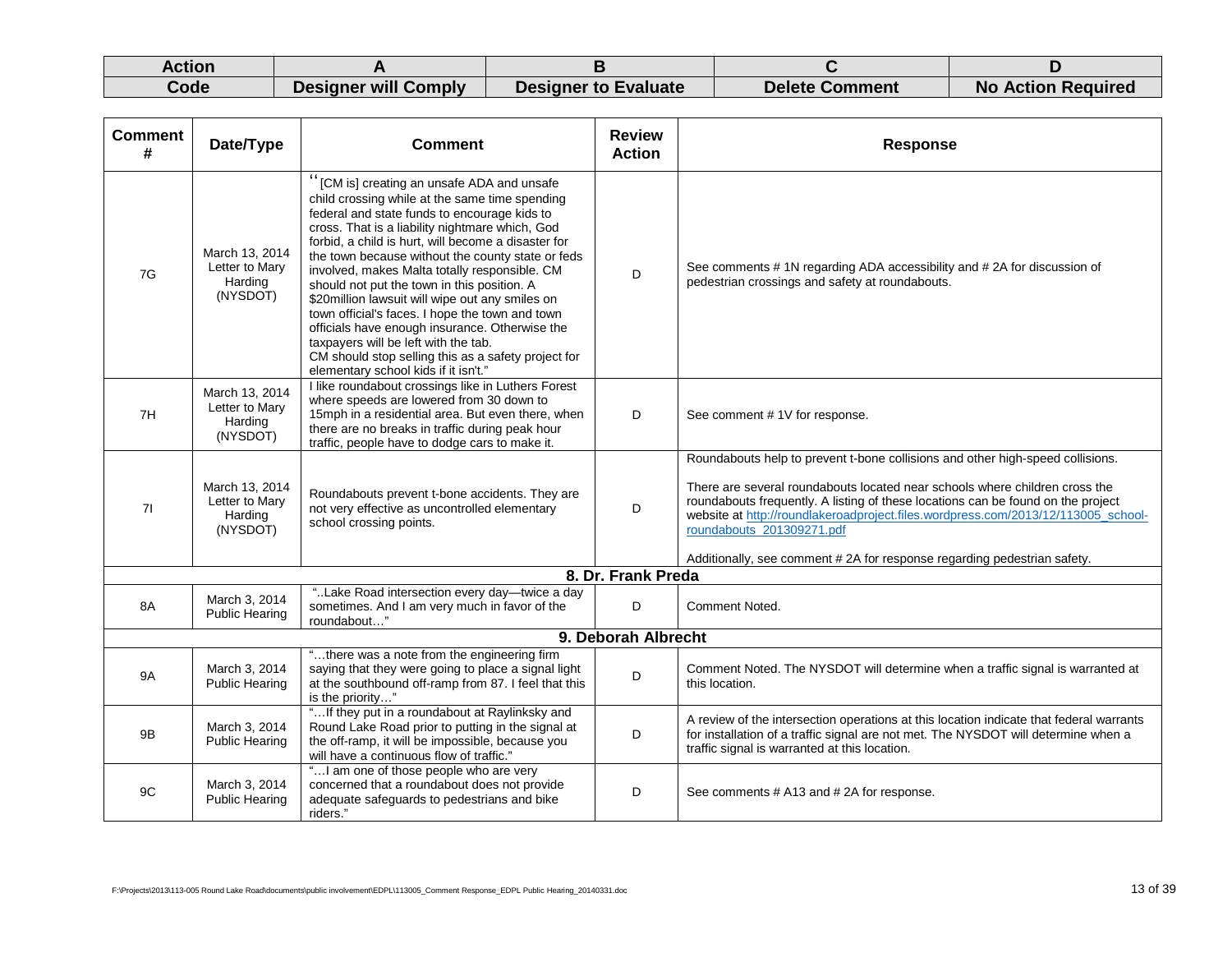| Action |                      |                             |                |                           |
|--------|----------------------|-----------------------------|----------------|---------------------------|
| Code   | Designer will Comply | <b>Designer to Evaluate</b> | Delete Comment | <b>No Action Required</b> |

| <b>Comment</b><br># | Date/Type                               | <b>Comment</b>                                                                                                                                                                                                                                                                                                                                                                                                                                                                                                                                                                                                                                                                                                                            | <b>Review</b><br><b>Action</b> | <b>Response</b>                                                                                                                                                                                                                                                                                                                                                                                 |
|---------------------|-----------------------------------------|-------------------------------------------------------------------------------------------------------------------------------------------------------------------------------------------------------------------------------------------------------------------------------------------------------------------------------------------------------------------------------------------------------------------------------------------------------------------------------------------------------------------------------------------------------------------------------------------------------------------------------------------------------------------------------------------------------------------------------------------|--------------------------------|-------------------------------------------------------------------------------------------------------------------------------------------------------------------------------------------------------------------------------------------------------------------------------------------------------------------------------------------------------------------------------------------------|
|                     |                                         |                                                                                                                                                                                                                                                                                                                                                                                                                                                                                                                                                                                                                                                                                                                                           | 10. Fred Bader                 |                                                                                                                                                                                                                                                                                                                                                                                                 |
| 10A                 | March 3, 2014<br><b>Public Hearing</b>  | "One of the things regarding the roundabouts<br>that scares the heck out of me are school buses<br>and the children going from Heartwood over to<br>Chango"                                                                                                                                                                                                                                                                                                                                                                                                                                                                                                                                                                               | D                              | Comment noted. No technical comments.                                                                                                                                                                                                                                                                                                                                                           |
| 10B                 | March 3, 2014<br><b>Public Hearing</b>  | " I have seen cars on these roundabouts here<br>on 67 try and make a u-turn by making a left and<br>going back. I have seen them in the circle slam on<br>their brakes because they see me coming up to<br>the yield sign. We don't need any more of this."                                                                                                                                                                                                                                                                                                                                                                                                                                                                               | D                              | Comment noted. No technical comments.                                                                                                                                                                                                                                                                                                                                                           |
| 10 <sub>C</sub>     | March 3, 2014<br><b>Public Hearing</b>  | "Finally what happens when you have an accident<br>in a traffic circle that's one lane wide? Everything<br>stops. And now you got the same problem, trying<br>to get that rescue vehicle up to the intersection<br>where the accident occurred"                                                                                                                                                                                                                                                                                                                                                                                                                                                                                           | D                              | The circulatory roadway and the truck apron are both 17' wide providing for an<br>overall width of approximately 34'. Should a serious accident occur within the<br>roundabout, broken down vehicles can relocate to the truck apron, outside of the<br>circulatory roadway.                                                                                                                    |
| 11. Shelda Roerig   |                                         |                                                                                                                                                                                                                                                                                                                                                                                                                                                                                                                                                                                                                                                                                                                                           |                                |                                                                                                                                                                                                                                                                                                                                                                                                 |
| 11A                 | March 3, 2014<br><b>Public Hearing</b>  | " I can't see where you can have a child cross<br>from Raylinksky, one lane, wait and pause in the<br>middle, and cross the rest of the way and be<br>safe"                                                                                                                                                                                                                                                                                                                                                                                                                                                                                                                                                                               | D                              | See comment #1A for response                                                                                                                                                                                                                                                                                                                                                                    |
| 11B                 | March 10, 2014<br>Letter                | "I am strongly opposed to the taking of land by<br>Eminent Domain for the purpose of constructing<br>roundabouts at the intersection of Round Lake<br>Road and Ruhle-Raylinksky roads and the<br>intersection of Round Lake Road and Chango<br>Drive."                                                                                                                                                                                                                                                                                                                                                                                                                                                                                    | D                              | See comment #3A for response.                                                                                                                                                                                                                                                                                                                                                                   |
| 11C                 | March 10, 2014<br>Letter                | "I would be in agreement to take lands for left<br>turns with traffic lights should we get such a plan<br>approved."                                                                                                                                                                                                                                                                                                                                                                                                                                                                                                                                                                                                                      | D                              | Comment noted.                                                                                                                                                                                                                                                                                                                                                                                  |
| 11D                 | March 10, 2014<br><b>Comment Letter</b> | A) Three ten year old boys seek to cross from<br>Rite Aid at S.W. quadrant of round about to<br>Stewarts on N.E. quadrant. First, they must judge<br>the speed and distance of traffic coming<br>eastbound on Round Lake Road. After seeing a<br>break in traffic, they start to cross into the median-<br>however, a driver coming from the east around<br>the round about plans to turn left onto Raylinksy<br>Road in that same lane. The kids would not<br>necessarily be expecting the driver to be turning<br>left instead of continuing westbound (as nearly all<br>traffic does) since round about drivers rarely<br>signal. The kids would have less than a quarter<br>circle to see that the driver is coming right at<br>them. | D                              | Pedestrians are not permitted to cross using the center of the roundabout (center<br>island). Pedestrians use the splitter islands located on the roundabout approaches to<br>cross one single lane of traffic at a time. Traffic does not encircle pedestrians in<br>these locations. The islands are designed to provide enough width to accommodate<br>a pedestrian with a stroller or cart. |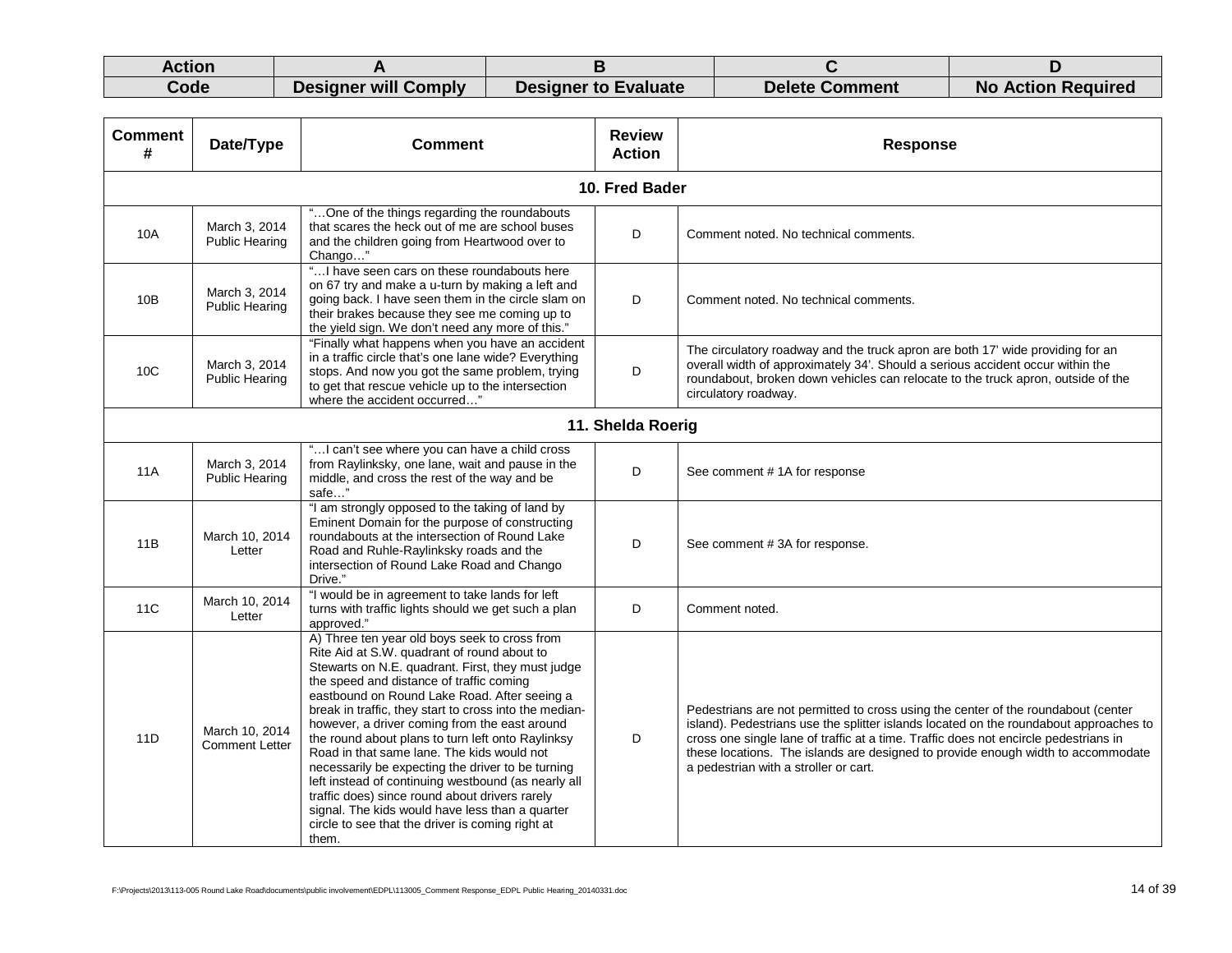| Action |                             |                             |                |                           |
|--------|-----------------------------|-----------------------------|----------------|---------------------------|
| Code   | <b>Designer will Comply</b> | <b>Designer to Evaluate</b> | Delete Comment | <b>No Action Required</b> |

| <b>Comment</b><br># | Date/Type                               | <b>Comment</b>                                                                                                                                                                                                                                                                                                                                                                                                                                                                       | <b>Review</b><br><b>Action</b> | <b>Response</b>                                                                                                                                                                                                                                                                                                                                                                                                                                                            |  |
|---------------------|-----------------------------------------|--------------------------------------------------------------------------------------------------------------------------------------------------------------------------------------------------------------------------------------------------------------------------------------------------------------------------------------------------------------------------------------------------------------------------------------------------------------------------------------|--------------------------------|----------------------------------------------------------------------------------------------------------------------------------------------------------------------------------------------------------------------------------------------------------------------------------------------------------------------------------------------------------------------------------------------------------------------------------------------------------------------------|--|
| 11E                 | March 10, 2014<br><b>Comment Letter</b> | B) The above three boys have made it into the<br>median and need to cross the lane to get to<br>Stewart's. They look eastward on Round Lake<br>Road to watch for a break in traffic, while facing<br>northeast. A break happens, they dash into the<br>lane to cross-at the same time a driver coming<br>from the west behind them is in the same lane to<br>make a left onto Ruhle Road. Again, less than a<br>quarter circle for kids and driver to become aware<br>of each other. | D                              | See comment #11D for response.                                                                                                                                                                                                                                                                                                                                                                                                                                             |  |
| 11F                 | March 10, 2014<br><b>Comment Letter</b> | C) A mother, walking with an infant in a stroller<br>and holding the hand of a young child, needs to<br>cross to Rite Aid or Hannaford's and back. She<br>feels the terror of standing in the median, while<br>being encircled by 15-20 mph traffic, waiting for a<br>safe break to get out of there. She's not likely to<br>try that again, which eliminates her option to<br>safely walk where she wants to go.                                                                    | D                              | See comment #11D for response.                                                                                                                                                                                                                                                                                                                                                                                                                                             |  |
| 11G                 | March 10, 2014<br><b>Comment Letter</b> | D) Seniors, whose step has been slowed by age<br>and whose eyesight may not be what it once was,<br>are expected to judge speed and distance of cars<br>as well as their own speed-if they want to come<br>from Bellevue Gardens (on Raylinsky) across<br>Round Lake Road onto the Ice Cream Trail<br>alongside Ruhle Road for their summertime<br>evening walks. (also true for seniors crossing from<br>their housing across from Chango Drive to<br>Hannaford.Trustco.etc.)       | D                              | See comments #1M and #2A for response.<br>Additionally, the length of time the RRFB will be flashing is determined based on the<br>Manual for Traffic Control Devices (MUTCD) established walking speed rate and the<br>length of the crossing. This accepted method is intended to protect various users<br>and their respective walking speeds. The flashing time is able to be adjusted to<br>adjust for conditions where frequent users are on average slower walkers. |  |
|                     |                                         |                                                                                                                                                                                                                                                                                                                                                                                                                                                                                      | 12. Mark Spataro               |                                                                                                                                                                                                                                                                                                                                                                                                                                                                            |  |
| 12A                 | March 3, 2014<br><b>Public Hearing</b>  | "Here's what we get to look for safety. You're<br>going to have more accidents. That's safety.<br>That's a push towards safety. They are going to<br>be different accidents. We're all in agreement on<br>that. Fatalities. We want to get rid of those. Well,<br>to this point there's been none. So, I don't know.<br>How are you going to do that? Are you going to<br>get fewer than none? I don't understand it, at all"                                                        | D                              | See comment #1Q for response.                                                                                                                                                                                                                                                                                                                                                                                                                                              |  |
| 13. Mike Smith      |                                         |                                                                                                                                                                                                                                                                                                                                                                                                                                                                                      |                                |                                                                                                                                                                                                                                                                                                                                                                                                                                                                            |  |
| 13A                 | March 3, 2014<br><b>Public Hearing</b>  | "And the whole thing with that is, where is this<br>traffic going to come from? And the supervisor on<br>YNN, Saturday on the news, said, well we're<br>looking 20 years down the road. Why are you<br>looking-more traffic? That's to extreme, 20 years<br>from now. When you're in a position to contain<br>$it$ "                                                                                                                                                                 | D                              | See Section 2.3.1.6.(2) of the January 2014 Draft Design Report for discussion of<br>the future traffic volumes. Federal funding requires that projects consider future<br>years to ensure that the investment in the infrastructure will still be adequate.                                                                                                                                                                                                               |  |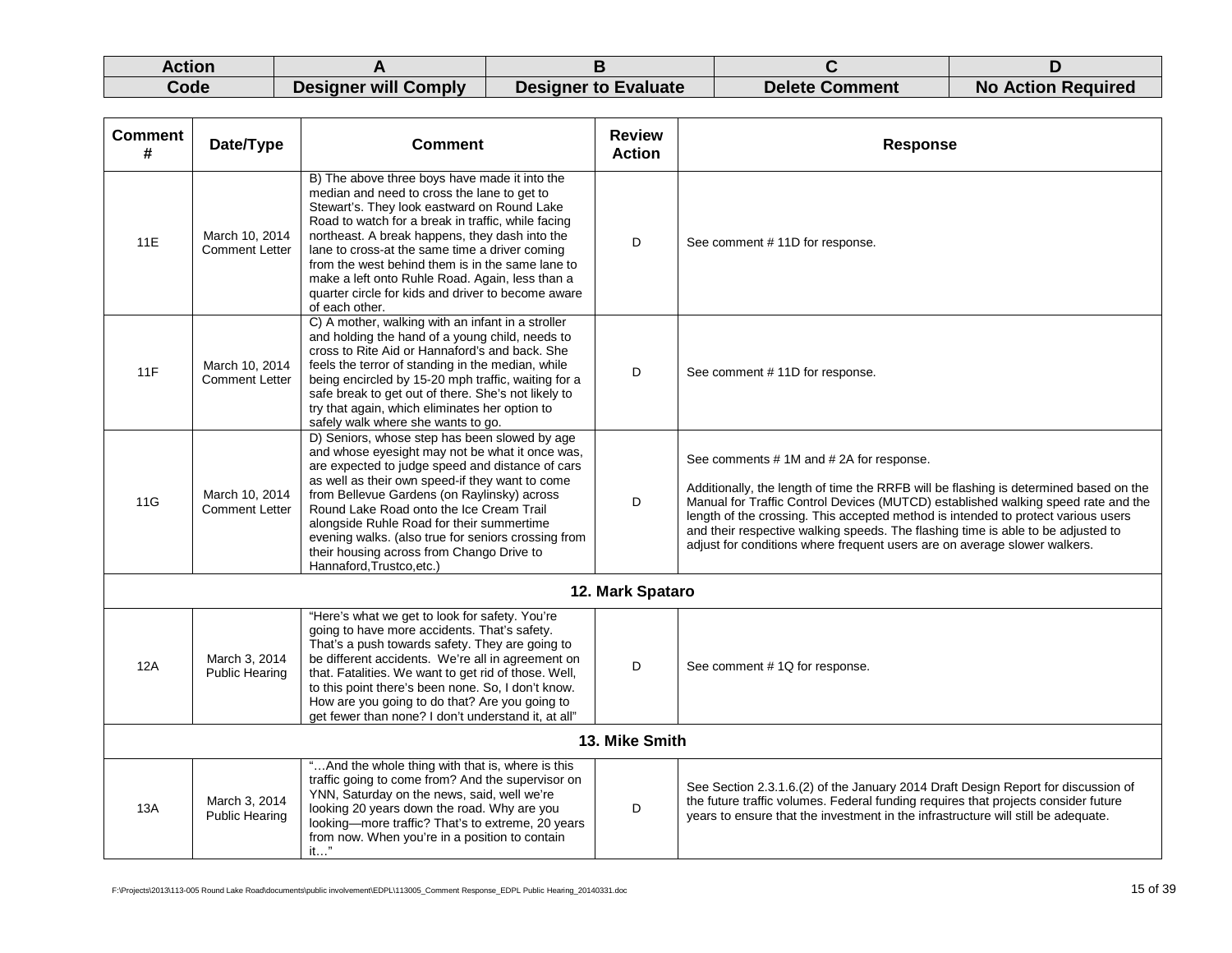| Action |                      |                             |                |                           |
|--------|----------------------|-----------------------------|----------------|---------------------------|
| Code   | Designer will Comply | <b>Designer to Evaluate</b> | Delete Comment | <b>No Action Required</b> |

| <b>Comment</b><br>#                                                                                                                                                                                    | Date/Type                              | <b>Comment</b>                                                                                                                                                                                                                                                                                                                                                                      | <b>Review</b><br><b>Action</b> | <b>Response</b>                                                                                                                                                                                                                                                                                                                                    |  |  |  |
|--------------------------------------------------------------------------------------------------------------------------------------------------------------------------------------------------------|----------------------------------------|-------------------------------------------------------------------------------------------------------------------------------------------------------------------------------------------------------------------------------------------------------------------------------------------------------------------------------------------------------------------------------------|--------------------------------|----------------------------------------------------------------------------------------------------------------------------------------------------------------------------------------------------------------------------------------------------------------------------------------------------------------------------------------------------|--|--|--|
| 13B                                                                                                                                                                                                    | March 4, 2014<br>Letter                | "Cars fly through roundabouts because they<br>don't have to stop. Many people can't yield while<br>looking in multiple directions. They are<br>dangerous"                                                                                                                                                                                                                           | D                              | See comment #1AA regarding selection of alternative 2 (roundabouts) and #2A<br>regarding overall roundabout safety for response.                                                                                                                                                                                                                   |  |  |  |
|                                                                                                                                                                                                        |                                        |                                                                                                                                                                                                                                                                                                                                                                                     | 14. Bridgette Carluccio        |                                                                                                                                                                                                                                                                                                                                                    |  |  |  |
| " You have an elementary school right down the<br>March 3, 2014<br>D<br>14A<br>street from the circle, so I definitely want to make<br>See comment # 7I for response.<br>Public Hearing<br>that point" |                                        |                                                                                                                                                                                                                                                                                                                                                                                     |                                |                                                                                                                                                                                                                                                                                                                                                    |  |  |  |
| 14B                                                                                                                                                                                                    | March 3, 2014<br><b>Public Hearing</b> | " I would like to echo the fact that we definitely<br>need to prioritize the southbound traffic signal on<br>the Northway"                                                                                                                                                                                                                                                          | D                              | See comment #9B for response.                                                                                                                                                                                                                                                                                                                      |  |  |  |
|                                                                                                                                                                                                        | 15. Joan Alexander                     |                                                                                                                                                                                                                                                                                                                                                                                     |                                |                                                                                                                                                                                                                                                                                                                                                    |  |  |  |
| <b>15A</b>                                                                                                                                                                                             | March 3, 2014<br><b>Public Hearing</b> | "there's a backup, but that could be changed<br>with traffic lights, not with roundabouts"                                                                                                                                                                                                                                                                                          | D                              | See comments #1T and #1AA for response.                                                                                                                                                                                                                                                                                                            |  |  |  |
| 15B                                                                                                                                                                                                    | Petition<br>Comment                    | "I do not see how the "Round-About" by Stewarts<br>would be able to make it safe for anyone,<br>especially the children, to try and cross Round<br>Lake Road or the side roads. Young children are<br>not tall and for a driver that is trying to watch cars<br>pulling into the Round-About you cannot pay<br>attention to the cars and the children"                              | D                              | See comments # 1M and # 2A for discussion of pedestrian crossings and safety at<br>roundabouts.                                                                                                                                                                                                                                                    |  |  |  |
|                                                                                                                                                                                                        |                                        |                                                                                                                                                                                                                                                                                                                                                                                     | 16. William Snide              |                                                                                                                                                                                                                                                                                                                                                    |  |  |  |
| 16A                                                                                                                                                                                                    | March 3, 2014<br>Public Hearing        | "And a single lane roundabout is probably the<br>absolute worst type of roundabout. Like it's<br>already been presented tonight, one accident, it's<br>done. It shuts everything done. And, living on<br>Raylinksky, at least a light allows me enough<br>pause in the traffic for me to get out onto Round<br>Lake Road. Roundabouts will not allow that during<br>specific times" | D                              | See comments #2A and #10C for response.                                                                                                                                                                                                                                                                                                            |  |  |  |
| 16B                                                                                                                                                                                                    | March 3, 2014<br><b>Public Hearing</b> | "There will be an increase in accidents"                                                                                                                                                                                                                                                                                                                                            | D                              | While there may potentially be an increase in accidents, the severity of those<br>accidents are expected to decrease. Furthermore, the Federal Highway<br>Administration (FHWA) lists roundabouts as one of the proven safety<br>countermeasures to implement on highways by practitioners.<br>(http://safety.fhwa.dot.gov/provencountermeasures/) |  |  |  |
| 16C                                                                                                                                                                                                    | March 3, 2014<br><b>Public Hearing</b> | "They are not conducive to pedestrian traffic                                                                                                                                                                                                                                                                                                                                       | D                              | See comments #1M and #2A for response.                                                                                                                                                                                                                                                                                                             |  |  |  |
| 16D                                                                                                                                                                                                    | Petition<br>Comment                    | "Roundabouts will be dangerous for pedestrians.<br>The proposed roundabouts will just add to<br>congestion."                                                                                                                                                                                                                                                                        | D                              | See comment #2A for discussion of pedestrian crossings and safety at<br>roundabouts.<br>See Section 3.3.1.7 of the January 2014 Draft Design Report for a discussion on<br>future level of service for each alternative considered.                                                                                                                |  |  |  |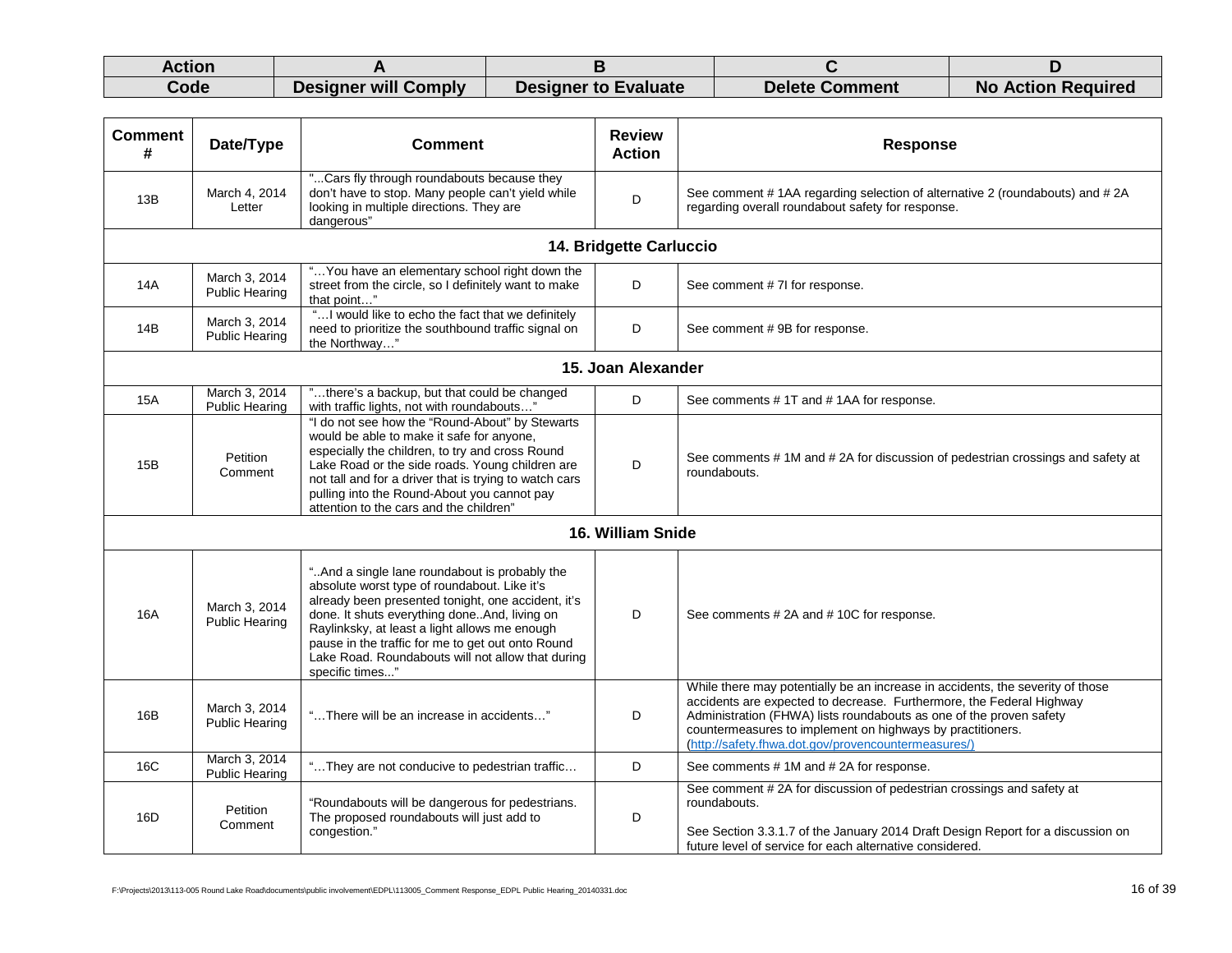| Action |                      |                             |                       |                           |
|--------|----------------------|-----------------------------|-----------------------|---------------------------|
| Code   | Designer will Comply | <b>Designer to Evaluate</b> | <b>Delete Comment</b> | <b>No Action Required</b> |

| <b>Comment</b><br># | Date/Type                            | <b>Comment</b>                                                                                                                                                                                                                                                                                                                                                                                      | <b>Review</b><br><b>Action</b> | <b>Response</b>                                                                                                                                                                                                                   |  |  |
|---------------------|--------------------------------------|-----------------------------------------------------------------------------------------------------------------------------------------------------------------------------------------------------------------------------------------------------------------------------------------------------------------------------------------------------------------------------------------------------|--------------------------------|-----------------------------------------------------------------------------------------------------------------------------------------------------------------------------------------------------------------------------------|--|--|
|                     | 17. Ira Nichols                      |                                                                                                                                                                                                                                                                                                                                                                                                     |                                |                                                                                                                                                                                                                                   |  |  |
| <b>17A</b>          | March 3, 2014<br><b>Comment Card</b> | I am not in favor of the roundabouts. Bad location<br>with the Chango School and the senior living                                                                                                                                                                                                                                                                                                  | D                              | <b>Comment Noted</b>                                                                                                                                                                                                              |  |  |
|                     |                                      |                                                                                                                                                                                                                                                                                                                                                                                                     | 18. Patricia A. Nichols        |                                                                                                                                                                                                                                   |  |  |
| <b>18A</b>          | March 3, 2014<br><b>Comment Card</b> | I strongly disapprove of the proposed<br>roundabouts at the intersections of Round Lake<br>Road with Chango Drive and Ruhle/Raylinsky<br>Road. Roundabouts here are too close to<br>residential neighborhoods, whose residents walk<br>across to local business and there are<br>walkers/joggers especially in good weather.<br>Roundabouts are not pedestrian friendly,<br>especially for seniors. | D                              | Comment noted. See comments #1M and #2A for response.                                                                                                                                                                             |  |  |
|                     | 19. Susan Spadaro                    |                                                                                                                                                                                                                                                                                                                                                                                                     |                                |                                                                                                                                                                                                                                   |  |  |
| 19A                 | March 3, 2014<br><b>Comment Card</b> | I oppose roundabouts. We do not need more<br>accidents - small or large.                                                                                                                                                                                                                                                                                                                            | D                              | Comment noted                                                                                                                                                                                                                     |  |  |
| 19B                 | Petition<br>Comment                  | "In my opinion, roundabouts give drivers a choice<br>of action; enter the circle now, which lane should I<br>be in, stop and wait before entering the circle."                                                                                                                                                                                                                                      | D                              | The proposed roundabouts are single-lane roundabouts therefore requiring the<br>driver only to make the decision of when to enter the circulatory roadway. All drivers<br>are required to yield prior to entering the roundabout. |  |  |
|                     |                                      |                                                                                                                                                                                                                                                                                                                                                                                                     | 20. Uddin                      |                                                                                                                                                                                                                                   |  |  |
| 20A                 | March 3, 2014<br><b>Comment Card</b> | *Safety Hazard* to elderly & children.                                                                                                                                                                                                                                                                                                                                                              | D                              | See comments #1M and #2A for response.                                                                                                                                                                                            |  |  |
| 20B                 | March 3, 2014<br><b>Comment Card</b> | The taking of private property.                                                                                                                                                                                                                                                                                                                                                                     | D                              | See comment #3A for response.                                                                                                                                                                                                     |  |  |
| 20C                 | March 3, 2014<br><b>Comment Card</b> | Increased taxes to the town.                                                                                                                                                                                                                                                                                                                                                                        | D                              | See comment #1B for response.                                                                                                                                                                                                     |  |  |
| 20D                 | Petition<br>Comment                  | "The roundabouts are a safety hazard"                                                                                                                                                                                                                                                                                                                                                               | D                              | See comment #2A for discussion of pedestrian crossings and safety at<br>roundabouts.                                                                                                                                              |  |  |
| 21. David Leone     |                                      |                                                                                                                                                                                                                                                                                                                                                                                                     |                                |                                                                                                                                                                                                                                   |  |  |
| 21A                 | March 3, 2014<br><b>Comment Card</b> | I am against the Round Lake roundabouts                                                                                                                                                                                                                                                                                                                                                             | D                              | Comment noted.                                                                                                                                                                                                                    |  |  |
|                     | 22. Debbi Leone                      |                                                                                                                                                                                                                                                                                                                                                                                                     |                                |                                                                                                                                                                                                                                   |  |  |
| 22A                 | March 3, 2014<br><b>Comment Card</b> | I am totally against the Round Lake Roundabouts.<br>If I knew this is how Mr. Sausville felt I would not<br>have voted for him.                                                                                                                                                                                                                                                                     | D                              | Comment noted.                                                                                                                                                                                                                    |  |  |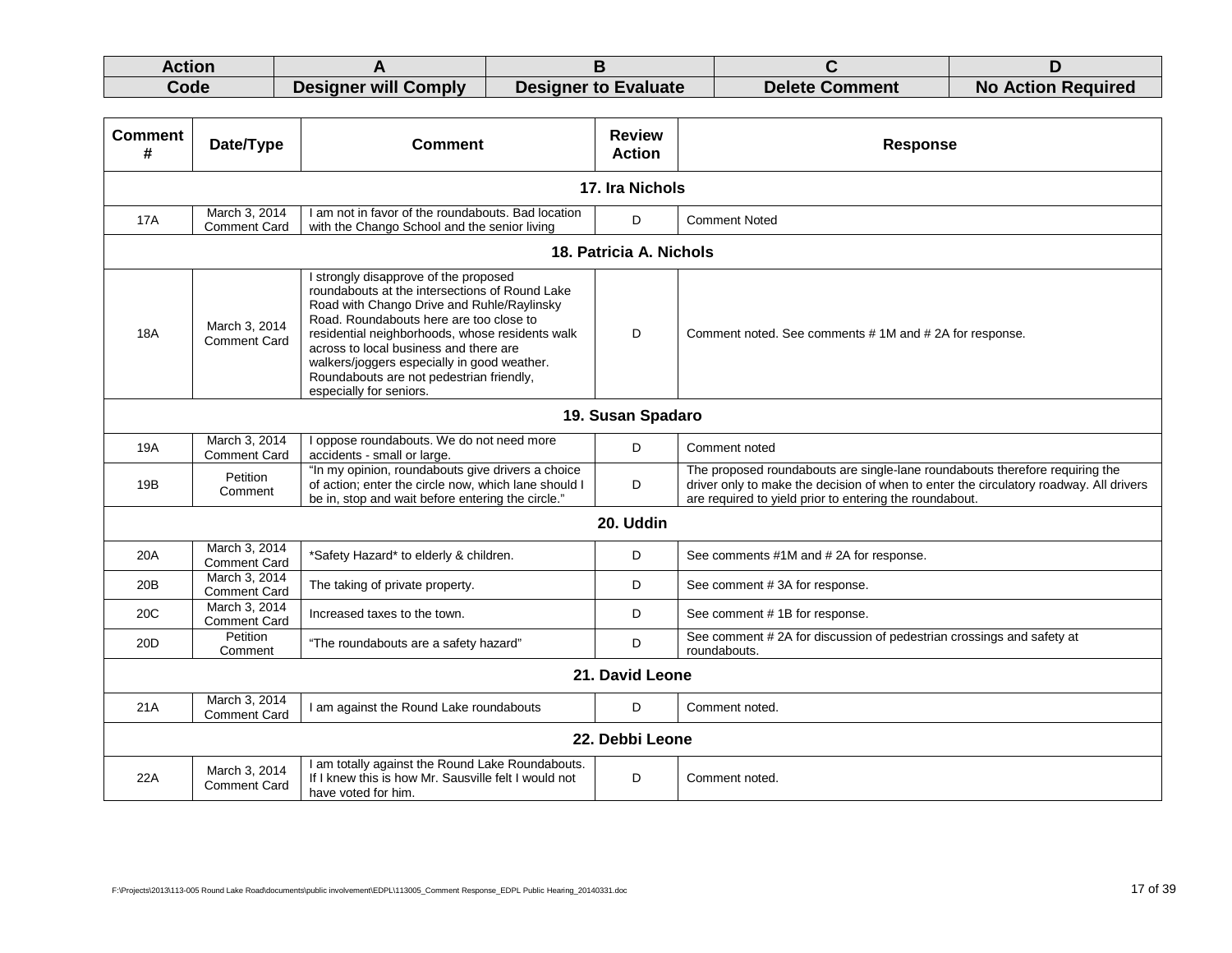| Action |                      |                             |                       |                           |
|--------|----------------------|-----------------------------|-----------------------|---------------------------|
| Code   | Designer will Comply | <b>Designer to Evaluate</b> | <b>Delete Comment</b> | <b>No Action Required</b> |

| <b>Comment</b><br># | Date/Type                                | <b>Comment</b>                                                                                                                                                                                                                                                                                                                                                                                                                                                                         | <b>Review</b><br><b>Action</b> | <b>Response</b>                                                                                                                                                                                                                                                                                                                                                                                                                     |  |  |
|---------------------|------------------------------------------|----------------------------------------------------------------------------------------------------------------------------------------------------------------------------------------------------------------------------------------------------------------------------------------------------------------------------------------------------------------------------------------------------------------------------------------------------------------------------------------|--------------------------------|-------------------------------------------------------------------------------------------------------------------------------------------------------------------------------------------------------------------------------------------------------------------------------------------------------------------------------------------------------------------------------------------------------------------------------------|--|--|
|                     |                                          |                                                                                                                                                                                                                                                                                                                                                                                                                                                                                        | 23. Donald Slingerland         |                                                                                                                                                                                                                                                                                                                                                                                                                                     |  |  |
| 23A                 |                                          | I feel roundabouts on round lake road would be<br>very unsafe for everyone. It would promote a fast<br>tract for all traffic coming and going to the Town of<br>Ballston and their growing population. The 87<br>traffic from C/P is heavy during the hours 7:30-<br>8:30 AM and does not necessitate an additional<br>lane built. The slower traffic on Round Lake Road<br>between 4 & 6 is similar.                                                                                  | D                              | See comments #1V, #1AA, and #2A for response.<br>A traffic analysis performed as part of this project indicates that the current<br>intersection configurations provide a poor level of service in during both current and<br>future years. Public input received as part of both this project and the previous<br>planning study confirmed that local traffic experiences delays through the corridor<br>during peak travel times. |  |  |
|                     |                                          |                                                                                                                                                                                                                                                                                                                                                                                                                                                                                        | 24. Mary Beth Waterstram       |                                                                                                                                                                                                                                                                                                                                                                                                                                     |  |  |
| 24A                 |                                          | am strongly opposed to the roundabouts for<br>Round Lake Rd. The safety of the area residents<br>is of major concern. People would be better<br>served with a traffic light with a left turn arrow.<br>Residents could cross easily with a light.                                                                                                                                                                                                                                      | D                              | Comment noted. See comment #2A for a discussion on roundabout safety.                                                                                                                                                                                                                                                                                                                                                               |  |  |
|                     | 25. Lisa Adams                           |                                                                                                                                                                                                                                                                                                                                                                                                                                                                                        |                                |                                                                                                                                                                                                                                                                                                                                                                                                                                     |  |  |
| 25A                 | March 13, 2014<br>Email to<br>Supervisor | "We do not want the two roundabouts you have<br>chosen to build by Stewarts and Chango Drive.<br>My son rides his bike to school EVERY DAY<br>when it is nice out. He has ADHD and this is a<br>great way for him to get out some energy before<br>school. Children are impulsive. Children with<br>ADHD are incredibly impulsive. I will<br>ABSOLUTELY NOT ALLOW my child to ride his<br>bike to school if these roundabouts are put in. He<br>needs the traffic stoppedas it is now. | D                              | Comment noted.                                                                                                                                                                                                                                                                                                                                                                                                                      |  |  |
| 25B                 | March 13, 2014<br>Email to<br>Supervisor | The traffic in the evening will be absolutely non-<br>stop if a roundabout is put in.                                                                                                                                                                                                                                                                                                                                                                                                  | D                              | While it is anticipated that the average delay per vehicle will increase on the side<br>streets during the PM Peak hour with the installation of the roundabouts, gaps in<br>traffic flow will be created from Round Lake Road traffic turning onto the existing<br>side streets. This will provide the opportunity for side street traffic to enter each<br>roundabout.                                                            |  |  |
| 25C                 | March 13, 2014<br>Email to<br>Supervisor | The drivers will be driving into the setting sun<br>while trying to manipulate a roundabout.                                                                                                                                                                                                                                                                                                                                                                                           | D                              | Round Lake Road is an east-west roadway; therefore, the sun is an issue regardless<br>of which alternative is progressed. Vehicles will be traveling slower as a result of the<br>roundabouts and thus will be able to react to roadway conditions more easily than<br>when traveling full speed through a traffic signal.                                                                                                          |  |  |
| 25 <sub>D</sub>     | March 13, 2014<br>Email to<br>Supervisor | This is absolutely not a safe place for pedestrians<br>and bikers to be.                                                                                                                                                                                                                                                                                                                                                                                                               | D                              | See comment #2A for response regarding pedestrian safety.                                                                                                                                                                                                                                                                                                                                                                           |  |  |
| 25E                 | March 13, 2014<br>Email to<br>Supervisor | I was unaware of the information published in the<br>Gazettethat is a Schenectady paper. I read the<br>Times Union every day. Had I read this in the<br>Times Union I would have responded.                                                                                                                                                                                                                                                                                            | D                              | The official paper of record as designated by the Town of Malta Town Board is the<br>Daily Gazette. Additional information has been posted on the project website at<br>http://roundlakeroadproject.com/                                                                                                                                                                                                                            |  |  |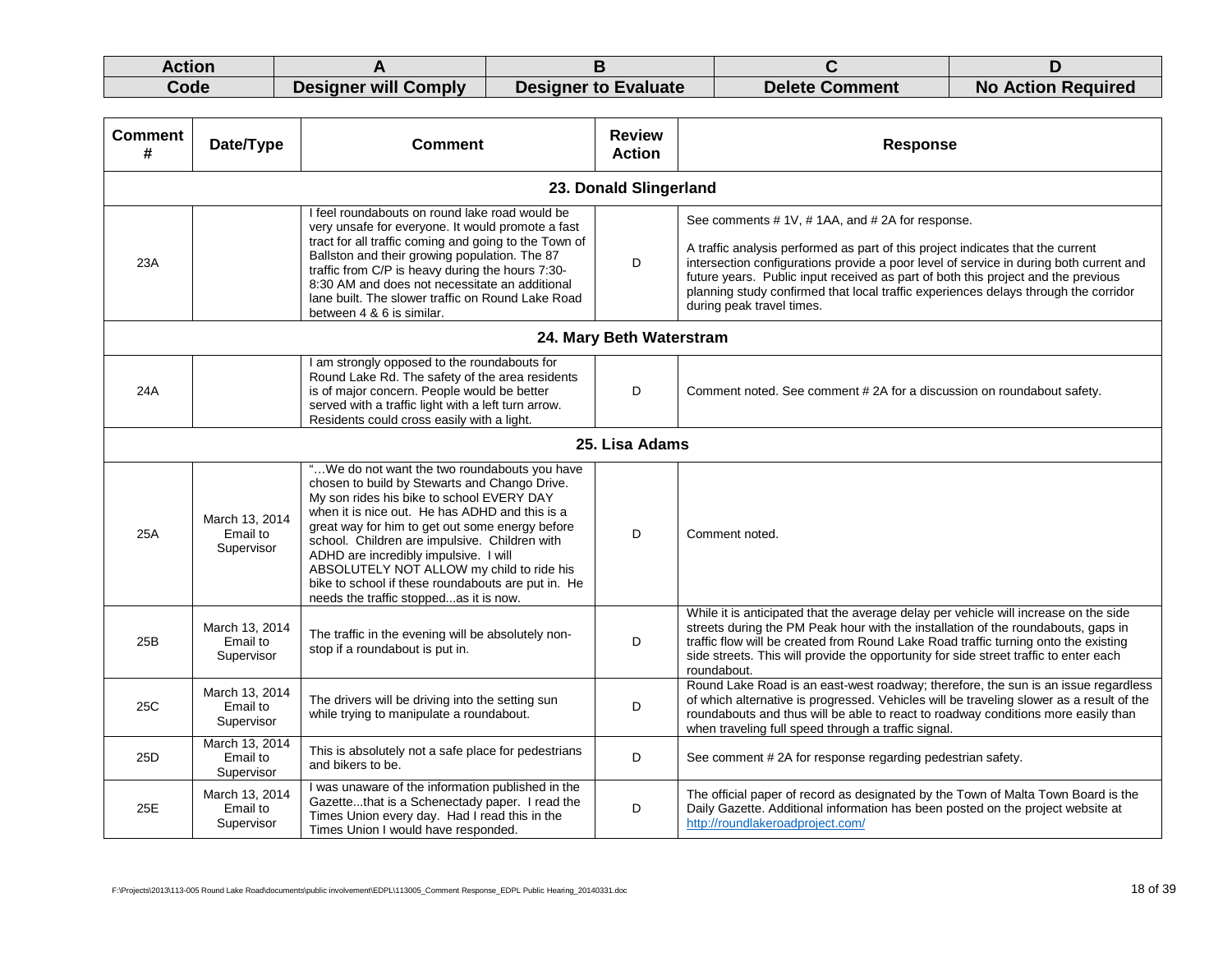| Action |                      |                             |                       |                           |
|--------|----------------------|-----------------------------|-----------------------|---------------------------|
| Code   | Designer will Comply | <b>Designer to Evaluate</b> | <b>Delete Comment</b> | <b>No Action Required</b> |

| <b>Comment</b><br># | Date/Type                                | <b>Comment</b>                                                                                                                                                                                                                                                                                                                                                                                                                                                                                                                                    | <b>Review</b><br><b>Action</b> | <b>Response</b>                                                                                                                                                                                                                                                                                             |
|---------------------|------------------------------------------|---------------------------------------------------------------------------------------------------------------------------------------------------------------------------------------------------------------------------------------------------------------------------------------------------------------------------------------------------------------------------------------------------------------------------------------------------------------------------------------------------------------------------------------------------|--------------------------------|-------------------------------------------------------------------------------------------------------------------------------------------------------------------------------------------------------------------------------------------------------------------------------------------------------------|
| 25F                 | March 14, 2014<br>Email to<br>Supervisor | "Have your studies considered this? Drivers will<br>be looking left, attempting to navigate a circle<br>(which many people cannot do correctly anyway),<br>while driving into the sun. Meanwhile, you have<br>impulsive children that will need to figure out<br>roundabouts and how to cross them. They will<br>not only need to look left at the traffic comingbut<br>they will need to assess all of the cars<br>approaching the roundabout from all directions.<br>Cars move a lot faster than a child walking his<br>bike across the street" | D                              | See comments # 1M, # 2A and # 25C for response. The Town and School are<br>evaluating an educational program for all ages regarding the proper use of<br>roundabouts as a pedestrian, bicyclist or driver.                                                                                                  |
| 25G                 | March 14, 2014<br>Email to<br>Supervisor | "Have any of your studies actually included<br>children attempting to cross the street at a busy<br>roundabout? This would be very valuable<br>information. If you have it, please share it<br>because it would help you. We would be more<br>willing to support this if you could prove that<br>children can actually cross a busy roundabout"                                                                                                                                                                                                   | D                              | See comment # 7I for response.                                                                                                                                                                                                                                                                              |
|                     |                                          | 26. Justin Grassi (The Jones Firm on behalf of Peter Belmonte)                                                                                                                                                                                                                                                                                                                                                                                                                                                                                    |                                |                                                                                                                                                                                                                                                                                                             |
| 26A                 | March 12, 2014<br><b>Comment Letter</b>  | 1. Eighty-foot Green Area: According to the PDD,<br>the developer is required to provide an eighty-foot<br>green area measured from the center line of<br>Raylinsky and Round Lake Roads. The<br>calculation of the centerline (presumably the<br>center of the roundabout) does not appear to be<br>changing. As a result, it does not appear relief<br>from this provision will be necessary. For<br>purposes of clarity, we would ask the Town<br>confirm this understanding.                                                                  | Α                              | As noted, in accordance with the PDD and discussions with the Town of Malta<br>Planning Department, the limits of the previously defined 80 ft green area shown in<br>the PDD concept plan will not need to be revised. The green area will be measured<br>based on the pre-roundabout roadway centerlines. |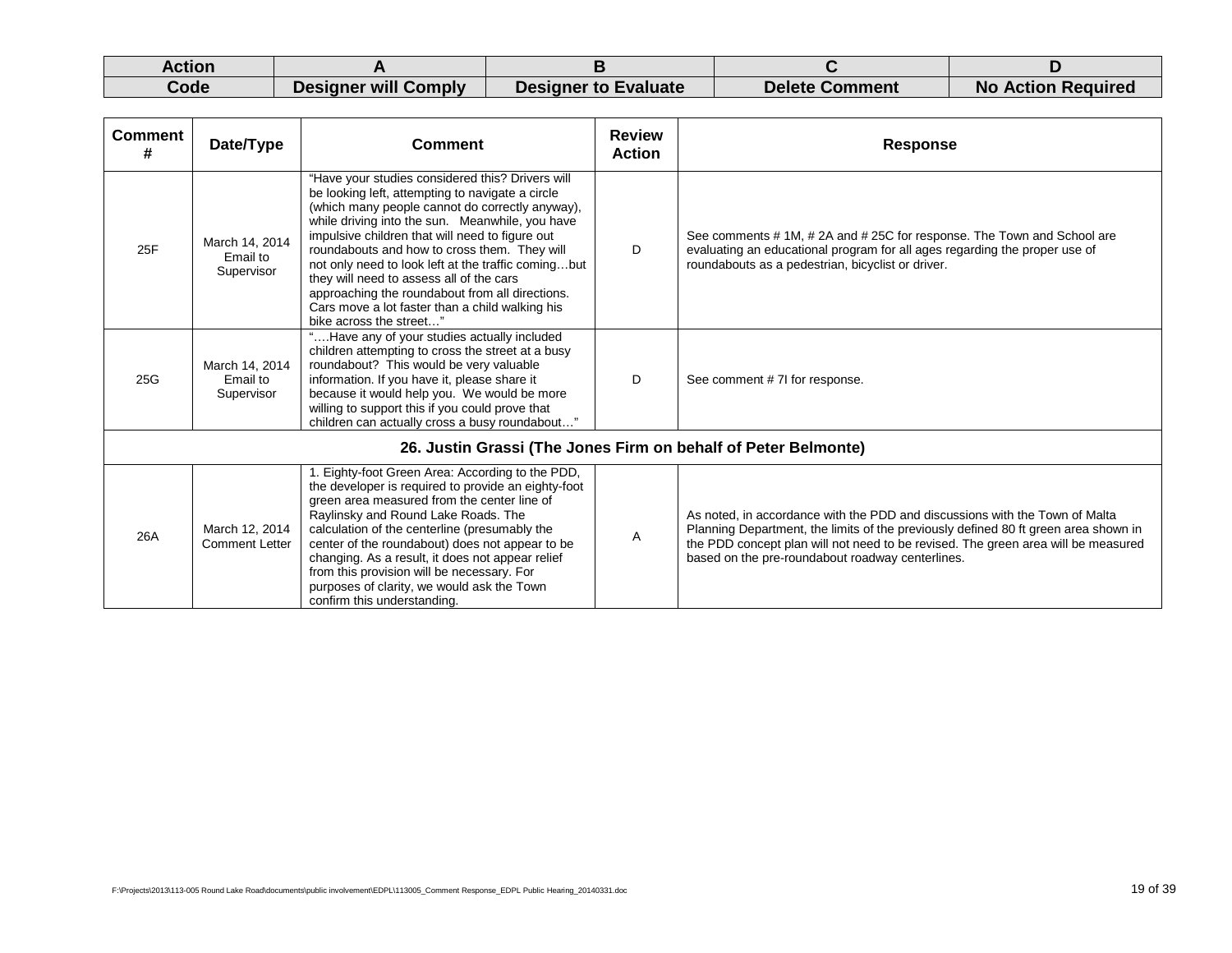| Action |                             |                             |                       |                           |
|--------|-----------------------------|-----------------------------|-----------------------|---------------------------|
| Code   | <b>Designer will Comply</b> | <b>Designer to Evaluate</b> | <b>Delete Comment</b> | <b>No Action Required</b> |

| <b>Comment</b><br># | Date/Type                               | <b>Comment</b>                                                                                                                                                                                                                                                                                                                                                                                                                                                                                                                                                                                                                                                                                                                                                                                                                                                                                                                                                                                                                                                                                                                                                                                                                                                                                                                                                                                                                                                                                                       | <b>Review</b><br><b>Action</b> | <b>Response</b>                                                                                                                                                                                                                                                                                                                                                                                                                                                                                                                                                                                                                                                                                                                                                                                                                                                                                                                                                                                                                                                                                                                                                                                                                                                                                                                                                                                                                                                                            |
|---------------------|-----------------------------------------|----------------------------------------------------------------------------------------------------------------------------------------------------------------------------------------------------------------------------------------------------------------------------------------------------------------------------------------------------------------------------------------------------------------------------------------------------------------------------------------------------------------------------------------------------------------------------------------------------------------------------------------------------------------------------------------------------------------------------------------------------------------------------------------------------------------------------------------------------------------------------------------------------------------------------------------------------------------------------------------------------------------------------------------------------------------------------------------------------------------------------------------------------------------------------------------------------------------------------------------------------------------------------------------------------------------------------------------------------------------------------------------------------------------------------------------------------------------------------------------------------------------------|--------------------------------|--------------------------------------------------------------------------------------------------------------------------------------------------------------------------------------------------------------------------------------------------------------------------------------------------------------------------------------------------------------------------------------------------------------------------------------------------------------------------------------------------------------------------------------------------------------------------------------------------------------------------------------------------------------------------------------------------------------------------------------------------------------------------------------------------------------------------------------------------------------------------------------------------------------------------------------------------------------------------------------------------------------------------------------------------------------------------------------------------------------------------------------------------------------------------------------------------------------------------------------------------------------------------------------------------------------------------------------------------------------------------------------------------------------------------------------------------------------------------------------------|
| 26B                 | March 12, 2014<br><b>Comment Letter</b> | 2. Stormwater Retention Area: The PDD requires<br>the approval of an on-site stormwater<br>management area, as generally shown on the<br>map entitled "Bishops Square Development<br>District" dated June 18, 2012 (the "Sketch Plan"),<br>prior to the issuance of any building permits. The<br>loss of the Acquisition Parcel by our client would<br>result in the loss of a significant portion of the<br>water retention area as depicted on the Sketch<br>Plan. This would impact our ability to manage<br>stormwater volume on site. Among the<br>alternatives we would ask you to consider are (i)<br>over-sizing the Town's stormwater management<br>system that will accommodate runoff from the<br>roundabout by an amount that is equal to the<br>volume effectively being taken away from the<br>PDD system and permitting the PDD to direct this<br>volume of runoff into the Town's system, or (ii) the<br>Town permit the development of an underground<br>stormwater management system within the PDD<br>and provide compensation to the developer for<br>the increase in cost. These options would also<br>necessitate, (a) an amendment to the Sketch Plan<br>to provide for the design and construction of the<br>alternative retention area, (b) an amendment to<br>the PDD text to affirmatively provide for the<br>alternative management of storm water, and (c) a<br>PDD text amendment that directs the Planning<br>Board to accept this solution during the site plan<br>review processes. | B                              | An evaluation of the proposed stormwater management area, as identified on<br>Appendix "B" (the "Sketch Plan") of the proposed PDD, indicates an area of<br>approximately 0.22 acres. Using similar offsets from the back of proposed sidewalk,<br>it appears that the stormwater area on the subject parcel can potentially be<br>reconfigured to account for the area lost as part of the proposed acquisition of real<br>property. The area required for the on-site stormwater area will be reduced as a<br>result of the proposed curbing along Raylinsky Road and Round Lake Road that will<br>capture roadway runoff and contain it entirely within the roadway drainage system.<br>It should be noted that the Town's stormwater management system for the proposed<br>project will not be located adjacent to this parcel and will likely be located within the<br>public right-of-way further east of the subject parcel. Furthermore, the Town would<br>not be agreeable to the installation or development of an underground stormwater<br>management system at this time. The Town is committed to addressing these<br>concerns with the property owner(s) and intends to reasonably assist the owner in<br>addressing these concerns as the proposed PDD progresses further towards site<br>plan approval. As discussed with the site engineer, there may be opportunities to<br>adjust on-site grades to reduce the runoff destined for this stormwater management<br>area. |
| 26C                 | March 12, 2014<br><b>Comment Letter</b> | 3. Construction Issues: The reconfiguration of the<br>property line will make it difficult (if not impossible)<br>to construct the proposed building at the<br>northwest portion of our site (Building I 0) without<br>making use of a portion of the Acquisition Parcel.<br>As a result, we will need access and use of some<br>portion of the Acquisition Parcel during<br>construction of Building I 0 and during installation<br>of some of the utilities. The most common means<br>to provide for this use would be for the Town to<br>grant to our client a Temporary Construction and<br>Grading Easement to include standard provisions<br>pertaining to (i) temporary use, (ii) restoration of<br>the property and, (iii) insurance naming the Town<br>as additional insured.                                                                                                                                                                                                                                                                                                                                                                                                                                                                                                                                                                                                                                                                                                                               | A                              | The Town of Malta is in agreement that a temporary construction and grading<br>easement be provided to the property owner for the portion of the acquisition parcel<br>during the construction of Building 10 as identified on Appendix "B" (the "Sketch<br>Plan") of the proposed PDD for the purposes of temporary use and restoration of the<br>property. Further, the Town of Malta agrees to be listed as an additional insured<br>party on the easement. The terms of this easement will be confirmed during detailed<br>right-of-way discussions as part of the acquisition process.                                                                                                                                                                                                                                                                                                                                                                                                                                                                                                                                                                                                                                                                                                                                                                                                                                                                                                |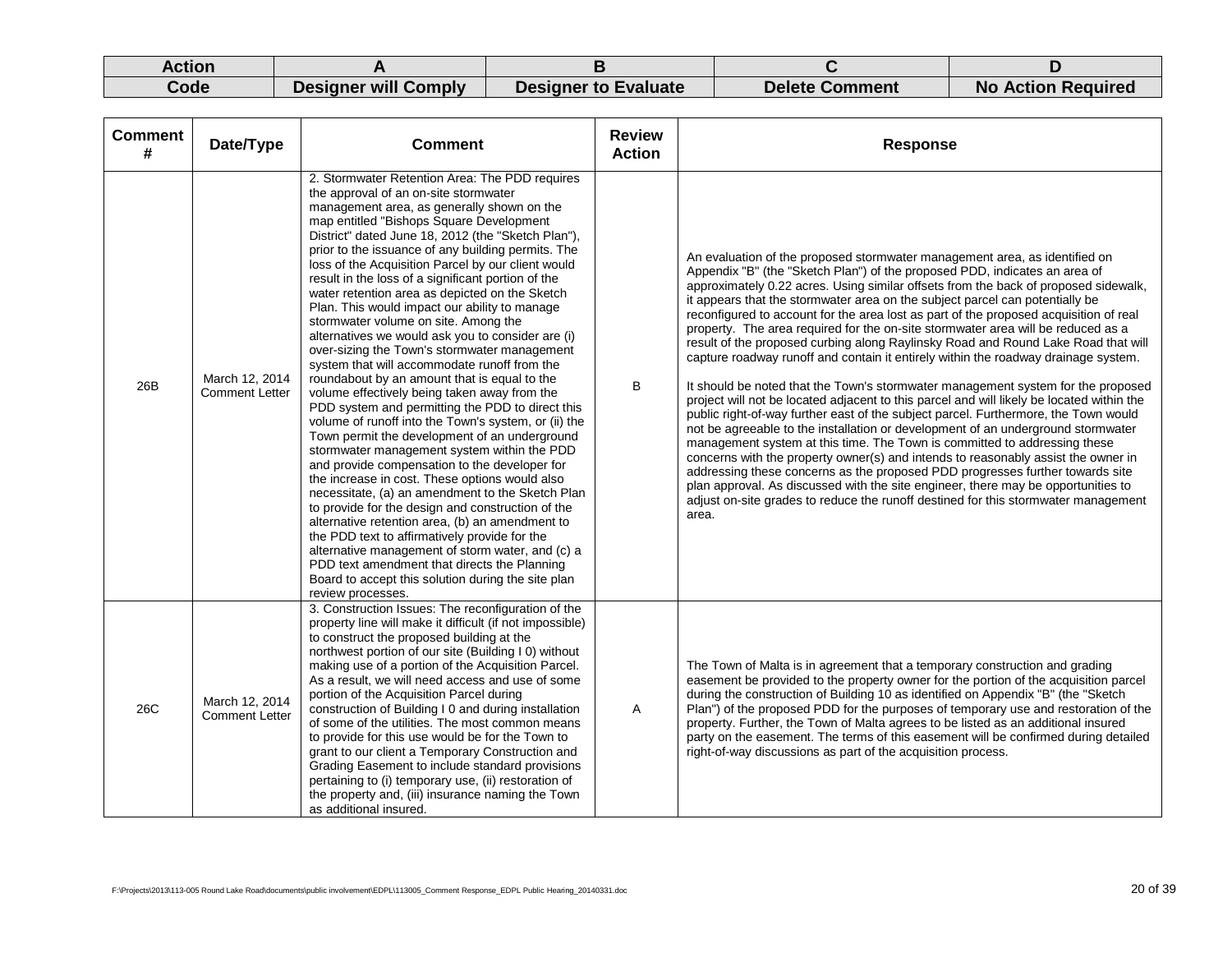| Action |                             |                             |                       |                           |
|--------|-----------------------------|-----------------------------|-----------------------|---------------------------|
| Code   | <b>Designer will Comply</b> | <b>Designer to Evaluate</b> | <b>Delete Comment</b> | <b>No Action Required</b> |

| <b>Comment</b><br># | Date/Type                               | <b>Comment</b>                                                                                                                                                                                                                                                                                                                                                                                                                                                                                                                                                                                                                                                                                                                  | <b>Review</b><br><b>Action</b> | <b>Response</b>                                                                                                                                                                                                                                                                                                                                                                                                                                                                                                                                                                                                                                                                                                    |
|---------------------|-----------------------------------------|---------------------------------------------------------------------------------------------------------------------------------------------------------------------------------------------------------------------------------------------------------------------------------------------------------------------------------------------------------------------------------------------------------------------------------------------------------------------------------------------------------------------------------------------------------------------------------------------------------------------------------------------------------------------------------------------------------------------------------|--------------------------------|--------------------------------------------------------------------------------------------------------------------------------------------------------------------------------------------------------------------------------------------------------------------------------------------------------------------------------------------------------------------------------------------------------------------------------------------------------------------------------------------------------------------------------------------------------------------------------------------------------------------------------------------------------------------------------------------------------------------|
| 26D                 | March 12, 2014<br><b>Comment Letter</b> | 4. Greenspace: The Sketch Plan depicts the<br>Acquisition Parcel as a portion of the greenspace<br>required by the PDD -11.828 acres representing<br>55% of the entire parcel. The loss of the<br>Acquisition Parcel will diminish the greenspace<br>within the PDD. As such, we would ask the Town<br>to consider an amendment to the Sketch Plan,<br>with corresponding language in the text of the<br>PDD, to reflect a decrease in the amount of<br>required greenspace. The reduction sought would<br>correspond directly to the amount of greenspace<br>lost by the taking of the Acquisition Parcel. The<br>text amendment would include the necessary<br>adjustments to percentages for pavement and<br>building space. | B                              | While it is understood that a large portion of the greenspace required by the PDD is<br>included in the acquisition parcel, Appendix "B" (the "Sketch Plan") of the proposed<br>PDD also assumed the installation of a roundabout and a portion of property to be<br>donated to the Town of Malta. The Town will calculate the required greenspace as if<br>no changes, as delineated in PDD Appendix B relating to the conceptual roundabout<br>design, have been made. The planning department will issue an interpretation in<br>accordance with the PDD legislation to solidify this.                                                                                                                          |
| 26E                 | March 12, 2014<br><b>Comment Letter</b> | 5. Prohibition of Buildings on the Acquisition<br>Parcel: Given the proximity of Building 10 to the<br>Acquisition Parcel, we ask the Town to consider a<br>restrictive covenant that would prohibit<br>construction of any buildings on the Acquisition<br>Parcel.                                                                                                                                                                                                                                                                                                                                                                                                                                                             | A                              | The Town of Malta intends to include, as requested, the addition of a restrictive<br>covenant that would prohibit the construction of any buildings on the acquisition<br>parcel. This addition is subject to further review by the Town of Malta attorney and<br>the real estate consultant for the project to ensure adherence to guidelines set forth<br>by the Federal Highway Administration in regards to the acquisition of real property.                                                                                                                                                                                                                                                                  |
|                     |                                         |                                                                                                                                                                                                                                                                                                                                                                                                                                                                                                                                                                                                                                                                                                                                 | 27. Jose & Ms. Cathy Abrena    |                                                                                                                                                                                                                                                                                                                                                                                                                                                                                                                                                                                                                                                                                                                    |
| 27A                 | March 7, 2014<br>Email to<br>Supervisor | Not in favor of roundabouts.                                                                                                                                                                                                                                                                                                                                                                                                                                                                                                                                                                                                                                                                                                    | D                              | No technical comments.                                                                                                                                                                                                                                                                                                                                                                                                                                                                                                                                                                                                                                                                                             |
| 27B                 | Petition<br>Comment                     | "A left turn lane would, in our opinion, keep traffic<br>moving along well and preserve the safety of all<br>pedestrians.'                                                                                                                                                                                                                                                                                                                                                                                                                                                                                                                                                                                                      | D                              | The traffic signal alternative does not meet the project objectives and goals as well<br>as the roundabout.<br>See comment #2A for discussion of pedestrian crossings and safety at<br>roundabouts.                                                                                                                                                                                                                                                                                                                                                                                                                                                                                                                |
|                     |                                         |                                                                                                                                                                                                                                                                                                                                                                                                                                                                                                                                                                                                                                                                                                                                 | 28. Dick Musick                |                                                                                                                                                                                                                                                                                                                                                                                                                                                                                                                                                                                                                                                                                                                    |
| 28A                 | March 2, 2014<br>Email to<br>Supervisor | " How clever of you and the Town Board to have<br>one engineering company prepare a safety report<br>in November, and accept this one proposal on<br>Dec. 30th! You and the Board must have realized<br>that out attention would be elsewhere in Nov. with<br>Thanksgiving and family events, and even busier<br>around Christmas and New Year Eve/Day<br>events"                                                                                                                                                                                                                                                                                                                                                               | D                              | The Round Lake Corridor Planning Study was completed in February 2013 which<br>identified improvements and recommendations for the corridor. As part of the<br>current project a Steering Committee was formed to provide input into the project for<br>the duration. A public information meeting was held on September 19, 2013 to<br>solicit further input. The Town's Engineers presented their recommendation to the<br>Town Board on November 25, 2013 at their Agenda meeting which included single-<br>lane roundabouts. A Board workshop was held on December 3rd to discuss several<br>aspects of the proposal. On December 30, 2013 the Town Board passed a<br>resolution approving the recommendations |
| 28B                 | March 2, 2014<br>Email to<br>Supervisor | " I have tried the roundabouts (round and<br>around and around and around) at east of Exit 11<br>and those in Malta at Exit 12 on Routes 9 & 67"                                                                                                                                                                                                                                                                                                                                                                                                                                                                                                                                                                                | D                              | The roundabouts proposed for Round Lake Road are single-lane roundabouts, not<br>multi-lane roundabouts which are located at Exit 12. The proposed roundabouts will<br>match closely to the two single lane roundabouts located to the east of Route 9 on<br>Dunning Street.                                                                                                                                                                                                                                                                                                                                                                                                                                       |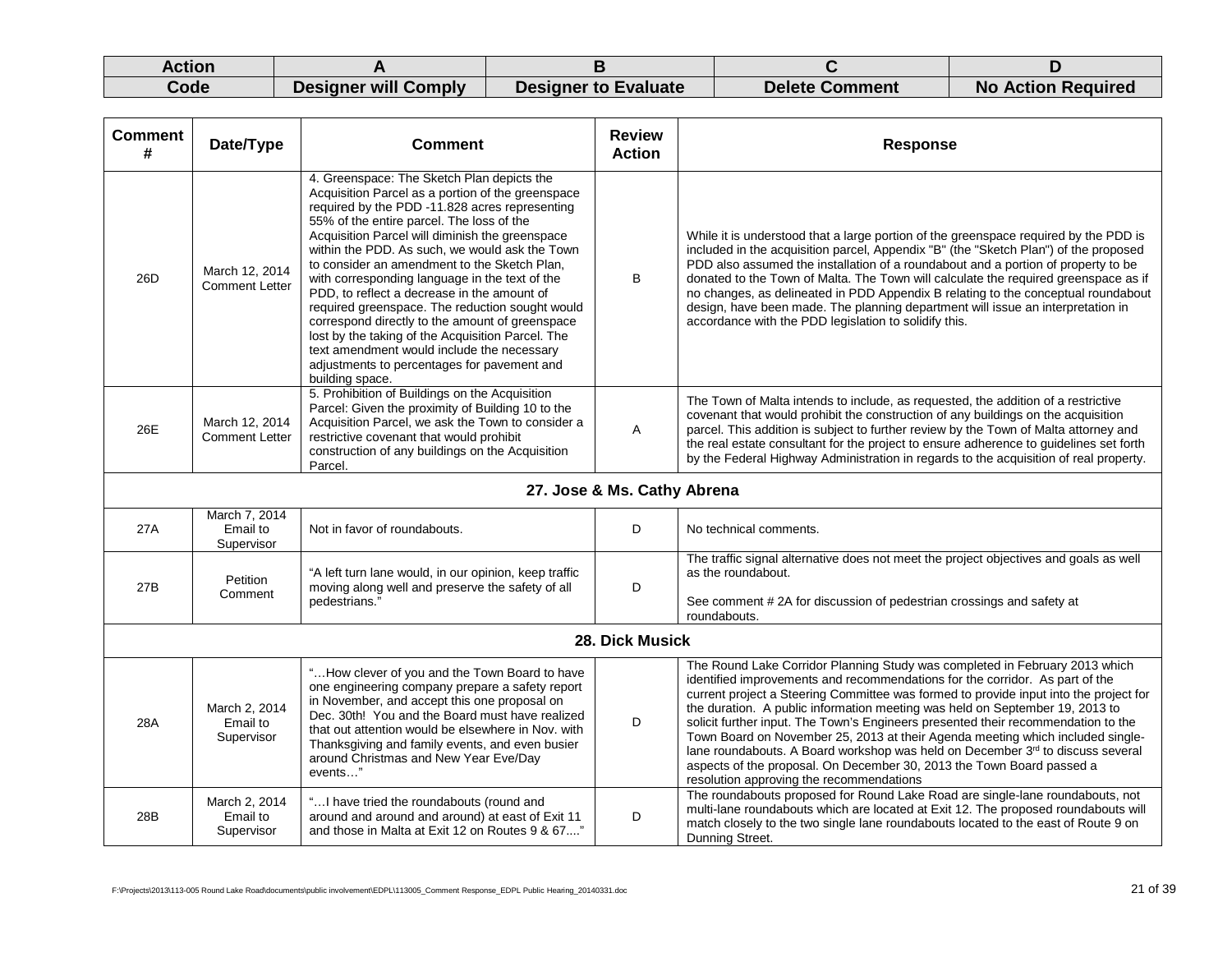| Action |                             |                      |                       |                           |
|--------|-----------------------------|----------------------|-----------------------|---------------------------|
| Code   | <b>Designer will Comply</b> | Designer to Evaluate | <b>Delete Comment</b> | <b>No Action Required</b> |

| <b>Comment</b><br># | Date/Type                               | Comment                                                                                                                                                                                                                                                                                                                                                                                                                                                                                                                                                                                                                                                | <b>Review</b><br><b>Action</b> | <b>Response</b>                                                                                                                                                                                                                                                                    |
|---------------------|-----------------------------------------|--------------------------------------------------------------------------------------------------------------------------------------------------------------------------------------------------------------------------------------------------------------------------------------------------------------------------------------------------------------------------------------------------------------------------------------------------------------------------------------------------------------------------------------------------------------------------------------------------------------------------------------------------------|--------------------------------|------------------------------------------------------------------------------------------------------------------------------------------------------------------------------------------------------------------------------------------------------------------------------------|
| 28C                 | March 2, 2014<br>Email to<br>Supervisor | "Sure you might say roundabouts are safer, but is<br>that because there are many people like us who<br>avoid those roundabouts, therefore less car traffic<br>and less accidents, but less accidents I don't think<br>that's correct. Less accidents may not be correct<br>from what I have been able to learn; maybe less<br>serious accidents but more lesser accidents, from<br>the reports I have read"                                                                                                                                                                                                                                            | D                              | See comment #16B for response.                                                                                                                                                                                                                                                     |
| 28D                 | March 2, 2014<br>Email to<br>Supervisor | "If we need anything on Round Lake Road, and<br>that's a big if, the most would a few extra turn<br>lanes; We doubt if we really need another traffic<br>light at Chango Dr. and Round Lake Rd.<br>Certainly not more roundabouts!"                                                                                                                                                                                                                                                                                                                                                                                                                    | D                              | See comments #1A and #1T for responses.                                                                                                                                                                                                                                            |
| 28E                 | March 2, 2014<br>Email to<br>Supervisor | "We have lived on Longkill Road for many years,<br>more exactly 36 years, and have noticed the<br>much higher frequency of semi-tractor trailer<br>trucks traveling on Longkill Road onto Eastline<br>Road, in the last few years. This much higher big<br>truck traffic on Longkill Rd. seems to correlate<br>with the installion of the roundabouts east of Exit<br>11, and especially the multiple roundabouts east<br>and west of Exit 12. The big trucks are avoiding<br>the roundabouts on Route 9 thru Malta, and Exit<br>12. Longkill Road has become an easier route for<br>the big trucks by avoiding the tight turns on the<br>roundabouts. | D                              | All roundabouts are designed to accommodate large trucks with trailers. Controlling<br>truck traffic on Longkill road is beyond the scope of this project. It is not anticipated<br>that the installation of roundabouts will result in diversions of trucks to other<br>roadways. |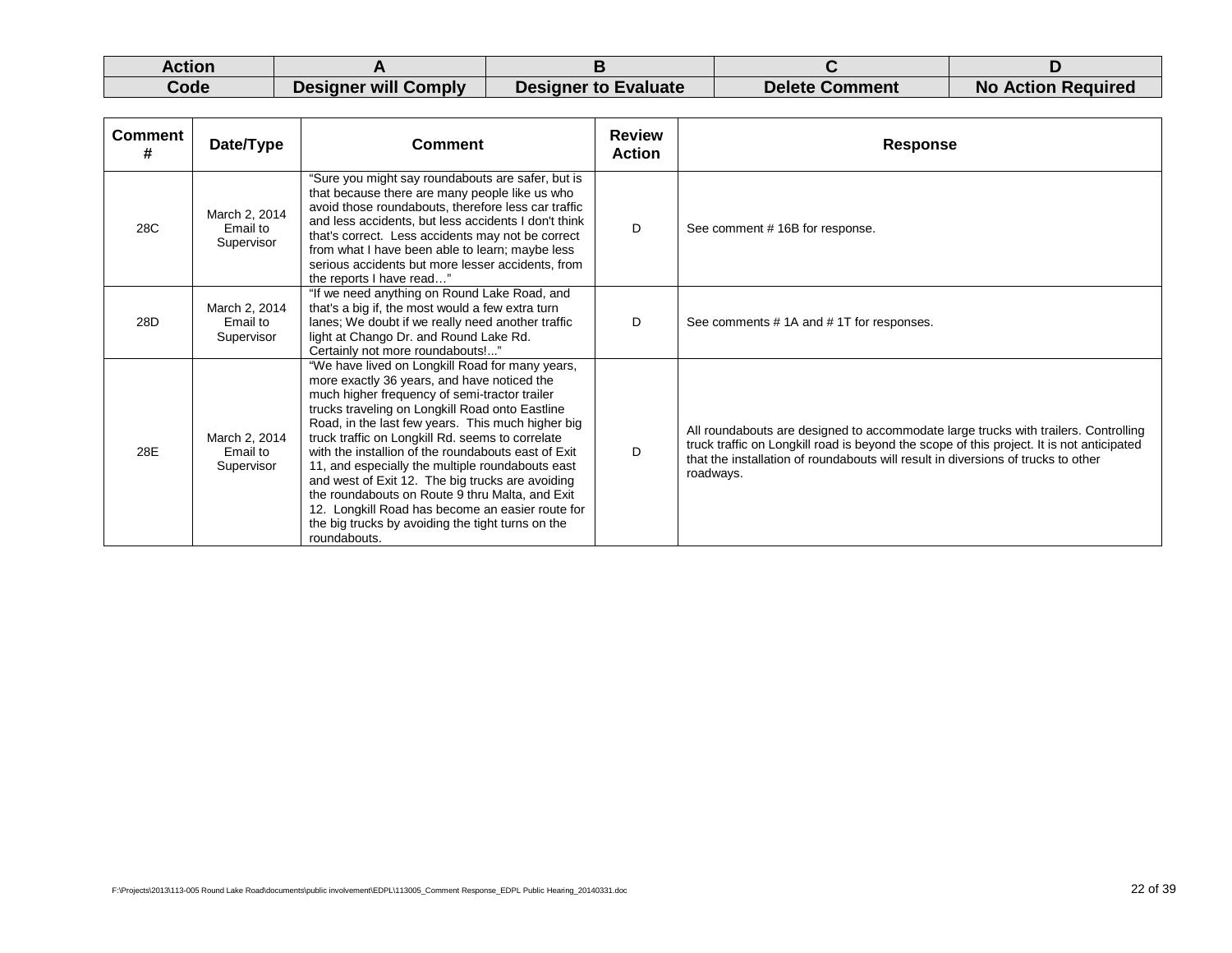| Action |                      |                             |                       |                           |
|--------|----------------------|-----------------------------|-----------------------|---------------------------|
| Code   | Designer will Comply | <b>Designer to Evaluate</b> | <b>Delete Comment</b> | <b>No Action Required</b> |

| <b>Comment</b><br># | Date/Type                               | <b>Comment</b>                                                                                                                                                                                                                                                                                                                                                                                                                                                                                                                                                                                                                                                                                                                                                                                                                                                                                                                                 | <b>Review</b><br><b>Action</b> | <b>Response</b>                                                                                             |  |  |  |
|---------------------|-----------------------------------------|------------------------------------------------------------------------------------------------------------------------------------------------------------------------------------------------------------------------------------------------------------------------------------------------------------------------------------------------------------------------------------------------------------------------------------------------------------------------------------------------------------------------------------------------------------------------------------------------------------------------------------------------------------------------------------------------------------------------------------------------------------------------------------------------------------------------------------------------------------------------------------------------------------------------------------------------|--------------------------------|-------------------------------------------------------------------------------------------------------------|--|--|--|
|                     | 29. Rich Guerin                         |                                                                                                                                                                                                                                                                                                                                                                                                                                                                                                                                                                                                                                                                                                                                                                                                                                                                                                                                                |                                |                                                                                                             |  |  |  |
| 29A                 | March 3, 2014<br>Email to<br>Supervisor | I believe the Malta Town Board made the correct<br>decision in approving the construction of<br>Roundabouts on Round Lake Road. Here's<br>whv<br>Summary:<br>Every scientific research study conducted on<br>Roundabouts show: The use of Roundabouts<br>significantly improves safety for traffic and<br>pedestrians alike, are cost effective, benefits the<br>environment, eliminates traffic congestion and<br>improves sales for the surrounding business when<br>compared to existing traffic light or stop sign<br>controlled intersections. Simply, the modern<br>roundabout is the safest form of intersection<br>control available.<br>References:<br>See attached documents that cite specific studies<br>and sources.<br>Also: Center for Transportation Research &<br>Training: http://www.k-state.edu/roundabouts/<br>Insurance Institute for Highway Safety:<br>http://www.iihs.org/iihs/topics/t/roundabouts/topico<br>verview | D                              | Comment noted                                                                                               |  |  |  |
|                     |                                         |                                                                                                                                                                                                                                                                                                                                                                                                                                                                                                                                                                                                                                                                                                                                                                                                                                                                                                                                                | 30. Linda Craft                |                                                                                                             |  |  |  |
| 30A                 | March 13, 2014<br>Letter                | "No Roundabout, Safe Crossing"                                                                                                                                                                                                                                                                                                                                                                                                                                                                                                                                                                                                                                                                                                                                                                                                                                                                                                                 | D                              | See comment #2A for discussion of pedestrian crossings and safety at<br>roundabouts.                        |  |  |  |
|                     |                                         |                                                                                                                                                                                                                                                                                                                                                                                                                                                                                                                                                                                                                                                                                                                                                                                                                                                                                                                                                | 31. Joan Vischer               |                                                                                                             |  |  |  |
| 31A                 | March 13, 2014<br>Letter                | "No roundabout- need safe crossing- or a lawsuit<br>vou will get!"                                                                                                                                                                                                                                                                                                                                                                                                                                                                                                                                                                                                                                                                                                                                                                                                                                                                             | D                              | See comment #2A for discussion of pedestrian crossings and safety at<br>roundabouts.                        |  |  |  |
|                     | 32. Robert Bombard                      |                                                                                                                                                                                                                                                                                                                                                                                                                                                                                                                                                                                                                                                                                                                                                                                                                                                                                                                                                |                                |                                                                                                             |  |  |  |
| 32A                 | March 13, 2014<br>Letter                | "I would like to see a light crossing"                                                                                                                                                                                                                                                                                                                                                                                                                                                                                                                                                                                                                                                                                                                                                                                                                                                                                                         | D                              | The traffic signal alternative does not meet the project objectives and goals as well<br>as the roundabout. |  |  |  |
|                     |                                         |                                                                                                                                                                                                                                                                                                                                                                                                                                                                                                                                                                                                                                                                                                                                                                                                                                                                                                                                                | 33. Rose Marie June            |                                                                                                             |  |  |  |
| 33A                 | March 13, 2014<br>Letter                | "No roundabouts"                                                                                                                                                                                                                                                                                                                                                                                                                                                                                                                                                                                                                                                                                                                                                                                                                                                                                                                               | D                              | Comment noted. No technical comments.                                                                       |  |  |  |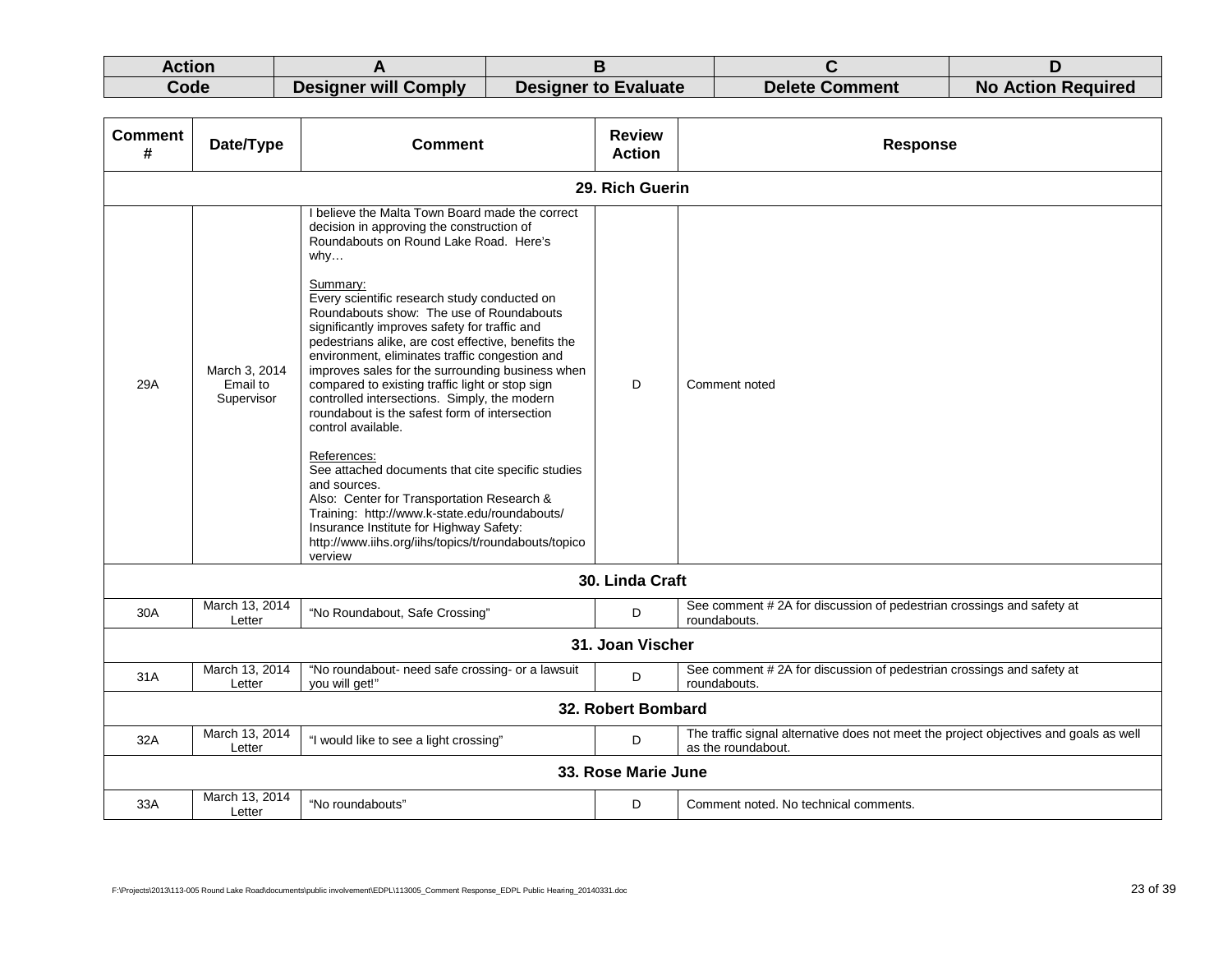| Action |                      |                             |                       |                           |
|--------|----------------------|-----------------------------|-----------------------|---------------------------|
| Code   | Designer will Comply | <b>Designer to Evaluate</b> | <b>Delete Comment</b> | <b>No Action Required</b> |

| <b>Comment</b><br># | Date/Type                                                                                                                                                              | <b>Comment</b>                                                                                                                                                                                                                                                                                                                                                                                                                                                       | <b>Review</b><br><b>Action</b> | <b>Response</b>                                                                                                                                                                                                                                                      |  |  |
|---------------------|------------------------------------------------------------------------------------------------------------------------------------------------------------------------|----------------------------------------------------------------------------------------------------------------------------------------------------------------------------------------------------------------------------------------------------------------------------------------------------------------------------------------------------------------------------------------------------------------------------------------------------------------------|--------------------------------|----------------------------------------------------------------------------------------------------------------------------------------------------------------------------------------------------------------------------------------------------------------------|--|--|
|                     |                                                                                                                                                                        |                                                                                                                                                                                                                                                                                                                                                                                                                                                                      | 34. Theresa Jewell             |                                                                                                                                                                                                                                                                      |  |  |
| 34A                 | March 13, 2014<br>Letter                                                                                                                                               | "I am not in favor of the roundabouts. A simple<br>stop light at Hearthwood would be most effective"                                                                                                                                                                                                                                                                                                                                                                 | D                              | See comment #1C for response.                                                                                                                                                                                                                                        |  |  |
|                     | 35. Marion Nadeau                                                                                                                                                      |                                                                                                                                                                                                                                                                                                                                                                                                                                                                      |                                |                                                                                                                                                                                                                                                                      |  |  |
| 35A                 | "No round abouts!!"<br>March 13, 2014<br>See comment #2A for discussion of pedestrian crossings and safety at<br>D<br>Letter<br>"Need safe crossing!!"<br>roundabouts. |                                                                                                                                                                                                                                                                                                                                                                                                                                                                      |                                |                                                                                                                                                                                                                                                                      |  |  |
|                     |                                                                                                                                                                        |                                                                                                                                                                                                                                                                                                                                                                                                                                                                      | 36. Marion Palmer              |                                                                                                                                                                                                                                                                      |  |  |
| 36A                 | See comment #1C for response.                                                                                                                                          |                                                                                                                                                                                                                                                                                                                                                                                                                                                                      |                                |                                                                                                                                                                                                                                                                      |  |  |
| 36B                 | March 13, 2014<br>Letter                                                                                                                                               | "Stewartsno opinion!"                                                                                                                                                                                                                                                                                                                                                                                                                                                | D                              | Comment noted.                                                                                                                                                                                                                                                       |  |  |
| 36C                 | March 13, 2014<br>Letter                                                                                                                                               | "This is no time in these United States for local<br>government to waste money the needs of the<br>people are too great"                                                                                                                                                                                                                                                                                                                                             | D                              | Comment noted.                                                                                                                                                                                                                                                       |  |  |
| 37. Eleanor Coates  |                                                                                                                                                                        |                                                                                                                                                                                                                                                                                                                                                                                                                                                                      |                                |                                                                                                                                                                                                                                                                      |  |  |
| 37A                 | March 13, 2014<br>Letter                                                                                                                                               | "Totally unnecessary-only really busy at commute<br>times- maybe one at Stewarts- Not at Chango."                                                                                                                                                                                                                                                                                                                                                                    | D                              | Comment noted.                                                                                                                                                                                                                                                       |  |  |
|                     |                                                                                                                                                                        |                                                                                                                                                                                                                                                                                                                                                                                                                                                                      | 38. Gunether Bartscherer       |                                                                                                                                                                                                                                                                      |  |  |
| 38A                 | March 13, 2014<br>Letter                                                                                                                                               | "To put in a crossover light for pedestrians once<br>the roundabout is completed"                                                                                                                                                                                                                                                                                                                                                                                    | D                              | No traffic signals are part of the roundabout alternative at this time. See response #<br>1M for discussion of the pedestrian crossing beacons that are proposed at all Round<br>lake Road crossings.                                                                |  |  |
|                     |                                                                                                                                                                        |                                                                                                                                                                                                                                                                                                                                                                                                                                                                      | <b>39. J Burk</b>              |                                                                                                                                                                                                                                                                      |  |  |
| 39A                 | March 13, 2014<br>Email                                                                                                                                                | "I am adamantly opposed to a roundabout at exit<br>11."                                                                                                                                                                                                                                                                                                                                                                                                              | D                              | Comment noted.                                                                                                                                                                                                                                                       |  |  |
|                     |                                                                                                                                                                        |                                                                                                                                                                                                                                                                                                                                                                                                                                                                      | 40. Judith Mullin              |                                                                                                                                                                                                                                                                      |  |  |
| 40A                 | March 13, 2014<br>Letter                                                                                                                                               | " It does get congested at certain times; but this<br>can be corrected with turning lanes and changing<br>arrows, as well as pedestrian buttons to help with<br>crossing. Such arrows are placed at prime<br>locations in both Clifton Park and Saratoga<br>Springs; and it is working for the intersections at<br>those locations. It certainly does save money and<br>alleviate the visible change to our small corners<br>by implementing these traffic signals." | D                              | See comment #1T for response.                                                                                                                                                                                                                                        |  |  |
| 40B                 | March 13, 2014<br>Letter                                                                                                                                               | "We live here to avoid a cosmopolitan<br>environment; and safety for locals should be top<br>of the list by our government"                                                                                                                                                                                                                                                                                                                                          | D                              | The roundabout alternative was selected based on its improved safety when<br>compared to a traffic signal. This include vehicular, pedestrian and bicycle safety.<br>See comments # 1T and # 1AA regarding selection of alternative 2 (roundabouts) for<br>response. |  |  |

F:\Projects\2013\113-005 Round Lake Road\documents\public involvement\EDPL\113005\_Comment Response\_EDPL Public Hearing\_20140331.doc 24 of 39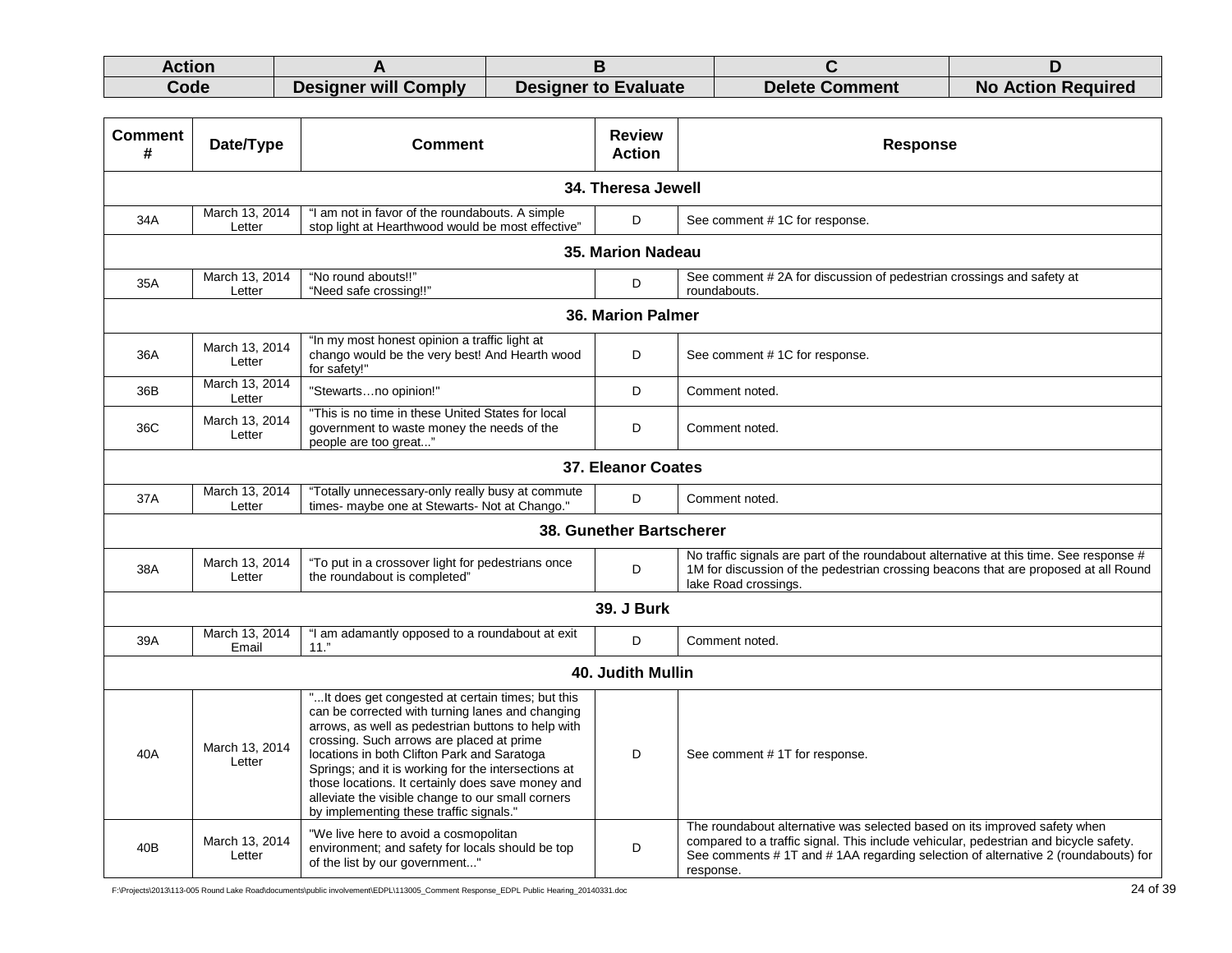| Action |                             |                             |                       |                           |
|--------|-----------------------------|-----------------------------|-----------------------|---------------------------|
| Code   | <b>Designer will Comply</b> | <b>Designer to Evaluate</b> | <b>Delete Comment</b> | <b>No Action Required</b> |

| <b>Comment</b><br>#    | Date/Type                | <b>Comment</b>                                                                                                                                                                                                                                                                                  | <b>Review</b><br><b>Action</b> | <b>Response</b>                                                                                                                                                                                                                                                                                                |  |
|------------------------|--------------------------|-------------------------------------------------------------------------------------------------------------------------------------------------------------------------------------------------------------------------------------------------------------------------------------------------|--------------------------------|----------------------------------------------------------------------------------------------------------------------------------------------------------------------------------------------------------------------------------------------------------------------------------------------------------------|--|
| 40C                    | March 13, 2014<br>Letter | "Use the grant to build a bridge that will carry<br>vehicles over the creek in the town park on Ruhle<br>Road South. That bridge could link Ruhle Rd S<br>and Ruhle Rd N to Rt 67. If time is of the essence<br>for drivers; then this is perfect and it is all solved<br>without a roundabout" | D                              | This is beyond the scope of the project. The traffic signal alternative does not meet<br>the project objectives and goals as well as the roundabout.                                                                                                                                                           |  |
|                        |                          |                                                                                                                                                                                                                                                                                                 | 41. Anna Guberski              |                                                                                                                                                                                                                                                                                                                |  |
| 41A                    | March 8, 2014<br>Letter  | "I am worried about the seniors and pedestrians<br>walking across from Hannaford who do not have<br>cars."                                                                                                                                                                                      | D                              | See comments # 1C, # 1K, and # 1N regarding alternatives that were considered for<br>the Hearthwood Drive crossing<br>See comment #1M regarding pedestrian crossings on Round Lake Road.                                                                                                                       |  |
| 41B                    | March 8, 2014<br>Letter  | "We only need one roundabout by Stewarts not by<br>chango."                                                                                                                                                                                                                                     | D                              | The need for intersection improvements at both intersections was identified in<br>Section 2.3.1.7.(2) of the January 2014 Draft Design Report. The inclusion of a<br>traffic signal at the intersection of Chango Drive with Round Lake Road would not<br>meet the project objectives as well as a roundabout. |  |
| 41C                    | March 8, 2014<br>Letter  | "I would prefer no roundabouts just widen the<br>road-Round Lake"                                                                                                                                                                                                                               | D                              | The traffic signal alternative does not meet the project objectives and goals as well<br>as the roundabout. See comments #1T and #1AA regarding selection of alternative<br>2 (roundabouts) for response.                                                                                                      |  |
| 42. Christine Bader    |                          |                                                                                                                                                                                                                                                                                                 |                                |                                                                                                                                                                                                                                                                                                                |  |
| 42A                    | March 10, 2014<br>Letter | "A turn signal instead of a roundabout will use<br>less land and cost less"                                                                                                                                                                                                                     | D                              | Comment noted. The traffic signal alternative does not meet the project objectives<br>and goals as well as the roundabout. See comments #1T and #1AA regarding<br>selection of alternative 2 (roundabouts) for response.                                                                                       |  |
| 42B                    | March 10, 2014<br>Letter | "There are no positives in putting a roundabout(s)<br>at these locations. It will cause more harm all to<br>allow people to get home faster. Faster and<br>potentially harm their children"                                                                                                     | D                              | See comment #1AA regarding selection of alternative 2 (roundabouts) and #2A for<br>discussion of pedestrian crossings and safety at roundabouts.                                                                                                                                                               |  |
| 42C                    | Petition<br>Comment      | "These roundabouts are not safe for our<br>pedestrian traffic that is encouraged in our<br>neighborhood. A turn signal makes more sense<br>for these intersections'                                                                                                                             | D                              | See comment #2A for discussion of pedestrian crossings and safety at<br>roundabouts.<br>The traffic signal alternative does not meet the project objectives and goals as well<br>as the roundabout.                                                                                                            |  |
| 43. Kathleen Zegarelli |                          |                                                                                                                                                                                                                                                                                                 |                                |                                                                                                                                                                                                                                                                                                                |  |
| 43A                    | March 7, 2014<br>Letter  | "We want our children and our elderly safe.<br>Roundabouts put all pedestrians at risk. The<br>people most affected by these roundabouts DO<br>NOT want them."                                                                                                                                  | D                              | See comment #2A for discussion of pedestrian crossings and safety at<br>roundabouts.                                                                                                                                                                                                                           |  |
| 43B                    | March 7, 2014<br>Letter  | "A traffic signal can't possibly cost more than a<br>roundabout."                                                                                                                                                                                                                               | D                              | As noted in section 1.5 of the January 2014 Draft Design Report, alternative 1 (traffic<br>signals) is estimated to cost approximately \$3.10 Million while alternative 2<br>(roundabouts) is estimated to cost approximately \$4.86 Million.                                                                  |  |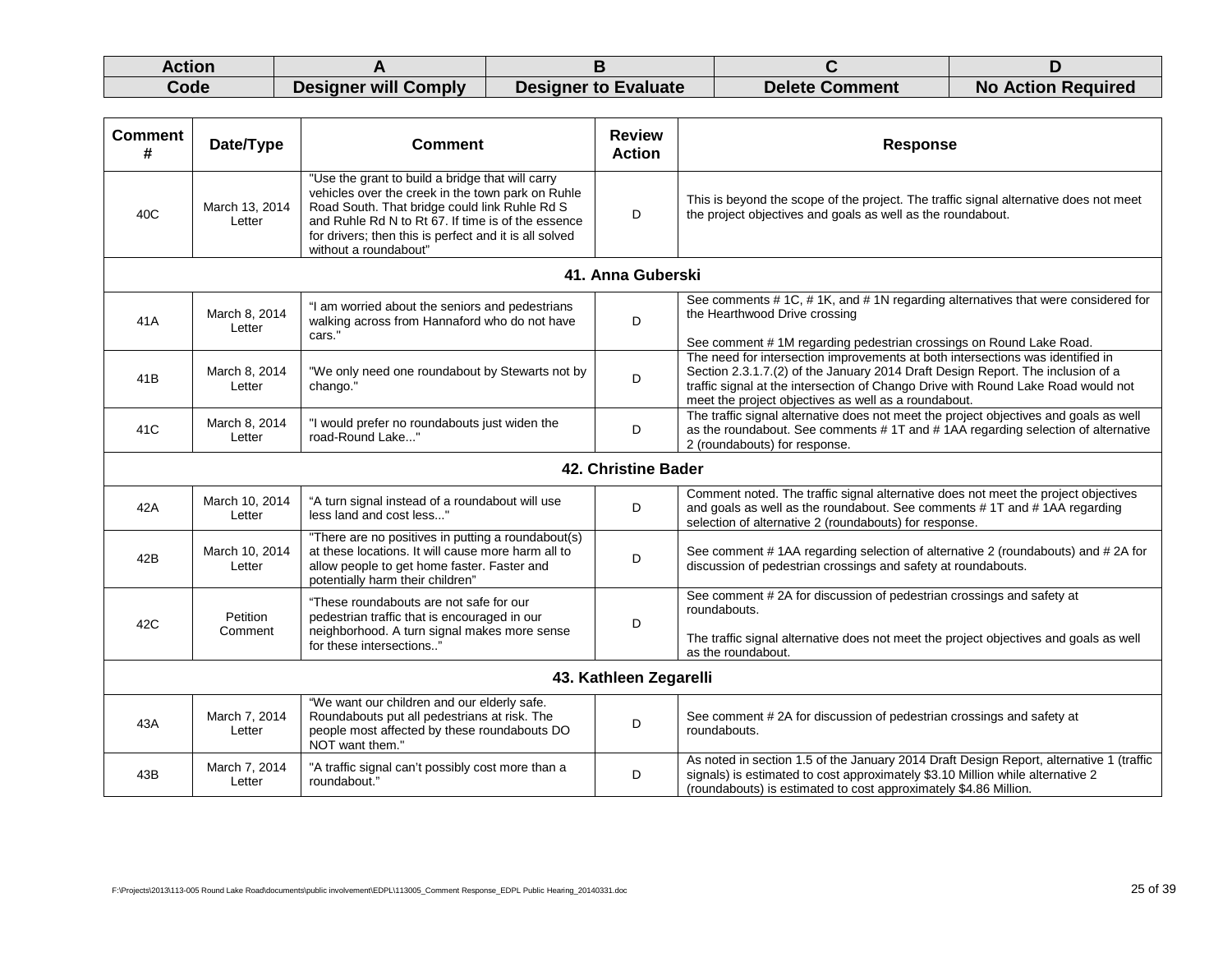| Action |                      |                             |                       |                           |
|--------|----------------------|-----------------------------|-----------------------|---------------------------|
| Code   | Designer will Comply | <b>Designer to Evaluate</b> | <b>Delete Comment</b> | <b>No Action Required</b> |

| <b>Comment</b><br># | Date/Type               | <b>Comment</b>                                                                                                                                                                                                                                                                                         | <b>Review</b><br><b>Action</b> | <b>Response</b>                                                                                                                                                                                                                                                                                                          |
|---------------------|-------------------------|--------------------------------------------------------------------------------------------------------------------------------------------------------------------------------------------------------------------------------------------------------------------------------------------------------|--------------------------------|--------------------------------------------------------------------------------------------------------------------------------------------------------------------------------------------------------------------------------------------------------------------------------------------------------------------------|
|                     |                         |                                                                                                                                                                                                                                                                                                        | 44. Holly Pettway              |                                                                                                                                                                                                                                                                                                                          |
| 44A                 | March 4, 2014<br>Letter | "As for a single lane round about it doesn't make<br>common or logic sense for the community, for the<br>Sr citizens, people, children. Not even for the<br>traffic."                                                                                                                                  | D                              | The roundabout alternative was selected based on its improved safety when<br>compared to a traffic signal. This includes vehicular, pedestrian and bicycle safety.<br>See comments # 1T and # 1AA regarding selection of alternative 2 (roundabouts) for<br>response.                                                    |
| 44B                 | March 4, 2014<br>Letter | "Where would the school buses stop?"                                                                                                                                                                                                                                                                   | D                              | There are no existing school bus stops located at the intersections of Chango<br>Drive/Round lake Road and Ruhle/Raylinsky/Round Lake Road that would be<br>affected by the construction of a roundabout.                                                                                                                |
| 44C                 | March 4, 2014<br>Letter | "How would the children cross that intersection of<br>chango & round lake road and Ruhle & Ralinksy?"                                                                                                                                                                                                  | D                              | See comment #1M regarding pedestrian crossings on Round Lake Road.                                                                                                                                                                                                                                                       |
| 44D                 | March 4, 2014<br>Letter | "Stop and think about the traffic and congestion<br>that will be made during the construction. How will<br>we the people of the community get to stewarts,<br>rite aid, banks and Dan's miniature gold on foot or<br>bicycle?"                                                                         | D                              | There will be disruptions to traffic as a result of either alternative. The roundabout<br>will require more complex construction and traffic staging than the traffic signal<br>alternative. Accommodations will be included to maintain pedestrian and vehicular<br>access to all local businesses during construction. |
| 44E                 | March 4, 2014<br>Letter | "Instead of round abouts what about bike path on<br>Ralinksky Rd, Round lake road & Chango Dr, with<br>alternative sidewalks on both sides. A traffic light<br>also at chango Dr & Round lake road."                                                                                                   | D                              | Bike paths in these locations are beyond the scope of the project. The traffic signal<br>alternative does not meet the project objectives and goals as well as the roundabout.                                                                                                                                           |
| 44F                 | March 4, 2014<br>Letter | "How about making the speed limit lower on round<br>lake road; like 30mph?"                                                                                                                                                                                                                            | D                              | See comment #1AB for response.                                                                                                                                                                                                                                                                                           |
| 44G                 | March 4, 2014<br>Letter | "I thought politicians, and comptroller were for the<br>people. I know there is more behind this and it's<br>about the money. But everything has its price. I<br>also know a lot of people of the community are<br>against this, It's going to be a problem, children<br>don't walk they go"           | D                              | Comment noted.                                                                                                                                                                                                                                                                                                           |
|                     |                         |                                                                                                                                                                                                                                                                                                        | <b>45. Alice Vautrin</b>       |                                                                                                                                                                                                                                                                                                                          |
| 45A                 | March 6, 2014<br>Letter | "Malta is a neighborhood area. I sell real estate<br>and when a buyer is looking for a "Neighborhood<br>setting", Malta is my first answer. However, if you<br>start with roundabouts one block from the school,<br>Malta loses its appeal as a family-friendly. Let's<br>not drive new families away" | D                              | Comment noted.                                                                                                                                                                                                                                                                                                           |
|                     |                         |                                                                                                                                                                                                                                                                                                        | 46. Sue Semo                   |                                                                                                                                                                                                                                                                                                                          |
| 46A                 | March 6, 2014<br>Letter | "In this case Roundabouts cost millions- Lights<br>cost hundreds of thousands. What gives with<br>spending tax dollars irresponsibly?"                                                                                                                                                                 | D                              | See comment # 1AA regarding selection of alternative 2 (roundabouts) for response.                                                                                                                                                                                                                                       |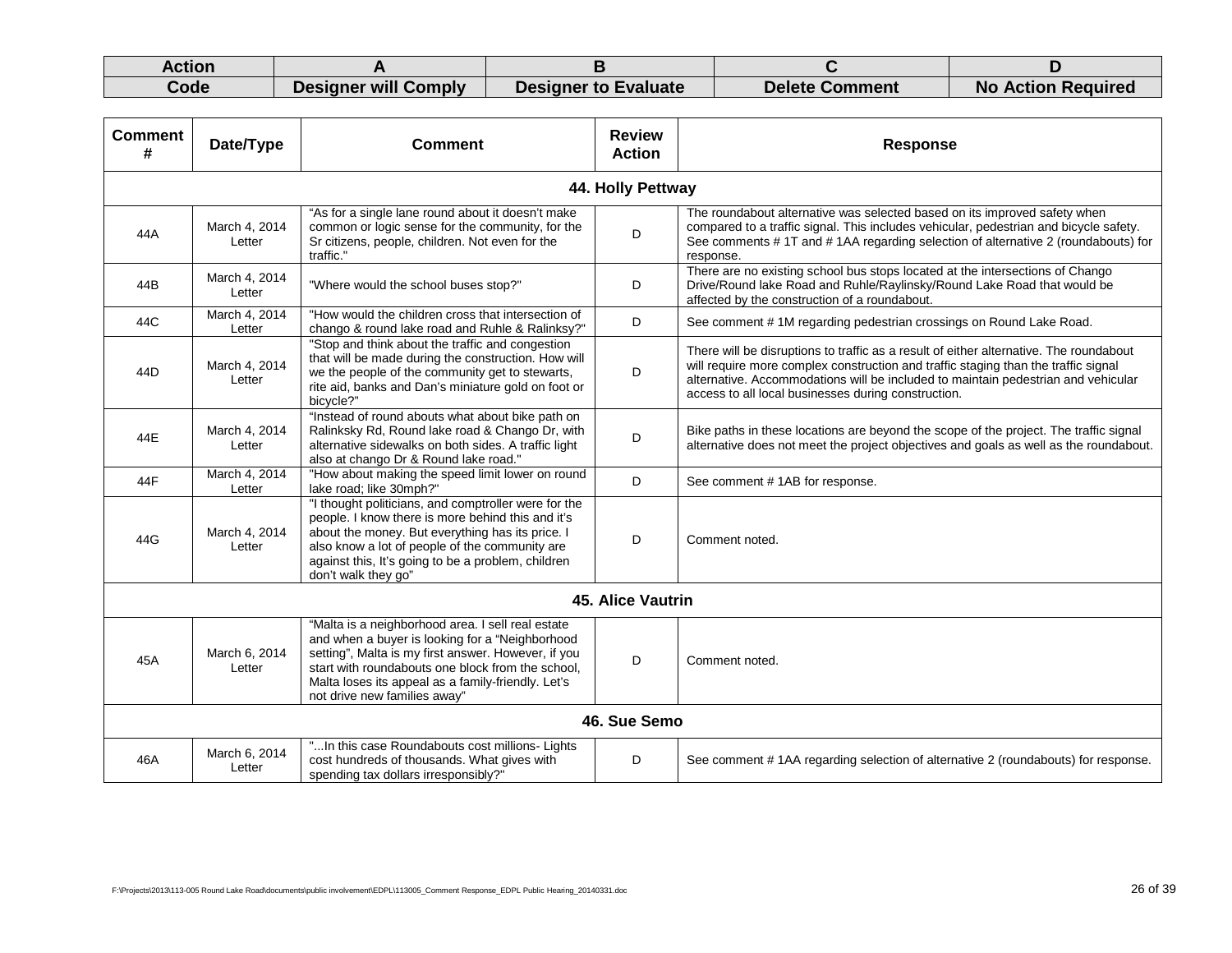| Action |                      |                             |                       |                           |
|--------|----------------------|-----------------------------|-----------------------|---------------------------|
| Code   | Designer will Comply | <b>Designer to Evaluate</b> | <b>Delete Comment</b> | <b>No Action Required</b> |

| <b>Comment</b><br># | Date/Type               | <b>Comment</b>                                                                                                                                                                                                                                                                                                                                                                                                                                                                                                                                                                                                                                                                                                                                                                                                                                                                                                                                                                                                                                                                                                                                                                  | <b>Review</b><br><b>Action</b> | <b>Response</b>                                                                                                                                                                                                                                                                                                                                                                                                                                                                                                                                                                                                                                                                                                                                                                                                                                                                                                                                                                                                                                                              |
|---------------------|-------------------------|---------------------------------------------------------------------------------------------------------------------------------------------------------------------------------------------------------------------------------------------------------------------------------------------------------------------------------------------------------------------------------------------------------------------------------------------------------------------------------------------------------------------------------------------------------------------------------------------------------------------------------------------------------------------------------------------------------------------------------------------------------------------------------------------------------------------------------------------------------------------------------------------------------------------------------------------------------------------------------------------------------------------------------------------------------------------------------------------------------------------------------------------------------------------------------|--------------------------------|------------------------------------------------------------------------------------------------------------------------------------------------------------------------------------------------------------------------------------------------------------------------------------------------------------------------------------------------------------------------------------------------------------------------------------------------------------------------------------------------------------------------------------------------------------------------------------------------------------------------------------------------------------------------------------------------------------------------------------------------------------------------------------------------------------------------------------------------------------------------------------------------------------------------------------------------------------------------------------------------------------------------------------------------------------------------------|
|                     |                         | 47. Michael Toohey (Representing The Adirondack Trust Company)                                                                                                                                                                                                                                                                                                                                                                                                                                                                                                                                                                                                                                                                                                                                                                                                                                                                                                                                                                                                                                                                                                                  |                                |                                                                                                                                                                                                                                                                                                                                                                                                                                                                                                                                                                                                                                                                                                                                                                                                                                                                                                                                                                                                                                                                              |
| 47A                 | March 5, 2014<br>Letter | 1) The Bank went through an extensive Town<br>procedure to site the location of the Bank and its<br>drive-thru facilities, along with the office building<br>on the western portion of the property. As a result,<br>we would request that no turning movements onto<br>or off of the site on Round Lake Road or Ruhle<br>Road, be blocked, restricted, prevented, or limited<br>other than by stop signs on the Bank's Property at<br>both road entrances.<br>As an example of the concern such restriction<br>would cause a limitation of a left hand tum, from<br>the Bank's branch on to Round Lake Road.<br>Prohibiting traffic from going east would not only<br>be confusing to people exiting the site, but would<br>also require that all vehicles that use the drive-<br>thru lanes on the site, and want to ultimately go in<br>an easterly direction toward the Northway, would<br>have to tum more than one hundred and eighty<br>degrees (180°) on the site to exit on Ruhle Road.<br>They would then enter the traffic pattern for the<br>roundabout at a point that is closer to the<br>roundabout then where the Bank's driveway exists<br>on Round Lake Road. | D                              | While the concerns presented are understood, it should be noted that one of the<br>objectives of this project is to address access management on Round Lake Road.<br>All parcels that currently have dual access via Round Lake Road and another side<br>street will have left-turn exiting capabilities onto Round Lake Road restricted. These<br>restrictions will occur at the Malta Mall (east entrance), Rite Aid, Adirondack Trust<br>Bank, and the Stewart's Shops. Round Lake Road carries higher traffic volumes<br>than any of the side streets along the corridor. Permitting a driver to turn left across<br>Round Lake Road increases the vehicular exposure time on a heavily traffic<br>roadway and increase corridor conflict points. Patrons entering the facility from<br>Round Lake Road will be permitted to turn left and right into the driveways.<br>The Ruhle Road driveway will remain as full access with no turning movement<br>restrictions. Supplemental onsite signage can be provided by the project to direct<br>drivers to the proper exit. |
| 47B                 | March 5, 2014<br>Letter | "Also, please do not introduce roadway striping on<br>Ruhle Road which will inhibit Bank's customers<br>traveling in a northerly direction from turning left<br>(west) into the site."                                                                                                                                                                                                                                                                                                                                                                                                                                                                                                                                                                                                                                                                                                                                                                                                                                                                                                                                                                                          | Α                              | The existing access to the subject parcel off of Ruhle Road South will remain as a<br>full access entrance allowing all turning movements. Any striping that will be added<br>will be for vehicles traveling north and south on Ruhle Road South and will not<br>restrict turning movements.                                                                                                                                                                                                                                                                                                                                                                                                                                                                                                                                                                                                                                                                                                                                                                                 |
| 47C                 | March 5, 2014<br>Letter | "From the depiction of the road improvements,<br>that we have seen, please assure the Bank that<br>the following matters will be addressed without<br>cost to our client:<br>A) That the portions of the Bank's newly<br>constructed sidewalk that is to be removed will be<br>replaced."                                                                                                                                                                                                                                                                                                                                                                                                                                                                                                                                                                                                                                                                                                                                                                                                                                                                                       | Α                              | Any existing sidewalk that is within the proposed work limits of the project will be<br>removed/relocated as per the proposed design. Any documented damage done to<br>the existing portions of sidewalk to remain will be repaired by the Contractor prior to<br>final close out of the project at no cost to Adirondack Trust.                                                                                                                                                                                                                                                                                                                                                                                                                                                                                                                                                                                                                                                                                                                                             |
| 47D                 | March 5, 2014<br>Letter | "b) That the existing fire hydrant that would be<br>removed would be repositioned so as to make<br>sure that the Bank has adequate water pressure<br>to fight a fire at the Bank. This is important for our<br>insurance coverage and the safety of our<br>employees and customers."                                                                                                                                                                                                                                                                                                                                                                                                                                                                                                                                                                                                                                                                                                                                                                                                                                                                                            | Α                              | The existing fire hydrant will be relocated and verified to meet necessary standards.<br>The location will be coordinated with the Clifton Park water authority who operates<br>the line. No changes to the water pressure are proposed by this project. Should a<br>planned shutdown of this service be required it will be coordinated with the Bank and<br>will occur outside of business hours.                                                                                                                                                                                                                                                                                                                                                                                                                                                                                                                                                                                                                                                                          |
| 47E                 | March 5, 2014<br>Letter | "c) That the Town will relocate the Bank's existing<br>sign and its associated lighting that is in the area<br>to be affected by the proposed change, to an area<br>that is acceptable to the Bank."                                                                                                                                                                                                                                                                                                                                                                                                                                                                                                                                                                                                                                                                                                                                                                                                                                                                                                                                                                            | Α                              | The location of the relocated sign and associated lighting will be coordinated with the<br>property owner during final design. Costs to relocate the sign will be paid for by the<br>project.                                                                                                                                                                                                                                                                                                                                                                                                                                                                                                                                                                                                                                                                                                                                                                                                                                                                                |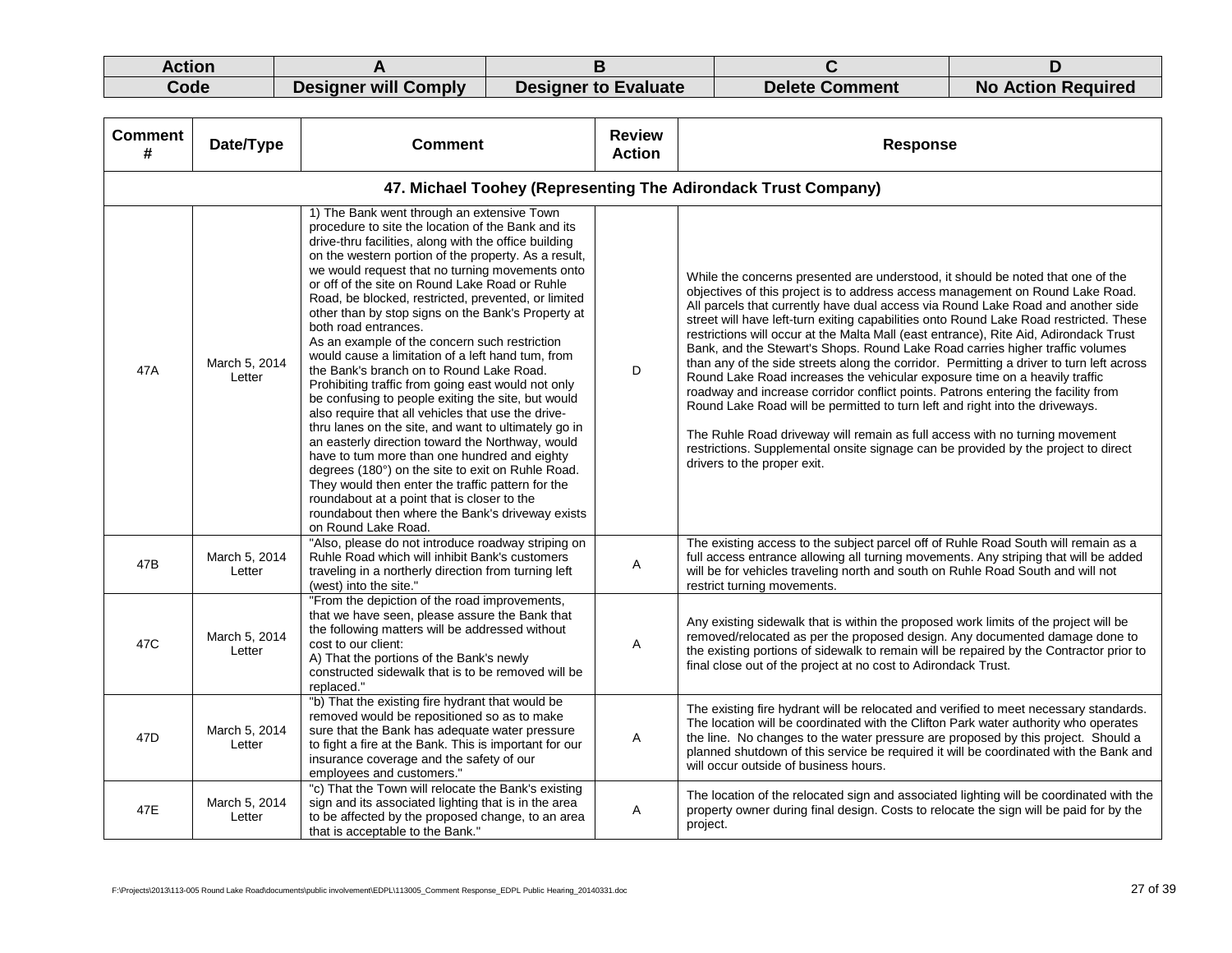| Action |                             |                             |                       |                           |
|--------|-----------------------------|-----------------------------|-----------------------|---------------------------|
| Code   | <b>Designer will Comply</b> | <b>Designer to Evaluate</b> | <b>Delete Comment</b> | <b>No Action Required</b> |

| <b>Comment</b><br># | Date/Type               | <b>Comment</b>                                                                                                                                                                                                                                                                                                                                                                                                                                                                                                                                                                                                     | <b>Review</b><br><b>Action</b> | <b>Response</b>                                                                                                                                                                                                                                                                                                                                                                                                                                                                                                                                                                                                                              |
|---------------------|-------------------------|--------------------------------------------------------------------------------------------------------------------------------------------------------------------------------------------------------------------------------------------------------------------------------------------------------------------------------------------------------------------------------------------------------------------------------------------------------------------------------------------------------------------------------------------------------------------------------------------------------------------|--------------------------------|----------------------------------------------------------------------------------------------------------------------------------------------------------------------------------------------------------------------------------------------------------------------------------------------------------------------------------------------------------------------------------------------------------------------------------------------------------------------------------------------------------------------------------------------------------------------------------------------------------------------------------------------|
| 47F                 | March 5, 2014<br>Letter | "d) That the Town will relocate the manhole and<br>any affected Sanitary Sewer line servicing the<br>Bank and the building to the north without<br>interruption of service."                                                                                                                                                                                                                                                                                                                                                                                                                                       | B                              | The existing manhole will be located outside of the pavement area and within the<br>proposed sidewalk area. The manhole is not proposed to be relocated at this time.<br>The need for the relocation of the manhole and any affected sanitary sewer lines will<br>be further evaluated during detailed design. Should a relocation of the manhole be<br>required by the project, service interruptions will be coordinated with the property<br>owner and costs paid for by the project. Should the manhole remain, the Bank can<br>be provided an access and maintenance easement within the land transfer language<br>and acquisition map. |
| 47G                 | March 5, 2014<br>Letter | "e) That the affected potable water line servicing<br>the Bank will be relocated without an interruption<br>of service."                                                                                                                                                                                                                                                                                                                                                                                                                                                                                           | B                              | The need for the relocation of the water line will be further evaluated during final<br>design. Should a planned shutdown of this service be required it will be coordinated<br>with the Bank and will occur outside of business hours.                                                                                                                                                                                                                                                                                                                                                                                                      |
| 47H                 | March 5, 2014<br>Letter | "f) The existing storm water system ultimately<br>drains under Round Lake Road in a southerly<br>direction. In that regard we need assurance that<br>no additional storm water will drain onto the<br>Bank's property from the road improvements and<br>if the existing storm water management system is<br>impacted that the new construction will include<br>accommodations for storm water drainage from<br>this site at a level that is equal to or greater than<br>what presently exists."                                                                                                                    | Α                              | Existing drainage patterns will be maintained in the vicinity of the subject parcel.<br>Within the direct limits of the proposed roundabout, closed drainage is proposed. No<br>additional runoff will be added to the existing treatment area. The water collected in<br>this closed drainage network will continue on a southerly course towards the<br>Interchange 11 southbound ramps where the drainage will be released into a<br>stormwater management system.                                                                                                                                                                        |
| 471                 | March 5, 2014<br>Letter | "g) From the depiction of the improvements to be<br>made it appears that the curve of the road will<br>come very close to the Bank's storm water<br>system. If a retaining wall is needed to protect that<br>system then we seek assurance that it will be<br>constructed and maintained at the Town's<br>expense."                                                                                                                                                                                                                                                                                                | Α                              | While not anticipated, should a retaining wall be required to construct the proposed<br>improvements, the cost for installation and maintenance of such a feature will be<br>borne by the project and the Town.                                                                                                                                                                                                                                                                                                                                                                                                                              |
| 47J                 | March 5, 2014<br>Letter | "When the construction of the Bank was originally<br>discussed with the Town, there was the possibility<br>of an expansion of the building in a southeasterly<br>direction toward the intersection. We will need<br>assurance that for all future expansion on the site<br>that the original property line will be the basis<br>upon which all Zoning Setback lines and<br>greenspace requirements will be derived. If not,<br>then the cost for this taking will not just be the<br>value of the land, but also the loss of the<br>opportunity for expansion within the parameters of<br>the Town's Zoning Code." | D                              | The Town of Malta Building, Planning, & Zoning department has confirmed that<br>while informal discussions may have occurred, there is no documented discussion<br>regarding the potential expansion of the building. Compensation amounts will be<br>based on the appraised value of the land performed by a licensed appraiser. The<br>property owners will be provided an opportunity to review the appraisal.                                                                                                                                                                                                                            |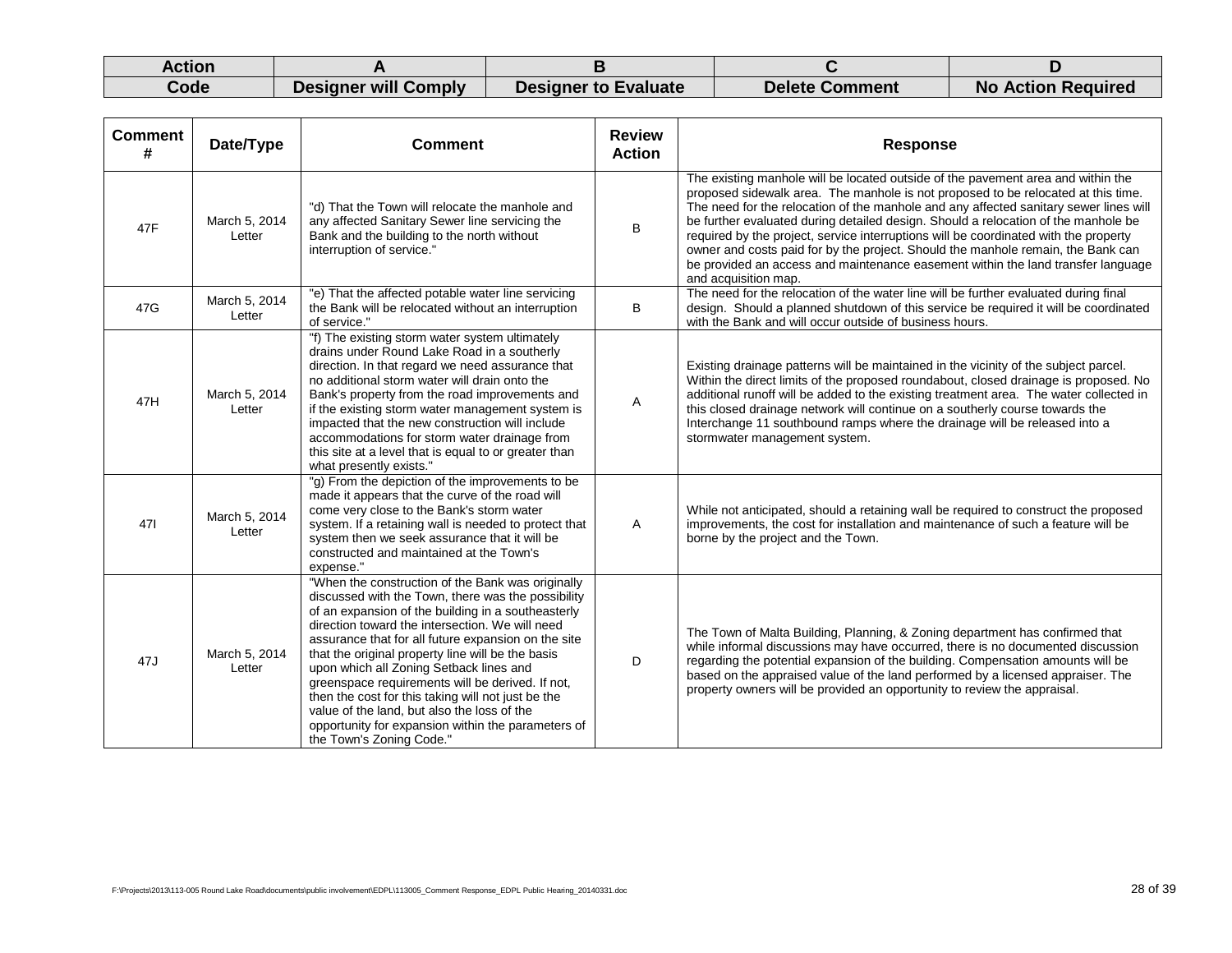| Action |                      |                             |                       |                           |
|--------|----------------------|-----------------------------|-----------------------|---------------------------|
| Code   | Designer will Comply | <b>Designer to Evaluate</b> | <b>Delete Comment</b> | <b>No Action Required</b> |

| <b>Comment</b><br># | Date/Type               | <b>Comment</b>                                                                                                                                                                                                                                                                                                                                                                                                                                                                                                                                                            | <b>Review</b><br><b>Action</b> | <b>Response</b>                                                                                                                                                                                                                                                                                                                                                                                                                               |
|---------------------|-------------------------|---------------------------------------------------------------------------------------------------------------------------------------------------------------------------------------------------------------------------------------------------------------------------------------------------------------------------------------------------------------------------------------------------------------------------------------------------------------------------------------------------------------------------------------------------------------------------|--------------------------------|-----------------------------------------------------------------------------------------------------------------------------------------------------------------------------------------------------------------------------------------------------------------------------------------------------------------------------------------------------------------------------------------------------------------------------------------------|
| 47K                 | March 5, 2014<br>Letter | "We would like the ability to review the location of<br>any street trees that may be part of this plan. The<br>Bank was intentionally situated and landscaping<br>created so as to not interfere with the visibility of<br>the Bank from the intersection and the<br>unobstructed position of the solar panels on the<br>roof. The creation of a visual barrier or present or<br>future blockage of the winter sun by the<br>placement of street trees and other landscaping in<br>front of the Bank, will have a detrimental effect on<br>the operation of this branch." | A                              | Proposed landscaping will be coordinated with the property owner during final<br>design as requested.                                                                                                                                                                                                                                                                                                                                         |
| 47L                 | March 5, 2014<br>Letter | "As of yet there has been no meaningful<br>discussion and negotiation as to the value of the<br>land that is to be taken by the Town. Our<br>acquiescence with regard to the plan to construct<br>this roundabout will, in part, be based on an<br>equitable determination of the value of the land<br>that is to be taken and the impact of that action by<br>the Town pertaining to the value of the Bank's<br>investment in this section of the Community."                                                                                                            | D                              | Compensation amounts will be based on the appraised value of the land performed<br>by a licensed appraiser. The property owners will be provided notice of the appraisal<br>once scheduled and will be provided an opportunity to review the appraisal. As<br>discussed at the public hearing, a right-of-way specialist will be contacting property<br>owners in the near future to discuss the process and next steps.                      |
|                     |                         |                                                                                                                                                                                                                                                                                                                                                                                                                                                                                                                                                                           | 48. Cynthia Troischt           |                                                                                                                                                                                                                                                                                                                                                                                                                                               |
| 48A                 | March 5, 2014<br>Letter | "I am very opposed to building the 2 proposed<br>roundabouts for Round Lake Road due to safety<br>concerns for both pedestrians and vehicles. The<br>traffic in a roundabout never stops. Thus,<br>pedestrians have to cross one lane of moving<br>traffic, stand in a mid-road island, then cross<br>another lane of moving traffic."                                                                                                                                                                                                                                    | D                              | See comment #2A for discussion of pedestrian crossings and safety at<br>roundabouts.                                                                                                                                                                                                                                                                                                                                                          |
| 48B                 | March 5, 2014<br>Letter | "During the winter, snow is usually not shoveled<br>off of the island so there actually is nowhere to<br>stand. However, with traffic lights, turning lanes<br>and signalized crosswalks, the traffic completely<br>stops so pedestrians can safely cross the road."                                                                                                                                                                                                                                                                                                      | D                              | The Town of Malta is required to maintain snow and ice removal for all areas of the<br>corridor in which they are responsible. This includes, but is not limited to the<br>crosswalks, sidewalks, and curb ramps at each roundabout. Snow and ice removal<br>is not required in the central roundabout island nor the length of the splitter islands.<br>See comment #2A for discussion of pedestrian crossings and safety at<br>roundabouts. |
| 48C                 | March 5, 2014<br>Letter | "Roundabouts on Round Lake Road are not the<br>preferred alternative by Malta residents"                                                                                                                                                                                                                                                                                                                                                                                                                                                                                  | D                              | Comment noted. See comment #7A for response.                                                                                                                                                                                                                                                                                                                                                                                                  |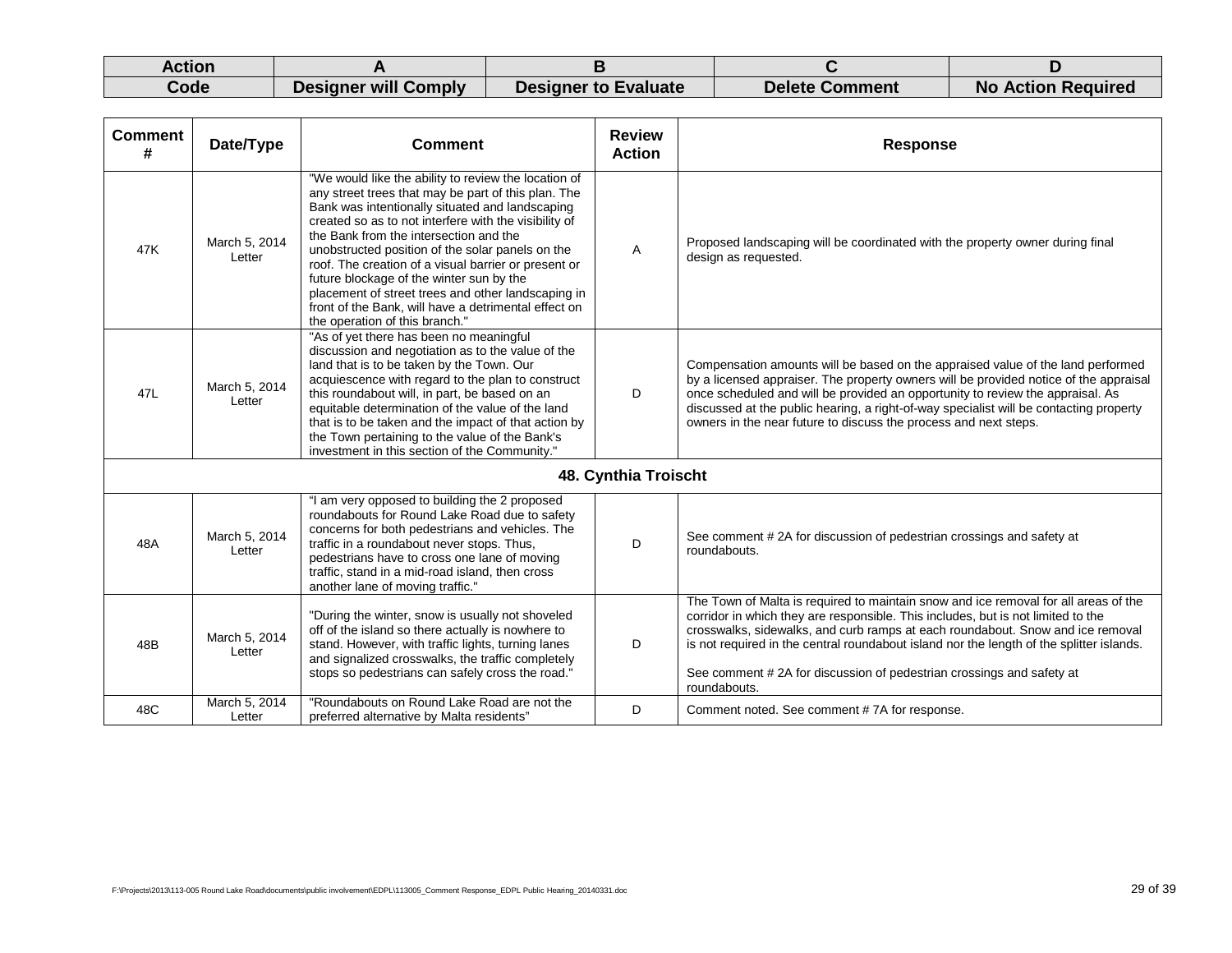| Action |                             |                             |                       |                           |
|--------|-----------------------------|-----------------------------|-----------------------|---------------------------|
| Code   | <b>Designer will Comply</b> | <b>Designer to Evaluate</b> | <b>Delete Comment</b> | <b>No Action Required</b> |

| <b>Comment</b><br># | Date/Type               | <b>Comment</b>                                                                                                                                                                                                                                                                                                                                                                                                                              |                  | <b>Response</b>                                                                                                                                                                                                                                                                                                                                                                                                                                                                                                                                                                            |  |
|---------------------|-------------------------|---------------------------------------------------------------------------------------------------------------------------------------------------------------------------------------------------------------------------------------------------------------------------------------------------------------------------------------------------------------------------------------------------------------------------------------------|------------------|--------------------------------------------------------------------------------------------------------------------------------------------------------------------------------------------------------------------------------------------------------------------------------------------------------------------------------------------------------------------------------------------------------------------------------------------------------------------------------------------------------------------------------------------------------------------------------------------|--|
|                     |                         |                                                                                                                                                                                                                                                                                                                                                                                                                                             | 49. Jim Todt     |                                                                                                                                                                                                                                                                                                                                                                                                                                                                                                                                                                                            |  |
| 49A                 | March 6, 2014<br>Letter | "I travel this road on a regular basis, both during<br>rush hours and not. I have never found the traffic<br>to be overwhelming at all. Even getting off the<br>southbound exit at 5:30, I rarely wait more than 2<br>minutes to get off. During non rush hour time,<br>there is minimal delay, if any. This project is an<br>expensive way to deal with a problem that affects<br>us twice a day, and only for a short period of<br>time." | D                | A traffic analysis performed as part of this project indicates that the current<br>intersection configurations provide a poor level of service in during both current and<br>future years. Public input received as part of both this project and the previous<br>planning study confirmed that local traffic experiences delays through the corridor<br>during peak travel times.                                                                                                                                                                                                         |  |
| 49B                 | March 6, 2014<br>Letter | "! strongly believe that those of us who live<br>along this strip of roadway do not see the benefits<br>you envision for this project"                                                                                                                                                                                                                                                                                                      | D                | Comment noted. See comment #7A for response.                                                                                                                                                                                                                                                                                                                                                                                                                                                                                                                                               |  |
| 50. Linda Faber     |                         |                                                                                                                                                                                                                                                                                                                                                                                                                                             |                  |                                                                                                                                                                                                                                                                                                                                                                                                                                                                                                                                                                                            |  |
| 50A                 | March 5, 2014<br>Letter | "I am opposed to the proposed roundabouts at<br>Ruhle and Chango intersections for the following<br>reasons: Pedestrian safety or lack thereof"                                                                                                                                                                                                                                                                                             | D                | See comment #2A for discussion of pedestrian crossings and safety at<br>roundabouts.                                                                                                                                                                                                                                                                                                                                                                                                                                                                                                       |  |
| 50 <sub>B</sub>     | March 5, 2014<br>Letter | " need for variance as roundabout does not meet<br>DOT standards"                                                                                                                                                                                                                                                                                                                                                                           | D                | During the NYSDOT Geometric Design Review meeting held in October 2013 with<br>the design team and NYSDOT officials, the non-conforming features presented were<br>recognized and accepted by the NYSDOT. As the design has evolved, some of the<br>initial features presented to the NYSDOT in October have since been modified and<br>are no longer considered non-conforming. A detailed discussion of these features<br>was presented to the Town Board in December 2013 which included an explanation<br>of the feature and discussion of the features role in roundabout operations. |  |
| 50C                 | March 5, 2014<br>Letter | "required use of eminent domain to obtain land<br>necessary to complete the project."                                                                                                                                                                                                                                                                                                                                                       | D                | See comment #3A for response.                                                                                                                                                                                                                                                                                                                                                                                                                                                                                                                                                              |  |
| 50 <sub>D</sub>     | March 5, 2014<br>Letter | "The real people to benefit live in the Town of<br>Ballston yet you want Town of Malta residents to<br>pay for it"                                                                                                                                                                                                                                                                                                                          | D                | The project is funded using 80% Federal funds with a 20% local match. See<br>comment #1B regarding the 20% local match.                                                                                                                                                                                                                                                                                                                                                                                                                                                                    |  |
|                     |                         |                                                                                                                                                                                                                                                                                                                                                                                                                                             | 51. Gerrit Faber |                                                                                                                                                                                                                                                                                                                                                                                                                                                                                                                                                                                            |  |
| 51A                 | March 5, 2014<br>Letter | "I am submitting this letter because I oppose the<br>two roundabouts proposed for Round Lake Road<br>at Chango Drive and the one at Raylinksky and<br>Ruhle South."                                                                                                                                                                                                                                                                         | D                | Comment noted.                                                                                                                                                                                                                                                                                                                                                                                                                                                                                                                                                                             |  |
| 51B                 | March 5, 2014<br>Letter | "I feel the roundabouts are unsafe because of<br>pedestrian traffic at these intersections."                                                                                                                                                                                                                                                                                                                                                | D                | See comment #2A for discussion of pedestrian crossings and safety at<br>roundabouts.                                                                                                                                                                                                                                                                                                                                                                                                                                                                                                       |  |
| 51C                 | March 5, 2014<br>Letter | "I believe if the town board looks back in the<br>records at accidents that have occurred at the<br>existing Roundabouts at Exit 12, you will discover<br>there was at least one involving a school bus. The<br>roundabouts at Exit 12 are larger than the ones<br>proposed for Round Lake Road."                                                                                                                                           | D                | Comment noted. The roundabouts proposed on Round Lake Road are single-lane<br>roundabout which are smaller in size than the multi-lane roundabouts at Exit 12.                                                                                                                                                                                                                                                                                                                                                                                                                             |  |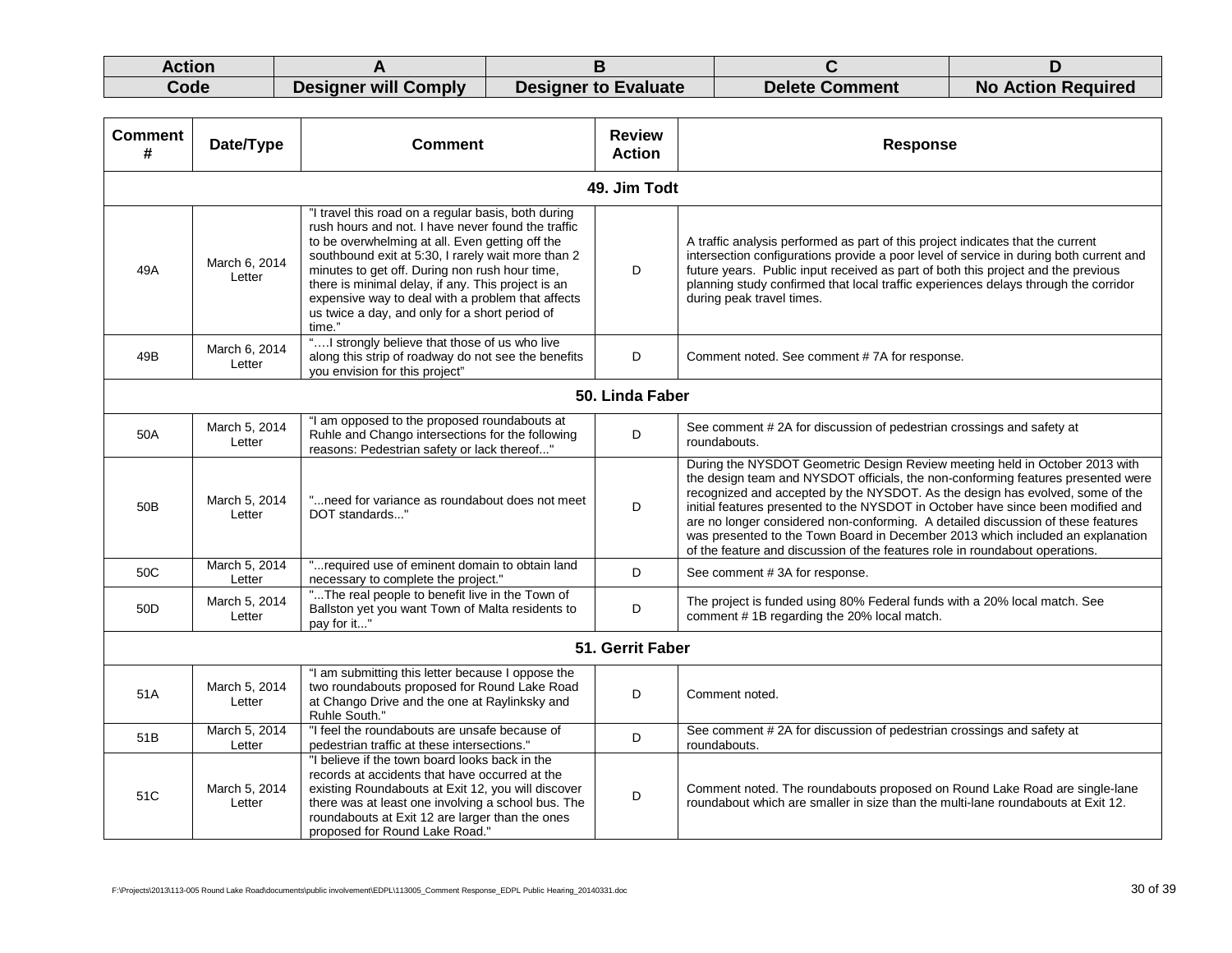| Action |                             |                      |                       |                           |
|--------|-----------------------------|----------------------|-----------------------|---------------------------|
| Code   | <b>Designer will Comply</b> | Designer to Evaluate | <b>Delete Comment</b> | <b>No Action Required</b> |

| <b>Comment</b><br># | Date/Type               | <b>Comment</b>                                                                                                                                                                                                                                                                                                                                                                                                                                              | <b>Review</b><br><b>Action</b> | <b>Response</b>                                                                                                                                                                                       |  |  |
|---------------------|-------------------------|-------------------------------------------------------------------------------------------------------------------------------------------------------------------------------------------------------------------------------------------------------------------------------------------------------------------------------------------------------------------------------------------------------------------------------------------------------------|--------------------------------|-------------------------------------------------------------------------------------------------------------------------------------------------------------------------------------------------------|--|--|
| 51D                 | March 5, 2014<br>Letter | "People understand at a red light they must stop,<br>while entering a roundabout they don't know just<br>what to do. They treat a roundabout with the belief<br>that if they can get their car in the circle before the<br>other car turns the circle, they will be safe and in<br>the "right"."                                                                                                                                                            | D                              | Vehicles within the roundabout have the right-of-way and vehicles entering must<br>yield to circulating vehicles. Regulatory signage is included on all approaches which<br>dictate the right-of-way. |  |  |
|                     |                         |                                                                                                                                                                                                                                                                                                                                                                                                                                                             | 52. Ron & Sandy Podrazik       |                                                                                                                                                                                                       |  |  |
| 52A                 | March 4, 2014<br>Email  | " We are absolutely and totally in favor of the<br>construction of roundabouts at the Ruhle/Ralinsky<br>and Chango intersections, and the Complete<br>street plan for that area. Roundabouts are a<br>proven method to better control traffic AND<br>provide a means for safe street crossing. We urge<br>you to stand firm regarding the consultant report<br>about these roundabouts. We absolutely support<br>their construction at these intersections' | D                              | Comment noted.                                                                                                                                                                                        |  |  |
|                     | 53. Shawn Francis       |                                                                                                                                                                                                                                                                                                                                                                                                                                                             |                                |                                                                                                                                                                                                       |  |  |
| 53A                 | March 3, 2014<br>Letter | "It is necessary for public officials to use eminent<br>domain only when absolutely necessary. This is<br>not a situation requiring eminent domain, at least<br>as far as the Eitzman property is concerned.<br>Private property rights are the most fundamental<br>aspect of American Liberty. Officials should spend<br>time in Federal prison for abusing eminent<br>domain"                                                                             | D                              | Comment noted. See comment #3A for response.                                                                                                                                                          |  |  |
|                     |                         |                                                                                                                                                                                                                                                                                                                                                                                                                                                             | 54. Mr. & Mrs. Richard Welte   |                                                                                                                                                                                                       |  |  |
| 54A                 | March 12 2014<br>Letter | " Why not turning lanes/traffic lights - would work<br>and take MUCH LESS TIME to construct and<br>save government dollars funded by us taxpayers."                                                                                                                                                                                                                                                                                                         | D                              | Comment noted. The traffic signal alternative does not meet the project objectives<br>and goals as well as the roundabout.                                                                            |  |  |
| 54B                 | March 12 2014<br>Letter | "the heavy truck traffic on Longkill Road,<br>threatening pedestrian activity, has substantially<br>increased since the roundabout have been<br>installed on Rt 9 and 67. This road has become<br>the preferred avenue for truckers going west on<br>Rt 67.                                                                                                                                                                                                 | D                              | This project does not have influence over existing trucks using Longkill Road. The<br>intersection designs accommodate truck movements.                                                               |  |  |
| 54C                 | March 12 2014<br>Letter | "Our children and pedestrians are in danger and<br>the roadway is deteriorating from the heavy loads<br>- more taxpayer dollars wasted and more "mess"<br>to be endured."                                                                                                                                                                                                                                                                                   | D                              | Comment noted.                                                                                                                                                                                        |  |  |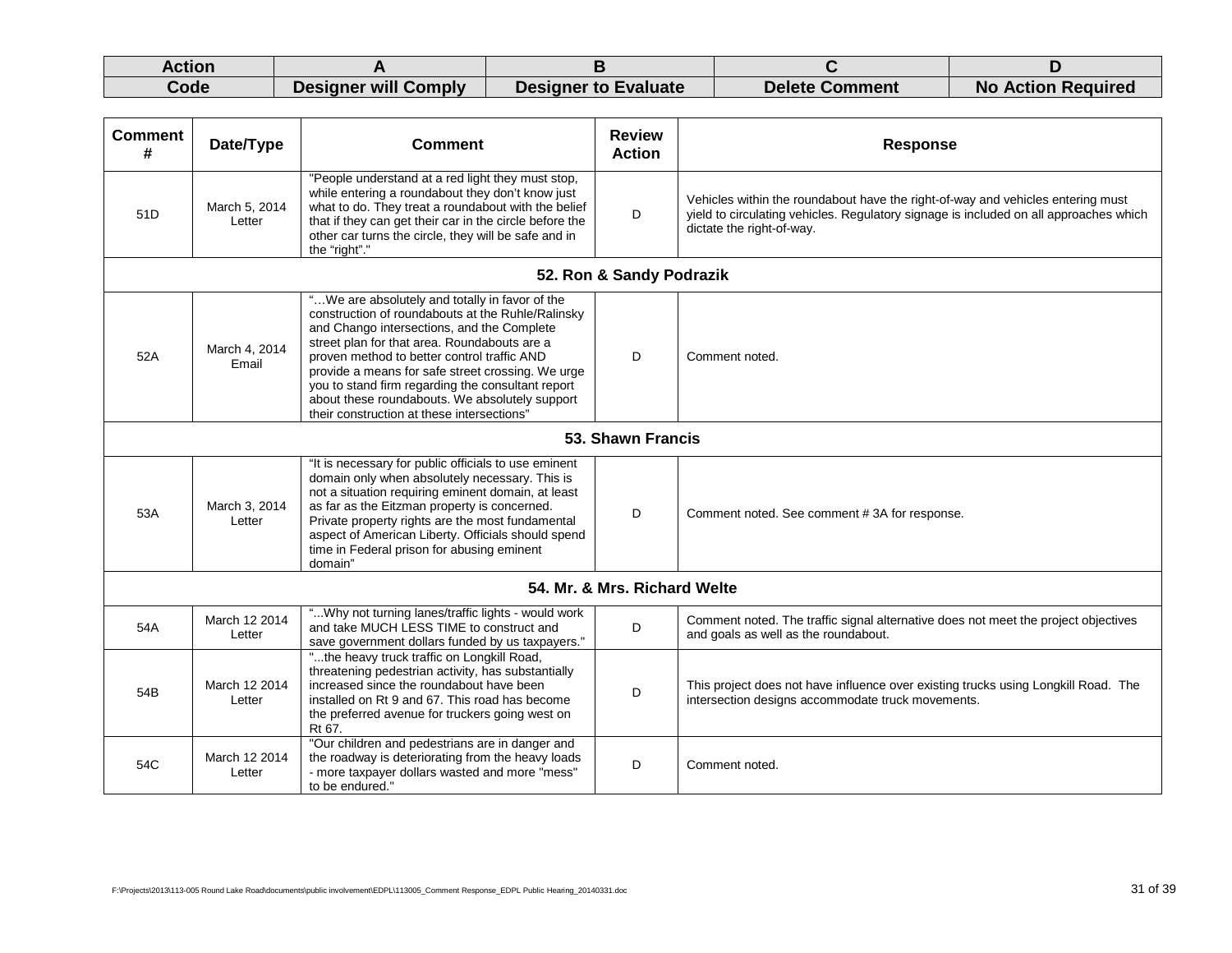| Action |                      |                             |                       |                           |
|--------|----------------------|-----------------------------|-----------------------|---------------------------|
| Code   | Designer will Comply | <b>Designer to Evaluate</b> | <b>Delete Comment</b> | <b>No Action Required</b> |

| <b>Comment</b><br># | Date/Type               | Comment                                                                                                                                                                                                                                                                                                               | <b>Review</b><br><b>Action</b> | <b>Response</b>                                                                                                                                                                                                                                                                                       |
|---------------------|-------------------------|-----------------------------------------------------------------------------------------------------------------------------------------------------------------------------------------------------------------------------------------------------------------------------------------------------------------------|--------------------------------|-------------------------------------------------------------------------------------------------------------------------------------------------------------------------------------------------------------------------------------------------------------------------------------------------------|
|                     |                         |                                                                                                                                                                                                                                                                                                                       | 55. Raymond Manley             |                                                                                                                                                                                                                                                                                                       |
| 55A                 | March 10 2014<br>Letter | " I do not agree with the town board that using<br>eminent domain for the roundbaouts that are<br>proposed to be installed at Ruhle Road South and<br>at Chango Drive are for the public good"                                                                                                                        | D                              | See comment #3A for response.                                                                                                                                                                                                                                                                         |
| 55B                 | March 10 2014<br>Letter | "There are still a lot of questions unanswered<br>about pedestrian safety that have NOT been<br>satisfied"                                                                                                                                                                                                            | D                              | See comment #2A for discussion of pedestrian crossings and safety at<br>roundabouts.                                                                                                                                                                                                                  |
| 55C                 | March 10 2014<br>Letter | "Also the fact that it has been said many times by<br>the town [board] and the engineers that the<br>roundabout's are being shoe horned into the<br>proposed area."                                                                                                                                                   | D                              | The overall dimensions of both proposed roundabouts are within the design range<br>for single lane roundabouts as documented by the Federal Highway Administration<br>(FHWA) and NYSDOT. The intersections have been designed to minimize impacts<br>to the adjacent properties and the environment.  |
| 55 <sub>D</sub>     | March 10 2014<br>Letter | "There has been little to no talk about how<br>pedestrians are going to get across these<br>roundabouts safely."                                                                                                                                                                                                      | D                              | See comment #2A for discussion of pedestrian crossings and safety at<br>roundabouts.                                                                                                                                                                                                                  |
| 55E                 | March 10 2014<br>Letter | "the community would be better served if<br>instead of roundabouts what is needed are turn<br>lanes with the appropriate signals."                                                                                                                                                                                    | D                              | The traffic signal alternative does not meet the project objectives and goals as well<br>as the roundabout.                                                                                                                                                                                           |
| 55F                 | March 10 2014<br>Letter | "Also what would help this corridor is to have<br>traffic signals on the I87 southbound off ramp."                                                                                                                                                                                                                    | D                              | A review of the intersection operations at this location indicate that federal warrants<br>for installation of a traffic signal are not met. This does not preclude a traffic signal<br>from being installed in the future. The NYSDOT will determine when a signal is<br>warranted at this location. |
|                     |                         |                                                                                                                                                                                                                                                                                                                       | 56. Buchanan                   |                                                                                                                                                                                                                                                                                                       |
| 56A                 | March 11 2014<br>Letter | "Turn lanes and signals as originally proposed as<br>a option are obviously the safest option for<br>pedestrians                                                                                                                                                                                                      | D                              | The roundabout alternative was selected based on its improved safety when<br>compared to a traffic signal. This include vehicular, pedestrian and bicycle safety.<br>See comments #1T and #1AA regarding selection of alternative 2 (roundabouts) for<br>response.                                    |
| 56B                 | March 11 2014<br>Letter | "I'm sure Creighton Manning designs beautiful<br>roundabouts but this is not about "beautiful plants<br>and landscaping." This will look ugly when there is<br>a body lying there. And its not a question as to if it<br>will happen as opposed to when it will happen.<br>The Board will have blood on their hands!' | D                              | The roundabout alternative was selected based on its improved safety when<br>compared to a traffic signal. This include vehicular, pedestrian and bicycle safety.<br>See comments # 1T and # 1AA regarding selection of alternative 2 (roundabouts) for<br>response.                                  |
|                     |                         |                                                                                                                                                                                                                                                                                                                       | 57. Mara Buchanan              |                                                                                                                                                                                                                                                                                                       |
| 57A                 | March 11 2014<br>Letter | "This is about the safety of our children and<br>residents. Roundabouts in this location will serve<br>to split the neighborhood and cause safety hazard<br>for motorists and pedestrians"                                                                                                                            | D                              | See comment #2A for discussion of pedestrian crossings and safety at<br>roundabouts.<br>See comment #4A regarding community cohesion.                                                                                                                                                                 |
|                     |                         |                                                                                                                                                                                                                                                                                                                       | 58. C. Tolosky                 |                                                                                                                                                                                                                                                                                                       |
| 58A                 | March 13 2014<br>Email  | "I'm not convinced that anything has to be done<br>on Round Lake Road but what concerns me more<br>is the fact that there has risen a substantial<br>amount of opposition to roundabouts."                                                                                                                            | D                              | See comment #42B regarding the need for improvements.<br>See comment #1AA regarding the selection of alternative 2 (roundabouts).                                                                                                                                                                     |

F:\Projects\2013\113-005 Round Lake Road\documents\public involvement\EDPL\113005\_Comment Response\_EDPL Public Hearing\_20140331.doc 32 of 39 and the sponse\_EDPL Public Hearing\_20140331.doc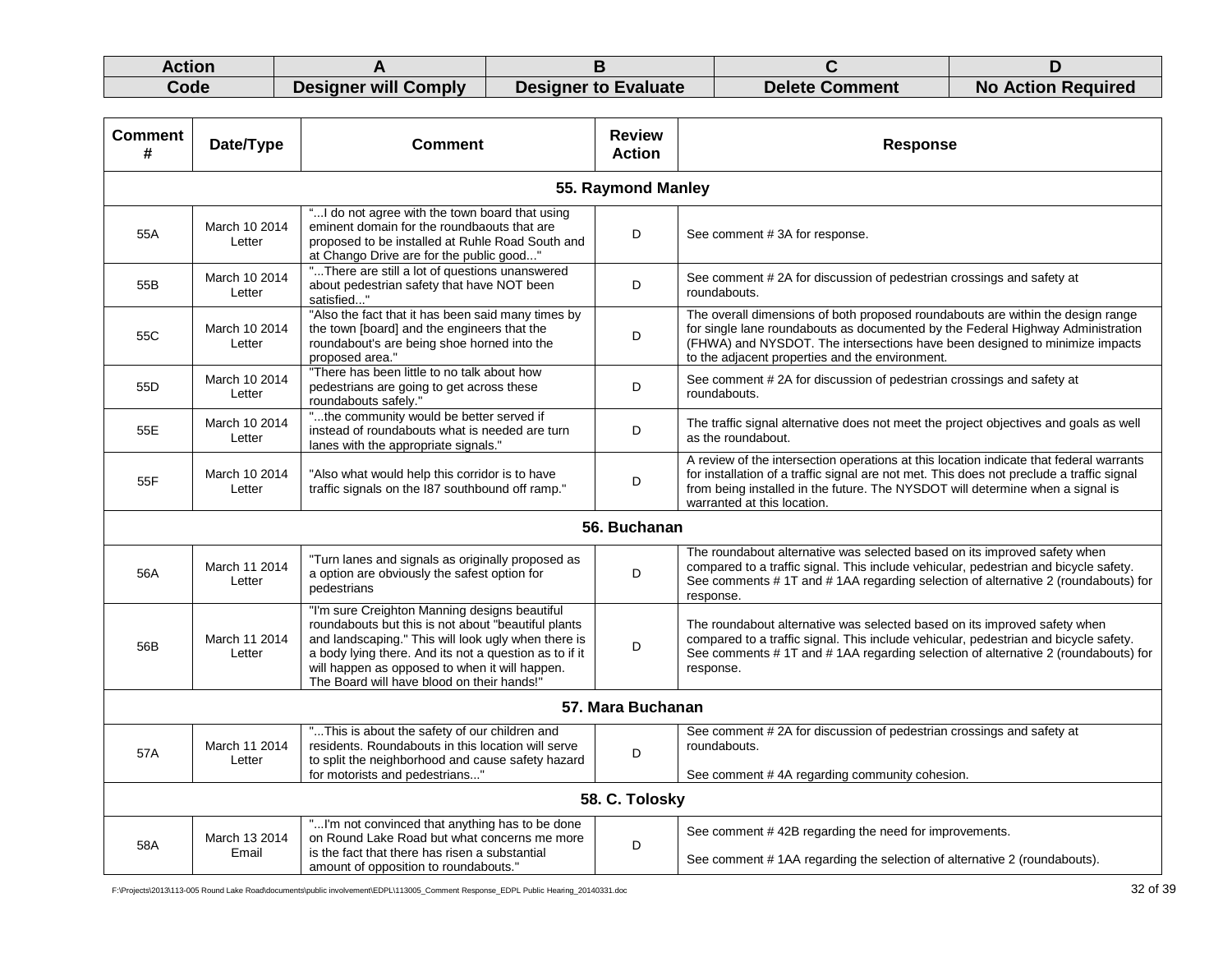| Action |                      |                             |                       |                           |
|--------|----------------------|-----------------------------|-----------------------|---------------------------|
| Code   | Designer will Comply | <b>Designer to Evaluate</b> | <b>Delete Comment</b> | <b>No Action Required</b> |

| <b>Comment</b><br>#      | Date/Type              | <b>Comment</b>                                                                                                                                                                                                                                                                                                               | <b>Review</b><br><b>Action</b> | <b>Response</b>                                                                                                                                                                                                                                                                                                                                                                                                                                                                                                          |  |
|--------------------------|------------------------|------------------------------------------------------------------------------------------------------------------------------------------------------------------------------------------------------------------------------------------------------------------------------------------------------------------------------|--------------------------------|--------------------------------------------------------------------------------------------------------------------------------------------------------------------------------------------------------------------------------------------------------------------------------------------------------------------------------------------------------------------------------------------------------------------------------------------------------------------------------------------------------------------------|--|
| 58B                      | March 13 2014<br>Email | "I have witnessed so many motorists speeding<br>thru the current roundabouts in town. Because<br>there is no traffic signal to stop them. the Worst<br>are at Rt. 9 & 67 and the one where the bypass<br>meets Rt. 9"                                                                                                        | D                              | Comment noted. It should be noted that the roundabouts referenced are two-lane<br>roundabouts and are not comparable to the single-lane roundabouts proposed.                                                                                                                                                                                                                                                                                                                                                            |  |
| 58C                      | March 13 2014<br>Email | "There is no traffic control device in a roundabout<br>that would allow people to cross them at Chango<br>or Ruhle."                                                                                                                                                                                                         | D                              | See comments #1M and #2A for discussion of pedestrian crossings and safety at<br>roundabouts.                                                                                                                                                                                                                                                                                                                                                                                                                            |  |
| 58D                      | March 13 2014<br>Email | "I would hope that further public opinion be<br>sought, and a vote or proposition put to the<br>people -- the taxpayers ---the voters."                                                                                                                                                                                      | D                              | See comment #3A regarding the public involvement completed.                                                                                                                                                                                                                                                                                                                                                                                                                                                              |  |
| 58E                      | March 13 2014<br>Email | "How much study and engineering costs were<br>spent before Round Lake village got what they<br>wanted --- more stop signs than they need and a<br>20 mile speed limit?"                                                                                                                                                      | D                              | Comment noted.                                                                                                                                                                                                                                                                                                                                                                                                                                                                                                           |  |
| 58F                      | March 13 2014<br>Email | "The best thing to do on Round Lake Road now is<br>drop the speed limit all the way to East Line<br>Road"                                                                                                                                                                                                                    | D                              | See comment #1AB for response.                                                                                                                                                                                                                                                                                                                                                                                                                                                                                           |  |
| 59. Devashish Chaturvedi |                        |                                                                                                                                                                                                                                                                                                                              |                                |                                                                                                                                                                                                                                                                                                                                                                                                                                                                                                                          |  |
| 59A                      | March 13 2014<br>Email | "I have a little brother and based on statistics of<br>how roundabouts increase accidents I don't want<br>him to learn how to drive in an unsafe<br>environment. This is why I oppose the proposed<br>roundabout"                                                                                                            | D                              | Comment noted.                                                                                                                                                                                                                                                                                                                                                                                                                                                                                                           |  |
|                          |                        |                                                                                                                                                                                                                                                                                                                              | 60. Barbara Boynton            |                                                                                                                                                                                                                                                                                                                                                                                                                                                                                                                          |  |
| 60A                      | March 13 2014<br>Email | "Traffic Circles at Exit 11 would be a danger for<br>pedestrians - and cars - attempting to cross or<br>make left-hand turns on Round Lake Road, even<br>now, it is difficult to do these, but at least there is<br>a traffic light which slows and stops traffic allowing<br>for other movement from side streets/driveway. | D                              | See comment #25B regarding turning movements at the roundabouts.                                                                                                                                                                                                                                                                                                                                                                                                                                                         |  |
| 60B                      | March 13 2014<br>Email | Have turn lanes at Raylinsky and Chango with<br>pedestrian crossings lights would be much safer.                                                                                                                                                                                                                             | D                              | See comment #1T for response.                                                                                                                                                                                                                                                                                                                                                                                                                                                                                            |  |
| 60C                      | March 13 2014<br>Email | "And what gives you the right to just take property<br>away from people to do a project that no one<br>wants?"                                                                                                                                                                                                               | D                              | See comment #3A for response.                                                                                                                                                                                                                                                                                                                                                                                                                                                                                            |  |
| 60 <sub>D</sub>          | Petition<br>Comment    | "These circles will make it virtually impossible to<br>get off the Southbound exit of the Northway and<br>take a left. It is hard enough to turn right but if<br>traffic isn't stopping by Stewarts there will be no<br>opportunity to turn leftIt will be even more<br>dangerous when all this traffic doesn't stop"        | D                              | As noted in the January 2014 Draft Design Report, a comparison between the<br>Future No-Action Highway Design Year Level of service (Exhibit 2.3F) with the<br>Alternatives 1&2 AM (Exhibit 3.3B) and PM (Exhibit 3.3C) Peak Hour Build Highway<br>Design Year Level of service indicates the level of service for the Interchange 11<br>southbound exit will be the similar were no improvements made at the<br>Ruhle/Raylinsky intersection. The NYSDOT will determine when a signal is<br>warranted at this location. |  |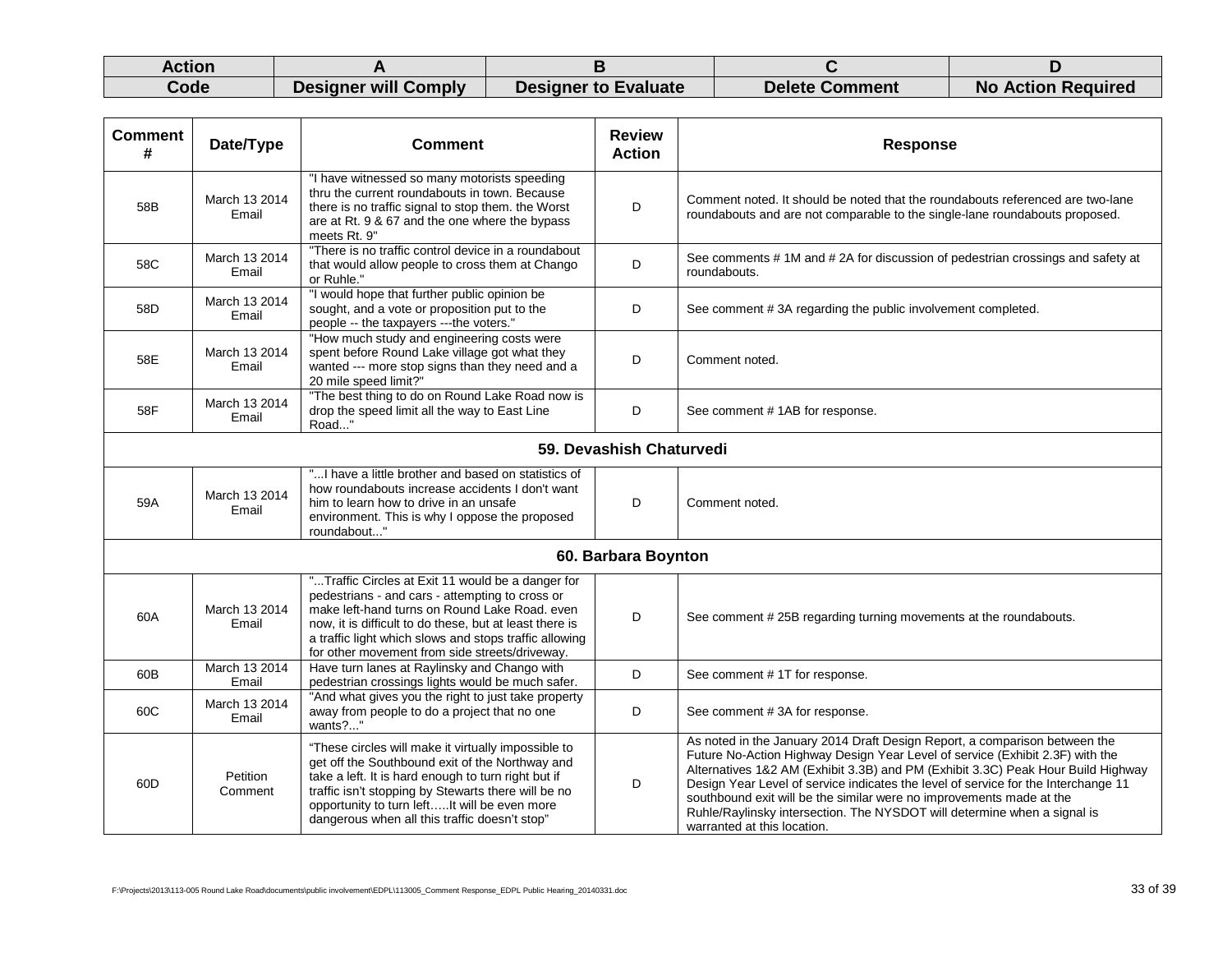| Action |                      |                             |                |                           |
|--------|----------------------|-----------------------------|----------------|---------------------------|
| Code   | Designer will Comply | <b>Designer to Evaluate</b> | Delete Comment | <b>No Action Required</b> |

| <b>Comment</b><br># | Date/Type              | Comment                                                                                                                                                                                                                                                                                                                                                                                                                                                                                                                                                   | <b>Review</b><br><b>Action</b> | <b>Response</b>                                                                                                                                                                                                                                                                                                                                                                                                                                                                                                                                                                                                                                                                                                                                                                                                 |
|---------------------|------------------------|-----------------------------------------------------------------------------------------------------------------------------------------------------------------------------------------------------------------------------------------------------------------------------------------------------------------------------------------------------------------------------------------------------------------------------------------------------------------------------------------------------------------------------------------------------------|--------------------------------|-----------------------------------------------------------------------------------------------------------------------------------------------------------------------------------------------------------------------------------------------------------------------------------------------------------------------------------------------------------------------------------------------------------------------------------------------------------------------------------------------------------------------------------------------------------------------------------------------------------------------------------------------------------------------------------------------------------------------------------------------------------------------------------------------------------------|
|                     |                        |                                                                                                                                                                                                                                                                                                                                                                                                                                                                                                                                                           | 61. Kathleen Eitzmann          |                                                                                                                                                                                                                                                                                                                                                                                                                                                                                                                                                                                                                                                                                                                                                                                                                 |
| 61A                 | March 13 2014<br>Email | "Ms. Roerig expressed great concern about the<br>children being able to access Dan's Mini Golf and<br>Ice Cream Caboose. I agree that the measures<br>currently proposed for this project will severely<br>impact this well established and highly regarded<br>small business. It would be devastating to the<br>community and the owners if this project brought<br>about the demise of this cornerstone business.<br>Therefore, it is imperative to provide a safe<br>crossing for children who walk and/or bike north<br>and south of Round Lake Road. | D                              | See comment #1M regarding pedestrian crossings on Round Lake Road.<br>Additionally, the installation of sidewalks on the northern side of Round Lake Road<br>from Stewart's to the entrance of Dan's Mini Golf and Ice Cream Caboose will<br>provide additional access and provide a safer connection for patrons of this<br>business.                                                                                                                                                                                                                                                                                                                                                                                                                                                                          |
| 61B                 | March 13 2014<br>Email | These seniors can not walk at the necessary<br>speed to cross the roundabout safely with the<br>volume of traffic that is predicted. If the flashing<br>beacon stops before they reach the other side it<br>could leave them stranded. When this situation is<br>coupled with the glare of the sun that makes it<br>quite difficult for drivers to see pedestrians and<br>bikers and the 40 mile and hour speed limit on<br>Round Lake Road, you've got a VERY<br>DANGEROUS situation!"                                                                   | D                              | The length of time the beacon will be flashing is determined based on the Manual for<br>Traffic Control Devices (MUTCD) established walking speed rate and the length of<br>the crossing. This accepted method is intended to protect various users and their<br>respective walking speeds. The flashing time is able to be adjusted to adjust for<br>conditions where frequent users are on average slower walkers.<br>Round Lake Road is an east-west roadway; therefore, the sun is an issue regardless<br>of which alternative is progressed. Vehicles will be traveling slower as a result of the<br>roundabouts and thus will be able to react to roadway conditions more easily than<br>when traveling full speed through a traffic signal.<br>Regarding the speed limit, see comment #1AB for response. |
| 61C                 | March 13 2014<br>Email | "In recognition of the American Disabilities Act<br>and the make up of our Citizens in this immediate<br>community I implore the Town Board, the County<br>of Saratoga, the NYSDOT and the CM engineers<br>to implement a safe crossing at Hearthwood Dr.<br>and the east entrance to the Malta Mall. A<br>signalized cross-walk (with sunblock panels) and<br>audible signals, for the sight impaired, as well as<br>visual signals easily recognized and understood<br>will help reduce the liability of an unsafe<br>roundabout crossing."             | D                              | See comments #1C and #1N for responses.                                                                                                                                                                                                                                                                                                                                                                                                                                                                                                                                                                                                                                                                                                                                                                         |
| 61D                 | March 13 2014<br>Email | "I recognize that the driveway on Ruhle Road to<br>Stewarts was adjusted to appease the public's<br>concerns. I have great doubts that this proposed<br>driveway for Stewart's can be changed. There are<br>major utilities in this location and the Stewart's<br>supply truck parks in this location to unload<br>inventory."                                                                                                                                                                                                                            | B                              | Coordination with the utility owners in the vicinity of the driveway relocation have<br>begun and will continue through final design and construction. Preliminary<br>discussions with Stewart's and an evaluation of the site circulation indicate that the<br>relocated driveway will have no significant impact on the operation of the store.<br>Coordination with Stewart's will continue through final design.                                                                                                                                                                                                                                                                                                                                                                                            |
|                     |                        |                                                                                                                                                                                                                                                                                                                                                                                                                                                                                                                                                           | 62. Sandra Roberts             |                                                                                                                                                                                                                                                                                                                                                                                                                                                                                                                                                                                                                                                                                                                                                                                                                 |
| 62A                 | Petition<br>Comment    | "Left turn lanes will work just as well and be safer<br>for pedestrians.                                                                                                                                                                                                                                                                                                                                                                                                                                                                                  | D                              | See comment #1T and #2A for discussion of pedestrian crossings and safety at<br>roundabouts.                                                                                                                                                                                                                                                                                                                                                                                                                                                                                                                                                                                                                                                                                                                    |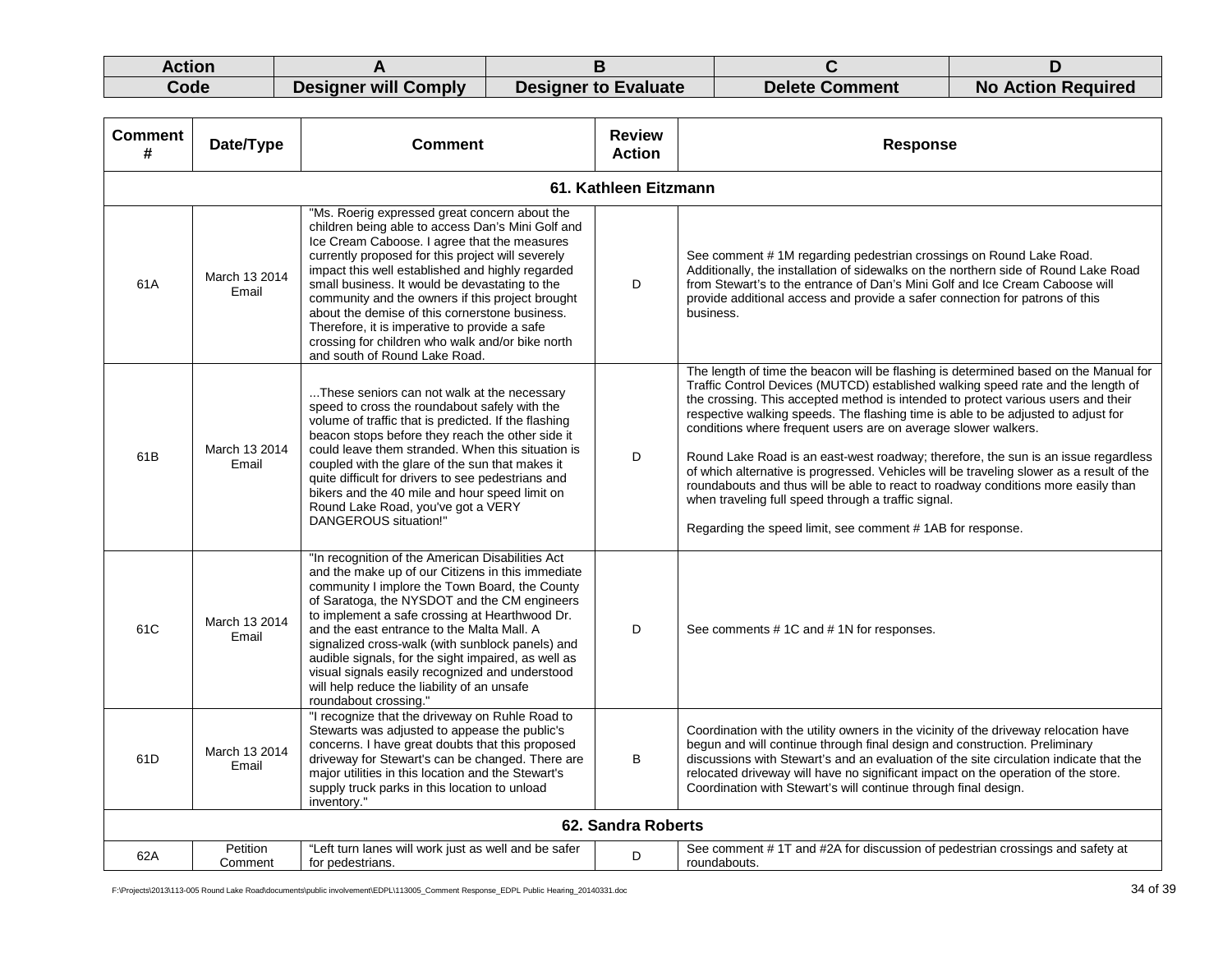| Action |                      |                             |                       |                           |
|--------|----------------------|-----------------------------|-----------------------|---------------------------|
| Code   | Designer will Comply | <b>Designer to Evaluate</b> | <b>Delete Comment</b> | <b>No Action Required</b> |

| <b>Comment</b><br># | Date/Type               | <b>Comment</b>                                                                                                                                                                                          | <b>Review</b><br><b>Action</b> | <b>Response</b>                                                                                                                                            |  |  |  |
|---------------------|-------------------------|---------------------------------------------------------------------------------------------------------------------------------------------------------------------------------------------------------|--------------------------------|------------------------------------------------------------------------------------------------------------------------------------------------------------|--|--|--|
| 62B                 | Petition<br>Comment     | In each proposed roundabout, you have a minor<br>road and a major road (Round Lake Rd). The cars<br>from the minor roads will have a very hard time<br>entering the roundabout."                        | D                              | See comment # Y2 for response.                                                                                                                             |  |  |  |
|                     | 63. Christine Sloat     |                                                                                                                                                                                                         |                                |                                                                                                                                                            |  |  |  |
| 63A                 | Petition<br>Comment     | "Public Safety is the most important issue<br>concerning the roundabouts. We need to consider<br>the students who attend Chango Elementary<br>School and the find the safest way to get them<br>there." | D                              | See comment # 7I for response.                                                                                                                             |  |  |  |
|                     | 64. Adam Hebert         |                                                                                                                                                                                                         |                                |                                                                                                                                                            |  |  |  |
| 64A                 | Petition<br>Comment     | "The proposed roundabouts create an<br>unnecessary safety concern for students who are<br>walking to school. There is no mechanism to stop<br>traffic, allowing the children to cross safely."          | D                              | See comment #1M and #2A for discussion of pedestrian crossings and safety at<br>roundabouts.                                                               |  |  |  |
|                     | 65. Janet Houston-Uddin |                                                                                                                                                                                                         |                                |                                                                                                                                                            |  |  |  |
| 65A                 | Petition<br>Comment     | "The proposed roundabouts create a safety<br>hazard for students who are walking to and from<br>school."                                                                                                | D                              | See comment #2A for discussion of pedestrian crossings and safety at<br>roundabouts.                                                                       |  |  |  |
|                     |                         |                                                                                                                                                                                                         | 66. Briana Bays                |                                                                                                                                                            |  |  |  |
| 66A                 | Petition<br>Comment     | "My two youngest children attend Chango, I feel<br>that a roundabout is not a safe choice so close to<br>the school                                                                                     | D                              | See comment # 25G for response.                                                                                                                            |  |  |  |
| 66B                 | Petition<br>Comment     | A roundabout will be difficult to keep clean during<br>the winter months in addition to being very<br>dangerous for pedestrians to attempt crossing the<br>street."                                     | D                              | See comment #10 regarding maintenance of the proposed roundabouts.<br>See comment #2A for discussion of pedestrian crossings and safety at<br>roundabouts. |  |  |  |
| 67. Ruth Skinner    |                         |                                                                                                                                                                                                         |                                |                                                                                                                                                            |  |  |  |
| 67A                 | Petition<br>Comment     | "I am adamantly opposed to the proposed Round<br>aboutsthey are an extreme hazard to<br>pedestrians (our local community is growing<br>older, seniors)"                                                 | D                              | See comment #2A for discussion of pedestrian crossings and safety at<br>roundabouts.                                                                       |  |  |  |
|                     |                         |                                                                                                                                                                                                         | 68. Judith Kalita              |                                                                                                                                                            |  |  |  |
| 68A                 | Petition<br>Comment     | "Turning lanes will make the traffic flow better. Not<br>good for pedestrians."                                                                                                                         | D                              | Comment noted. The traffic signal alternative does not meet the project objectives<br>and goals as well as the roundabout.                                 |  |  |  |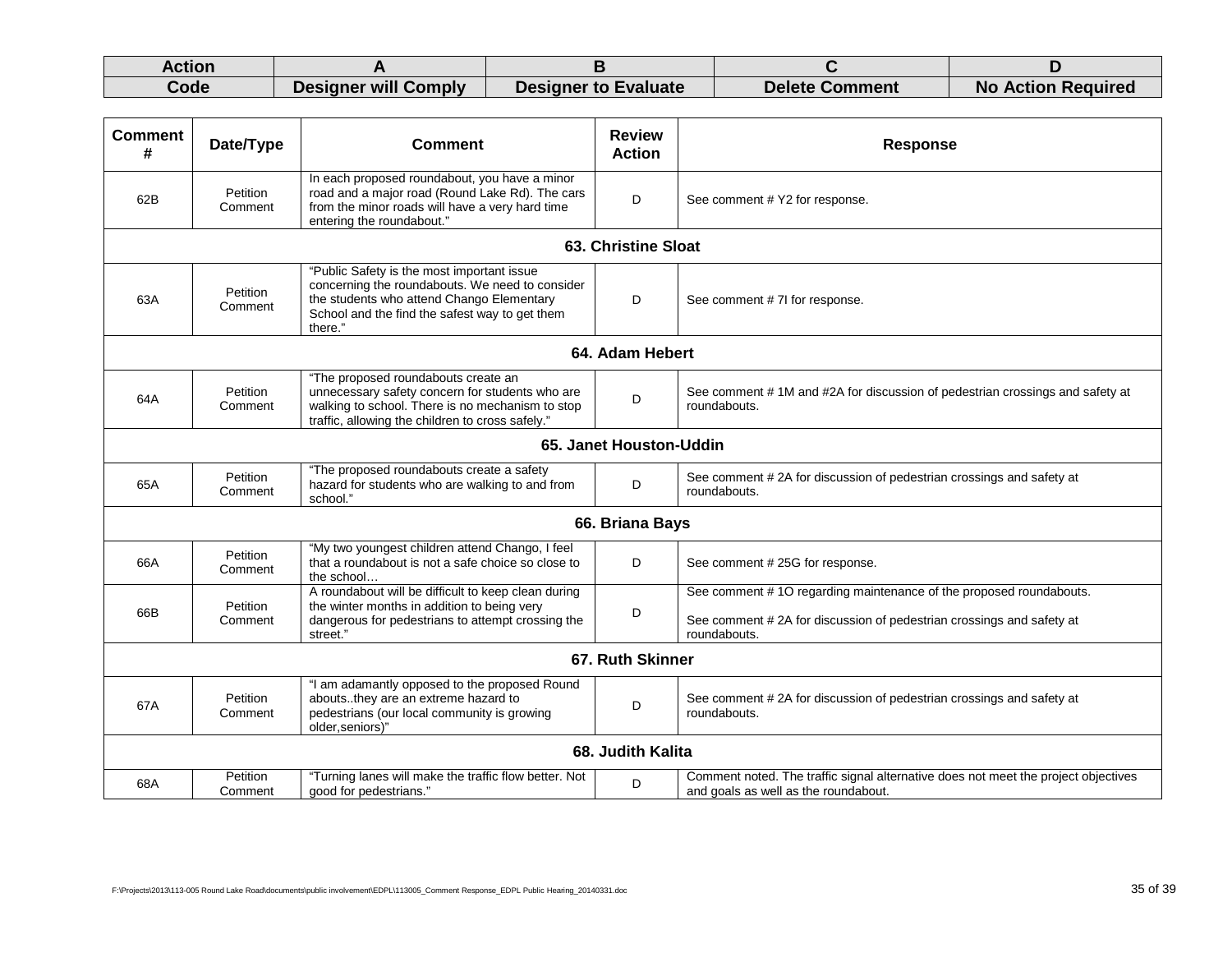| Action |                      |                             |                       |                           |
|--------|----------------------|-----------------------------|-----------------------|---------------------------|
| Code   | Designer will Comply | <b>Designer to Evaluate</b> | <b>Delete Comment</b> | <b>No Action Required</b> |

| <b>Comment</b><br># | Date/Type           | <b>Comment</b>                                                                                                                                                                                                                                                                                                          | <b>Review</b><br><b>Action</b> | <b>Response</b>                                                                                                                                                                                                                       |  |  |
|---------------------|---------------------|-------------------------------------------------------------------------------------------------------------------------------------------------------------------------------------------------------------------------------------------------------------------------------------------------------------------------|--------------------------------|---------------------------------------------------------------------------------------------------------------------------------------------------------------------------------------------------------------------------------------|--|--|
|                     | 69. Dorrough        |                                                                                                                                                                                                                                                                                                                         |                                |                                                                                                                                                                                                                                       |  |  |
| 69A                 | Petition<br>Comment | "The number of accidents have gone up what<br>%??? In Malta, the roundabout at Route 9, Route<br>67 and Dunning Street went from an average of<br>7.8 crashes a year before the rotary to 45.7 a year<br>afterward. But its ok because now they are only<br>side swipe accidents. Who could possibly think<br>this way" | D                              | Comment noted. It should be noted that the roundabouts referenced are two-lane<br>roundabouts and are not comparable to the single-lane roundabouts proposed                                                                          |  |  |
|                     |                     |                                                                                                                                                                                                                                                                                                                         | 70. Amy Noti                   |                                                                                                                                                                                                                                       |  |  |
| 70A                 | Petition<br>Comment | "My daughter goes to school at chango and we<br>oppose roundabouts in school areas"                                                                                                                                                                                                                                     | D                              | Comment noted. See comment #25G for information related to roundabouts near<br>schools.                                                                                                                                               |  |  |
|                     |                     |                                                                                                                                                                                                                                                                                                                         | 71. Gloria Rogers-Orton        |                                                                                                                                                                                                                                       |  |  |
| 71A                 | Petition<br>Comment | "Due to safety issues, I definitely favor traffic<br>signals and turn lanes instead of roundabouts."                                                                                                                                                                                                                    | D                              | Comment noted. See comment #2A for discussion of pedestrian crossings and<br>safety at roundabouts.                                                                                                                                   |  |  |
|                     |                     | 72. Margarita Andreeff Woelfersheim                                                                                                                                                                                                                                                                                     |                                |                                                                                                                                                                                                                                       |  |  |
| 72A                 | Petition<br>Comment | "I am totally against a Roundabout being built off<br>Chango, and Round Lake Road. This will make it<br>very difficult in crossing the road."                                                                                                                                                                           | D                              | Comment noted. See comment #2A for discussion of pedestrian crossings and<br>safety at roundabouts.                                                                                                                                   |  |  |
|                     |                     |                                                                                                                                                                                                                                                                                                                         | 73. Melanie Delaney            |                                                                                                                                                                                                                                       |  |  |
| 73A                 | Petition<br>Comment | "They are not safe for pedestrians in any way-just<br>look at Exit 12- no one can safely cross in the<br>cross walks at any of those roundabouts!"                                                                                                                                                                      | D                              | See comment #2A for discussion of pedestrian crossings and safety at<br>roundabouts.<br>It should be noted that the roundabouts referenced are two-lane roundabouts and<br>are not comparable to the single-lane roundabouts proposed |  |  |
| 74. Tim Rogers      |                     |                                                                                                                                                                                                                                                                                                                         |                                |                                                                                                                                                                                                                                       |  |  |
| 74A                 | Petition<br>Comment | "Not enough traffic for roundabouts. Will cause<br>more congestion."                                                                                                                                                                                                                                                    | D                              | See comment #23A for response regarding the need for intersection improvements.<br>See Section 3.3.1.7 of the January 2014 Draft Design Report for a discussion on<br>future level of service for each alternative considered.        |  |  |
| 75. Maria Fusco     |                     |                                                                                                                                                                                                                                                                                                                         |                                |                                                                                                                                                                                                                                       |  |  |
| 75A                 | Petition<br>Comment | "I still do not understand how the roundabouts are<br>the best solution in an area that houses an<br>elementary school, an area with pedestrians, local<br>businesses that use Round Lake Road as an<br>entrance"                                                                                                       | D                              | See comment #1AA regarding the selection of alternative 2 (roundabouts).<br>See comment #2A for discussion of pedestrian crossings and safety at<br>roundabouts.                                                                      |  |  |
| 75B                 | Petition<br>Comment | "and to move a business to allow for one of the<br>roundabouts [yes, I do understand that the<br>business has to want to movel?                                                                                                                                                                                         | D                              | The proposed project does not include the relocation of any business or residence.                                                                                                                                                    |  |  |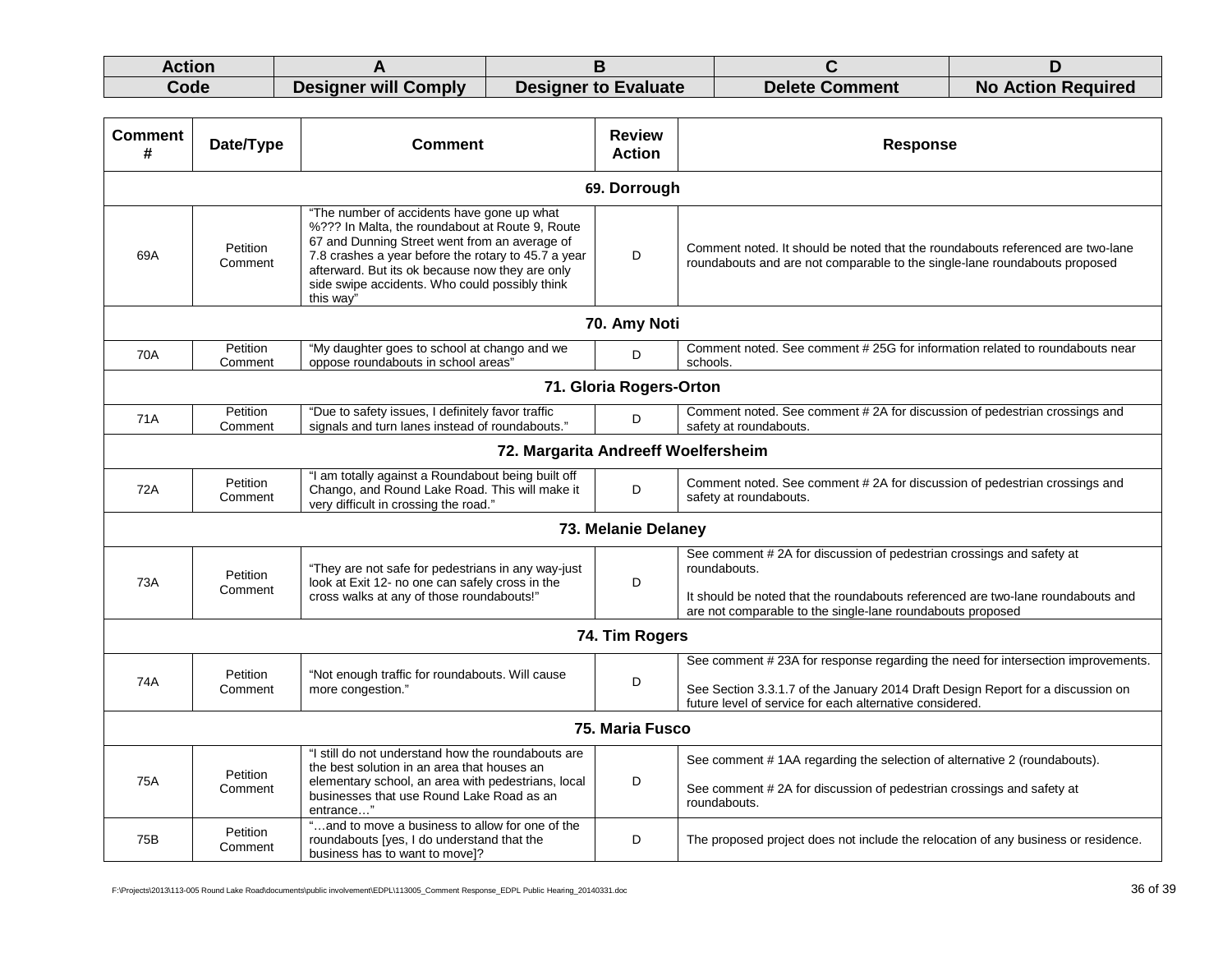| Action |                      |                             |                |                           |
|--------|----------------------|-----------------------------|----------------|---------------------------|
| Code   | Designer will Comply | <b>Designer to Evaluate</b> | Delete Comment | <b>No Action Required</b> |

| <b>Comment</b><br>#        | Date/Type           | <b>Comment</b>                                                                                                                                                                                                                                                                                                                                                            | <b>Review</b><br><b>Action</b> | <b>Response</b>                                                                                                                                                                                                                                                                                                                                                                                                                                                                                                                                                                   |  |
|----------------------------|---------------------|---------------------------------------------------------------------------------------------------------------------------------------------------------------------------------------------------------------------------------------------------------------------------------------------------------------------------------------------------------------------------|--------------------------------|-----------------------------------------------------------------------------------------------------------------------------------------------------------------------------------------------------------------------------------------------------------------------------------------------------------------------------------------------------------------------------------------------------------------------------------------------------------------------------------------------------------------------------------------------------------------------------------|--|
| 75C                        | Petition<br>Comment | Have you watched a bus or tractor trailer navigate<br>the roundabouts?"                                                                                                                                                                                                                                                                                                   | D                              | Large commercial vehicles are permitted under existing conditions and will continue<br>to be permitted through this corridor in the future. The roundabouts are designed to<br>accommodate larger vehicles including school buses.                                                                                                                                                                                                                                                                                                                                                |  |
|                            |                     |                                                                                                                                                                                                                                                                                                                                                                           | 76. Frank Spadaro              |                                                                                                                                                                                                                                                                                                                                                                                                                                                                                                                                                                                   |  |
| 76A                        | Petition<br>Comment | "Small roundabouts slow and hinder completely<br>the much used truck route on Round Lake Road.<br>Look at all the driveway entrances, Stewarts (2)<br>Ruhle Rd and Round Lake Rd, Rite<br>Aid/Dentist/Bank/Raylinksky, Shultz, Sunoco<br>Station, Golf course, Truck Stop, Getty,<br>Restaurant, WOW so many crammed in with poor<br>planning, now what? What a cluster." | D                              | Large commercial vehicles are permitted under existing conditions and will continue<br>to be permitted through this corridor in the future. The roundabouts are designed to<br>accommodate larger vehicles including school buses.<br>As noted in Section 1.2.3 of the January 2014 Draft Design Report, the project<br>objectives include access management of existing and future known driveways and<br>the use of traffic calming to reduce vehicle speeds. The proposed improvements<br>include some changes in access to the commercial entrances along Round Lake<br>Road. |  |
| 76B                        | Petition<br>Comment | "Round lake road is an East/West corridor and will<br>only get busier, let's not have another Rexford<br>Bridge fiasco, it can be done correctly now."                                                                                                                                                                                                                    | D                              | Comment noted.                                                                                                                                                                                                                                                                                                                                                                                                                                                                                                                                                                    |  |
|                            |                     |                                                                                                                                                                                                                                                                                                                                                                           | 77. Colleen MacVean            |                                                                                                                                                                                                                                                                                                                                                                                                                                                                                                                                                                                   |  |
| 77A                        | Petition<br>Comment | "I drive this way in prime "rush hour" traffic every<br>day, and it does not seem that there is a need for<br>a roundabout- nothing that a turn arrow or extra<br>turn lane at Raylinksly Rd wouldn't fix.- a<br>roundabout just seems overboard.                                                                                                                         | D                              | See comment # 23A for response regarding the need for intersection improvements.<br>Additionally, the traffic signal alternative does not meet the project objectives and<br>goals as well as the roundabout.                                                                                                                                                                                                                                                                                                                                                                     |  |
| 77B                        | Petition<br>Comment | And also not a good enough reason to institute<br>eminent domain.'                                                                                                                                                                                                                                                                                                        | D                              | See comment #3A for response.                                                                                                                                                                                                                                                                                                                                                                                                                                                                                                                                                     |  |
| 78. William Lorensen       |                     |                                                                                                                                                                                                                                                                                                                                                                           |                                |                                                                                                                                                                                                                                                                                                                                                                                                                                                                                                                                                                                   |  |
| 78A                        | Petition<br>Comment | "Roundabouts are much too dangerous for<br>pedestrians."                                                                                                                                                                                                                                                                                                                  | D                              | See comment #2A for discussion of pedestrian crossings and safety at<br>roundabouts.                                                                                                                                                                                                                                                                                                                                                                                                                                                                                              |  |
| 79. Richard & Vivian Renus |                     |                                                                                                                                                                                                                                                                                                                                                                           |                                |                                                                                                                                                                                                                                                                                                                                                                                                                                                                                                                                                                                   |  |
| 79A                        | Petition<br>Comment | "Lower the speed limits"                                                                                                                                                                                                                                                                                                                                                  | D                              | See comment #1AB for response.                                                                                                                                                                                                                                                                                                                                                                                                                                                                                                                                                    |  |
| 80. Karen Polsinelli       |                     |                                                                                                                                                                                                                                                                                                                                                                           |                                |                                                                                                                                                                                                                                                                                                                                                                                                                                                                                                                                                                                   |  |
| 80A                        | Petition<br>Comment | "How will the Seniors of the area be able to have<br>access to crossing the road.? Has anyone tried to<br>cross the round about on Rt9 & Rt 67? Good<br>Luck!"                                                                                                                                                                                                            | D                              | See comment #4C regarding motorist yielding rate for single lane roundabouts.<br>See comment #2A for discussion of pedestrian crossings and safety at<br>roundabouts.<br>It should be noted that the roundabout referenced is a two-lane roundabout and is<br>not comparable to the single-lane roundabouts proposed.                                                                                                                                                                                                                                                             |  |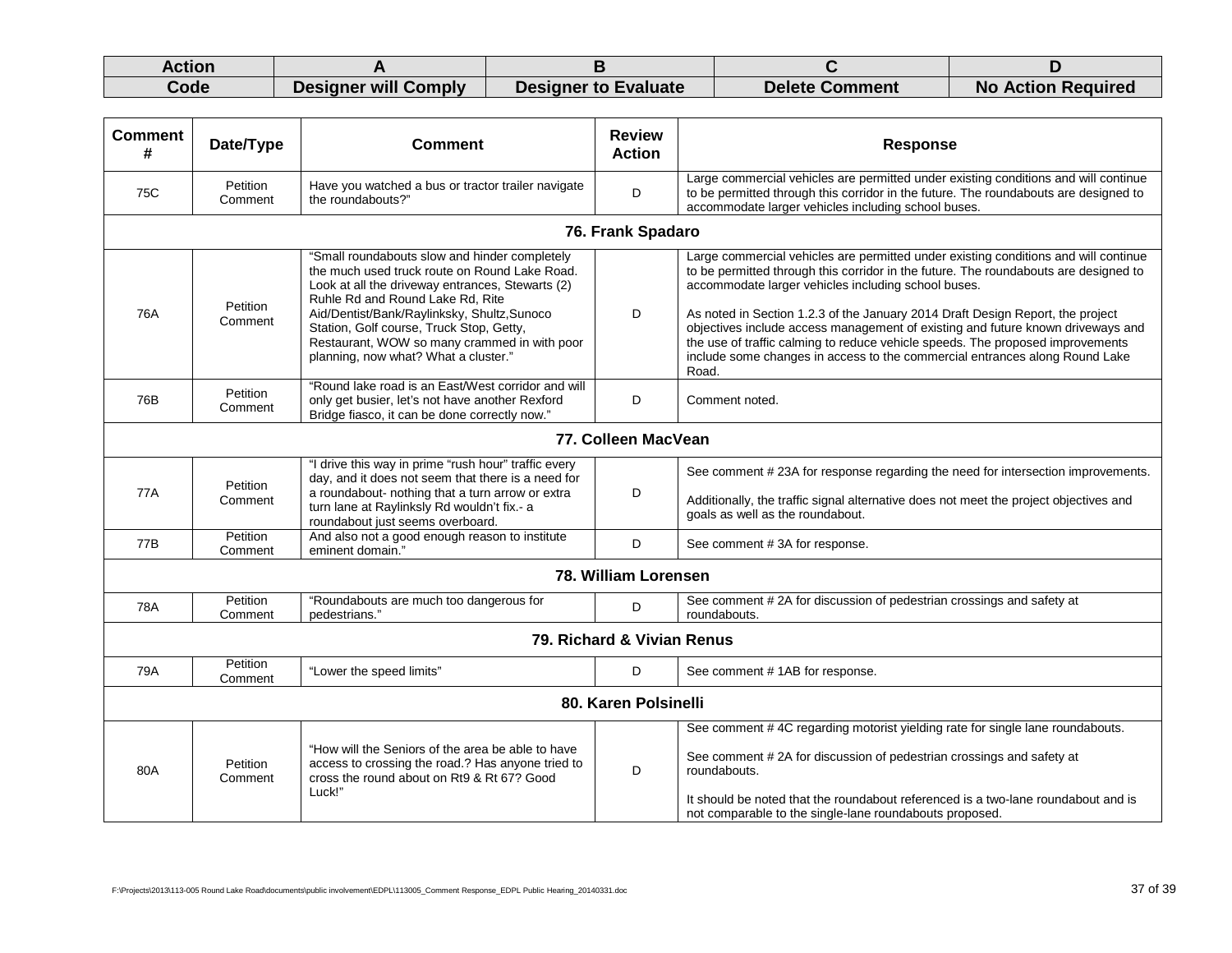| Action |                      |                             |                       |                           |
|--------|----------------------|-----------------------------|-----------------------|---------------------------|
| Code   | Designer will Comply | <b>Designer to Evaluate</b> | <b>Delete Comment</b> | <b>No Action Required</b> |

| <b>Comment</b><br># | Date/Type           | <b>Comment</b>                                                                                                                                                                                                                                                                                                                                                                            | <b>Review</b><br><b>Action</b> | <b>Response</b>                                                                                                                                                                                                                                                                                                                                                                                                                                                                                                                                                                               |  |
|---------------------|---------------------|-------------------------------------------------------------------------------------------------------------------------------------------------------------------------------------------------------------------------------------------------------------------------------------------------------------------------------------------------------------------------------------------|--------------------------------|-----------------------------------------------------------------------------------------------------------------------------------------------------------------------------------------------------------------------------------------------------------------------------------------------------------------------------------------------------------------------------------------------------------------------------------------------------------------------------------------------------------------------------------------------------------------------------------------------|--|
| 81. Nancy Marsh     |                     |                                                                                                                                                                                                                                                                                                                                                                                           |                                |                                                                                                                                                                                                                                                                                                                                                                                                                                                                                                                                                                                               |  |
| 81A                 | Petition<br>Comment | "I have limited my trips to areas that have<br>roundabouts because I think they are dangerous.<br>I purposely drive further on the Northway to avoid<br>the Route 9 and Route 67 mess!"                                                                                                                                                                                                   | D                              | Comment noted.                                                                                                                                                                                                                                                                                                                                                                                                                                                                                                                                                                                |  |
|                     |                     |                                                                                                                                                                                                                                                                                                                                                                                           | 82. Phyllis Cheuk              |                                                                                                                                                                                                                                                                                                                                                                                                                                                                                                                                                                                               |  |
| 82A                 | Petition<br>Comment | "I live in Hearthwood Estate Development and it is<br>difficult right now to get on Round Lake Road with<br>a traffic light at the Stewart Shop right now. It will<br>be more difficult to get on Round Lake Road with<br>a Roundabout."                                                                                                                                                  | D                              | See comment # 25B for response.<br>Furthermore, the installation of the two-way left-turn lane on Round Lake Road will<br>provide more opportunity for a vehicle to exit Hearthwood Drive when a gap in<br>westbound Round Lake Road traffic becomes available, sit in the two-way left-turn<br>lane, then enter the mainline traffic heading eastbound on Round Lake Road when a<br>gap in traffic becomes available.                                                                                                                                                                        |  |
|                     |                     |                                                                                                                                                                                                                                                                                                                                                                                           | 83. Roger Behrens              |                                                                                                                                                                                                                                                                                                                                                                                                                                                                                                                                                                                               |  |
| 83A                 | Petition<br>Comment | "They may work great in many places, but I have<br>seen no information telling me that roundabouts<br>are lowering traffic accidents. No, they are<br>actually increasing accidents. With that level of<br>increase, how can this be good for a high traffic<br>area for pedestrians? We don't have a safe way<br>to cross Round Lake Rd now, How are<br>roundabout fixing this problem." | D                              | While there may potentially be an increase in accidents, the severity of those<br>accidents are expected to decrease. Furthermore, the Federal Highway<br>Administration (FHWA) lists roundabouts as one of the proven safety<br>countermeasures to implement on highways by practitioners.<br>(http://safety.fhwa.dot.gov/provencountermeasures/)<br>See comment #2A for discussion of pedestrian crossings and safety at<br>roundabouts.                                                                                                                                                    |  |
|                     |                     |                                                                                                                                                                                                                                                                                                                                                                                           | 84. Vicki Behrens              |                                                                                                                                                                                                                                                                                                                                                                                                                                                                                                                                                                                               |  |
| 84A                 | Petition<br>Comment | "I have watched a parent with young children TRY<br>and walk bikes across the roundabout on Route 9<br>in Malta. It was scary and NOBODY yielded for<br>them. With the walking/biking trail just down the<br>way from our neighborhood, we have pedestrians<br>at the Ruhle Road/Round Lake Road intersection<br>all the time."                                                           | D                              | See comment #4C regarding motorist yielding rate for single lane roundabouts.<br>It should be noted that the roundabout referenced is a two-lane roundabout and is<br>not comparable to the single-lane roundabouts proposed.                                                                                                                                                                                                                                                                                                                                                                 |  |
| 85. Mary Jo Osinski |                     |                                                                                                                                                                                                                                                                                                                                                                                           |                                |                                                                                                                                                                                                                                                                                                                                                                                                                                                                                                                                                                                               |  |
| 85A                 | Petition<br>Comment | "I strongly urge you to consider other options.<br>Large commercial vehicles, school busses, and<br>pedestrians are among my major concerns, along<br>with a limited space factor."                                                                                                                                                                                                       | D                              | See comment #7A regarding the other options considered.<br>Large commercial vehicles are permitted under existing conditions and will continue<br>to be permitted through this corridor in the future. The roundabouts are designed to<br>accommodate larger vehicles including school buses.<br>The overall dimensions of both proposed roundabouts are within the design range<br>for single lane roundabouts as documented by the Federal Highway Administration<br>(FHWA) and NYSDOT. Furthermore, both alternatives considered required right-of-<br>way acquisitions to be constructed. |  |